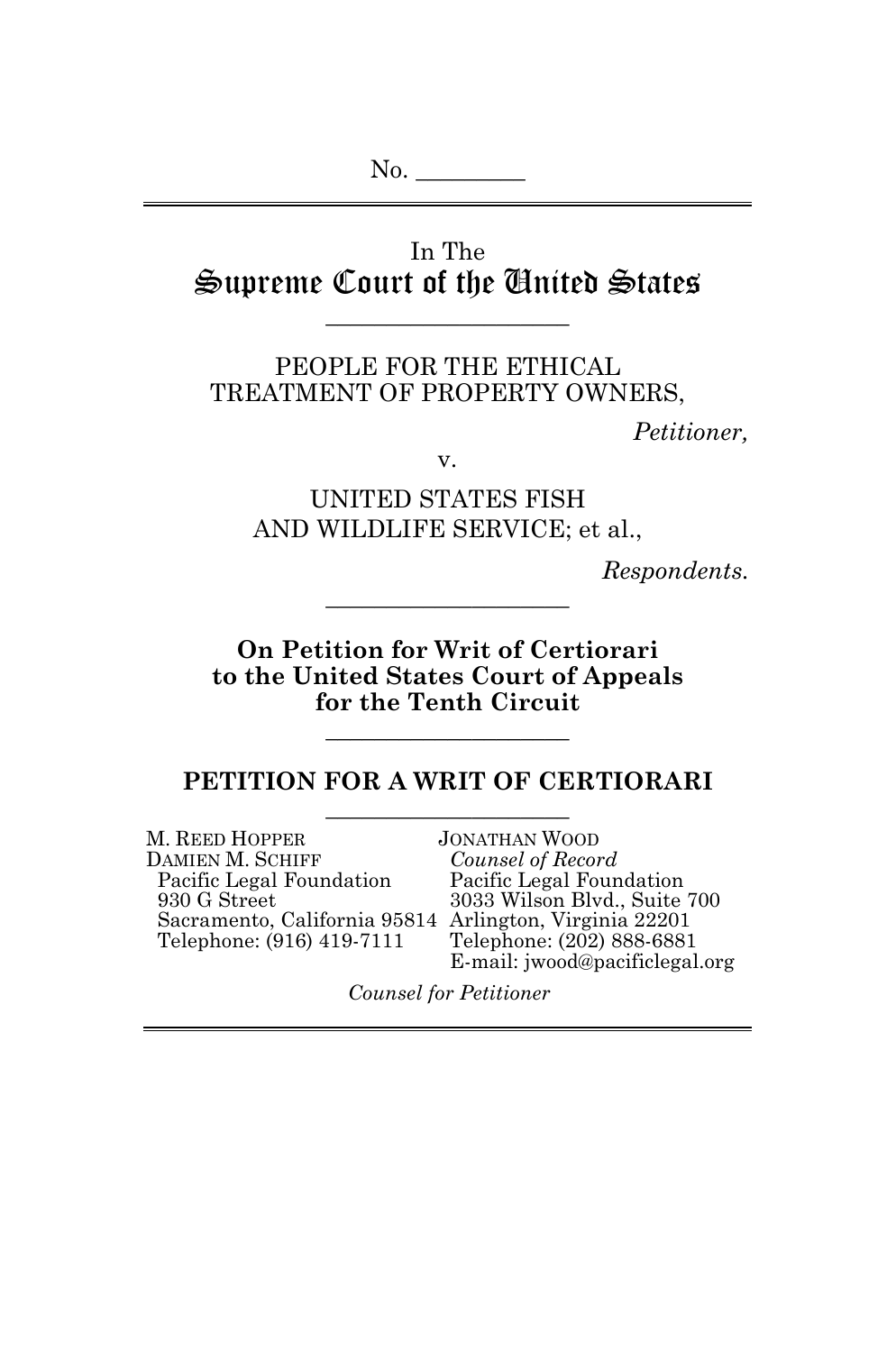#### **Question Presented**

Under the Endangered Species Act, the federal government issued a regulation prohibiting "take" of Utah prairie dogs, a species that is not involved in commerce and only found in Utah. "Take" is defined to include essentially any act that affects a single member of the species. Among other things, the regulation forbids state biologists from relocating Utah prairie dogs from neighborhoods, playgrounds, and airports to public conservation areas.

The district court declared the regulation unconstitutional because take of the Utah prairie dog is intrastate, noneconomic activity with no substantial effect on interstate commerce, and the regulation is unnecessary to Congress' ability to regulate the interstate market for any commodity. Without disagreeing with these conclusions, the Tenth Circuit reversed. It construed *Gonzales v. Raich*, in conflict with several other circuits, to authorize federal regulation of any activity for any purpose under a larger, comprehensive scheme, regardless of whether the regulation is necessary to Congress' ability to regulate commerce.

The question presented is:

Do the Commerce Clause and Necessary and Proper Clause authorize Congress to regulate intrastate, noneconomic activity that does not have a substantial effect on interstate commerce and is not necessary to Congress' ability to regulate interstate commerce?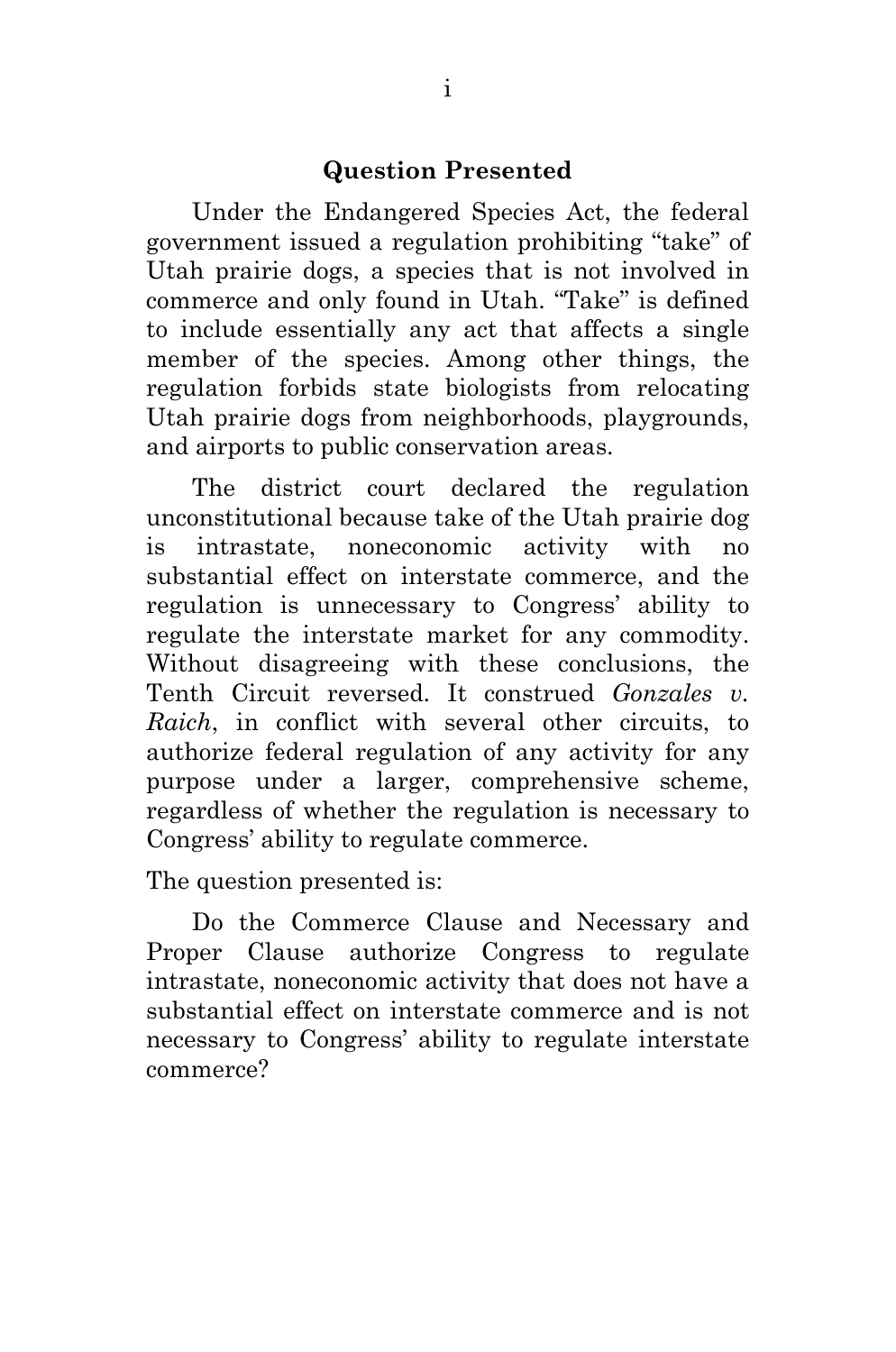#### **Parties to the Proceeding**

Petitioner, who was Plaintiff-Appellee below, is People for the Ethical Treatment of Property Owners, a nonprofit membership organization representing private property owners and others subject to overly burdensome regulations. It is not a publicly traded corporation, issues no stock, and has no parent corporation. No publicly held corporation holds more than a 10% ownership in the organization.

Respondents, who were Defendants-Appellants below, are: the United States Fish and Wildlife Service; the Director of the United States Fish and Wildlife Service;<sup>[1](#page-2-0)</sup> Regional Director of the United States Fish and Wildlife Service's Mountain-Prairie Region, Noreen Walsh; the Department of Interior; and, Secretary of Interior, Ryan Zinke. Friends of Animals intervened as a defendant in the district court and was also an appellant in the Tenth Circuit.

<span id="page-2-0"></span><sup>1</sup> The former Director of the Fish and Wildlife Service, who was named as a defendant in his official capacity, has since left that position and it has not yet been filled. The Principal Deputy Director, currently the highest official in the Service, is Greg Sheehan.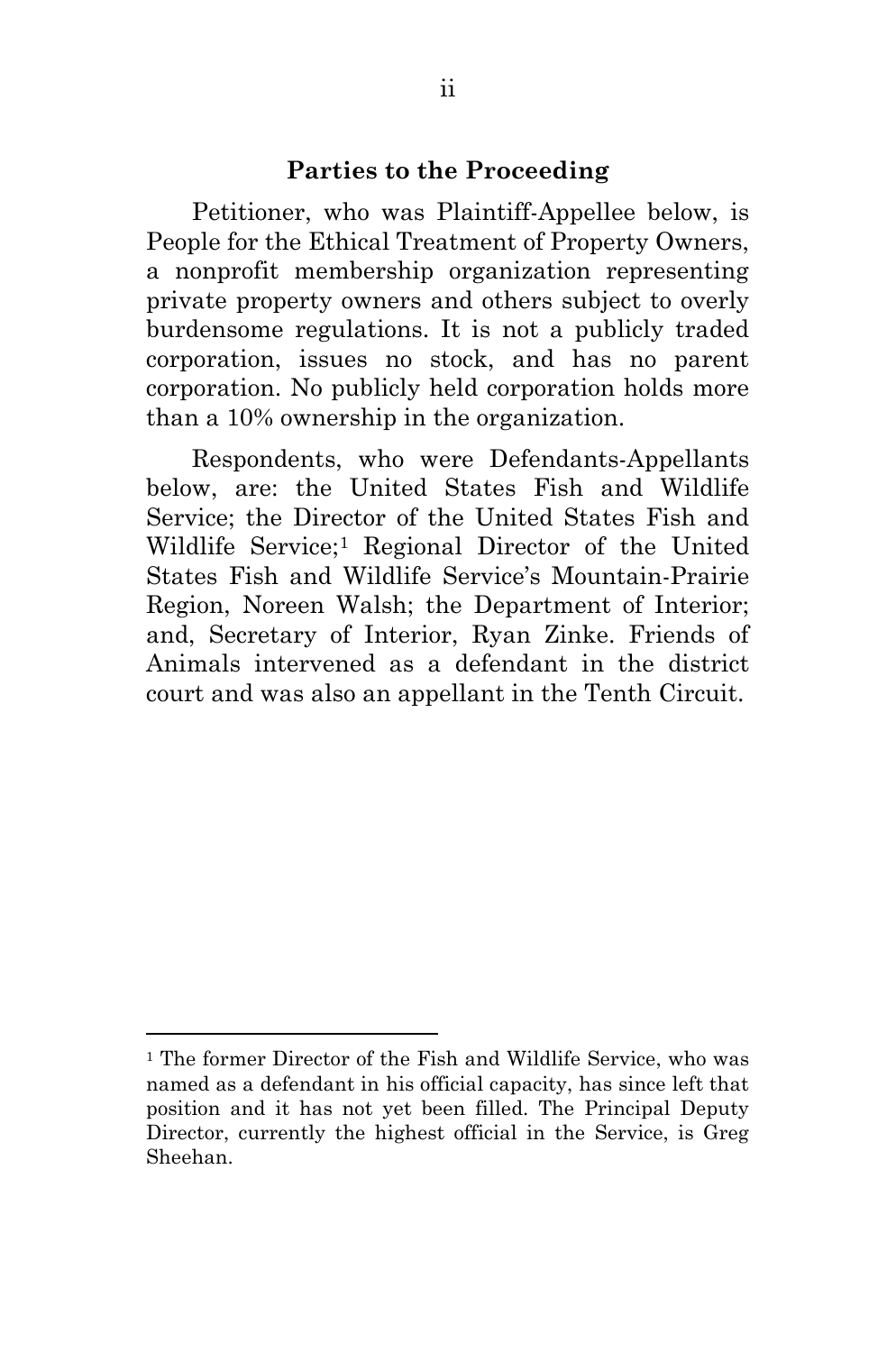# **Table of Contents**

| PETITION FOR A WRIT OF CERTIORARI 1                                                                                                |  |  |  |  |  |
|------------------------------------------------------------------------------------------------------------------------------------|--|--|--|--|--|
|                                                                                                                                    |  |  |  |  |  |
|                                                                                                                                    |  |  |  |  |  |
| CONSTITUTIONAL AND STATUTORY                                                                                                       |  |  |  |  |  |
|                                                                                                                                    |  |  |  |  |  |
| REASONS FOR GRANTING THE PETITION 12                                                                                               |  |  |  |  |  |
| This Court Should Grant Review to Decide<br>L.<br>Whether the Necessary and Proper Clause<br>Limits Congress' Power Under Raich 14 |  |  |  |  |  |
| The courts of appeals are divided<br>$A_{-}$                                                                                       |  |  |  |  |  |
| This case is an ideal vehicle to resolve a<br>B.<br>question left open by Raich and NFIB 18                                        |  |  |  |  |  |
| Η.<br>The Constitutionality of Federal<br>Take Regulations Has Generated<br>Disagreement Among the Circuits  22                    |  |  |  |  |  |
| The Tenth Circuit's Decision Flouts<br>HI.<br>This Court's Decisions, Recognizes<br>No Limit to Congress' Power, and               |  |  |  |  |  |
| The Tenth Circuit's opinion<br>$A_{-}$<br>expands federal power beyond                                                             |  |  |  |  |  |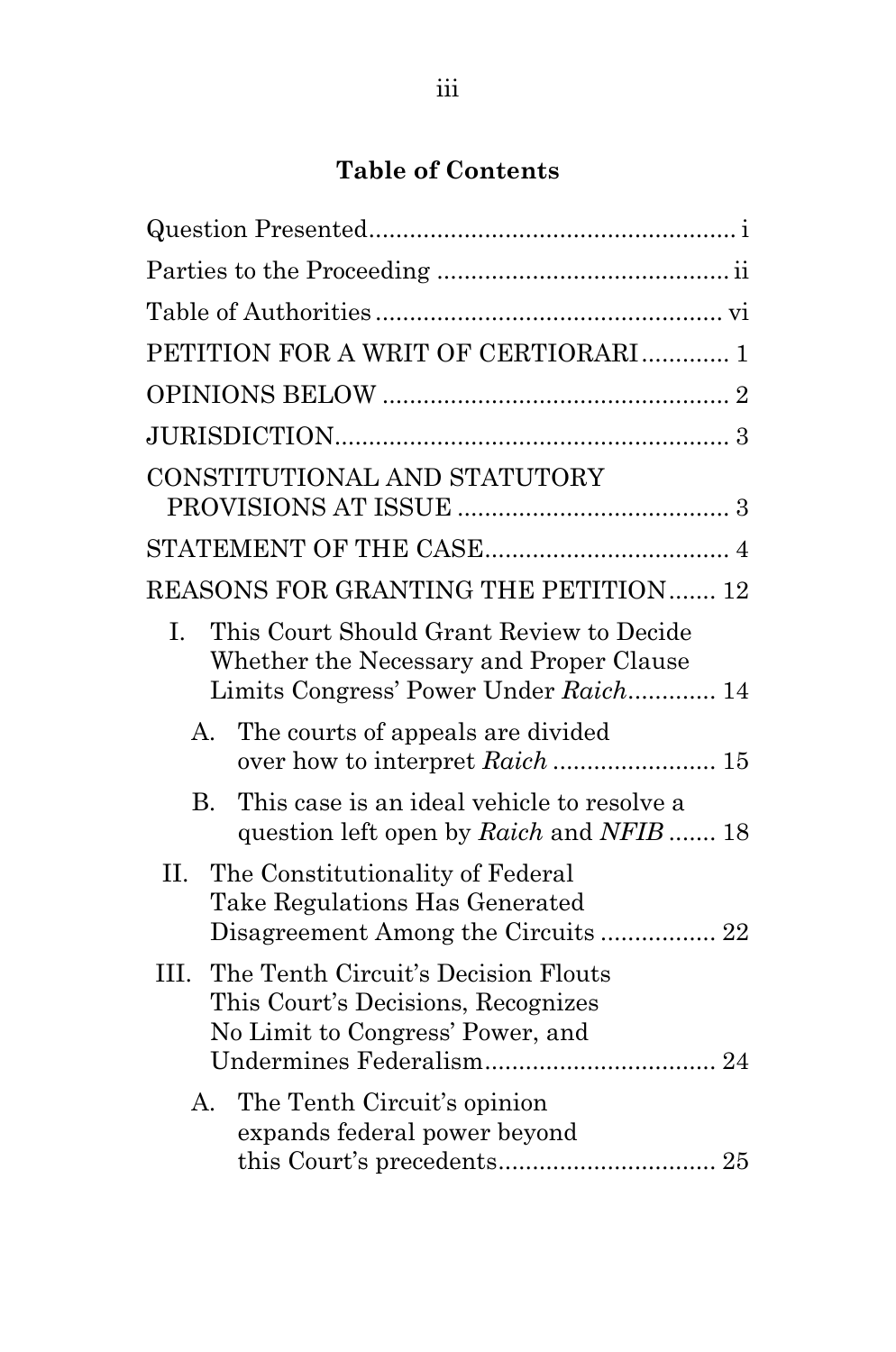| 1. The Tenth Circuit's opinion flouts<br>this Court's decisions limiting<br>Congress' power to regulate       |  |
|---------------------------------------------------------------------------------------------------------------|--|
| 2. The Tenth Circuit's decision<br>permits Congress to exercise                                               |  |
| B. The Court Should Grant Review                                                                              |  |
| 1. The Utah prairie dog regulation<br>intrudes on the states' traditional<br>authority to manage wildlife and |  |
| 2. The Tenth Circuit's decision invites<br>further federal intrusion into areas                               |  |
|                                                                                                               |  |
|                                                                                                               |  |

# **Appendix**

| Memorandum Decision and Order                                                |  |
|------------------------------------------------------------------------------|--|
|                                                                              |  |
|                                                                              |  |
| Revising the Special Rule for the<br>Utah Prairie Dog,                       |  |
| Declaration of Maile Wilson in Support<br>of Petitioner's Motion for Summary |  |
|                                                                              |  |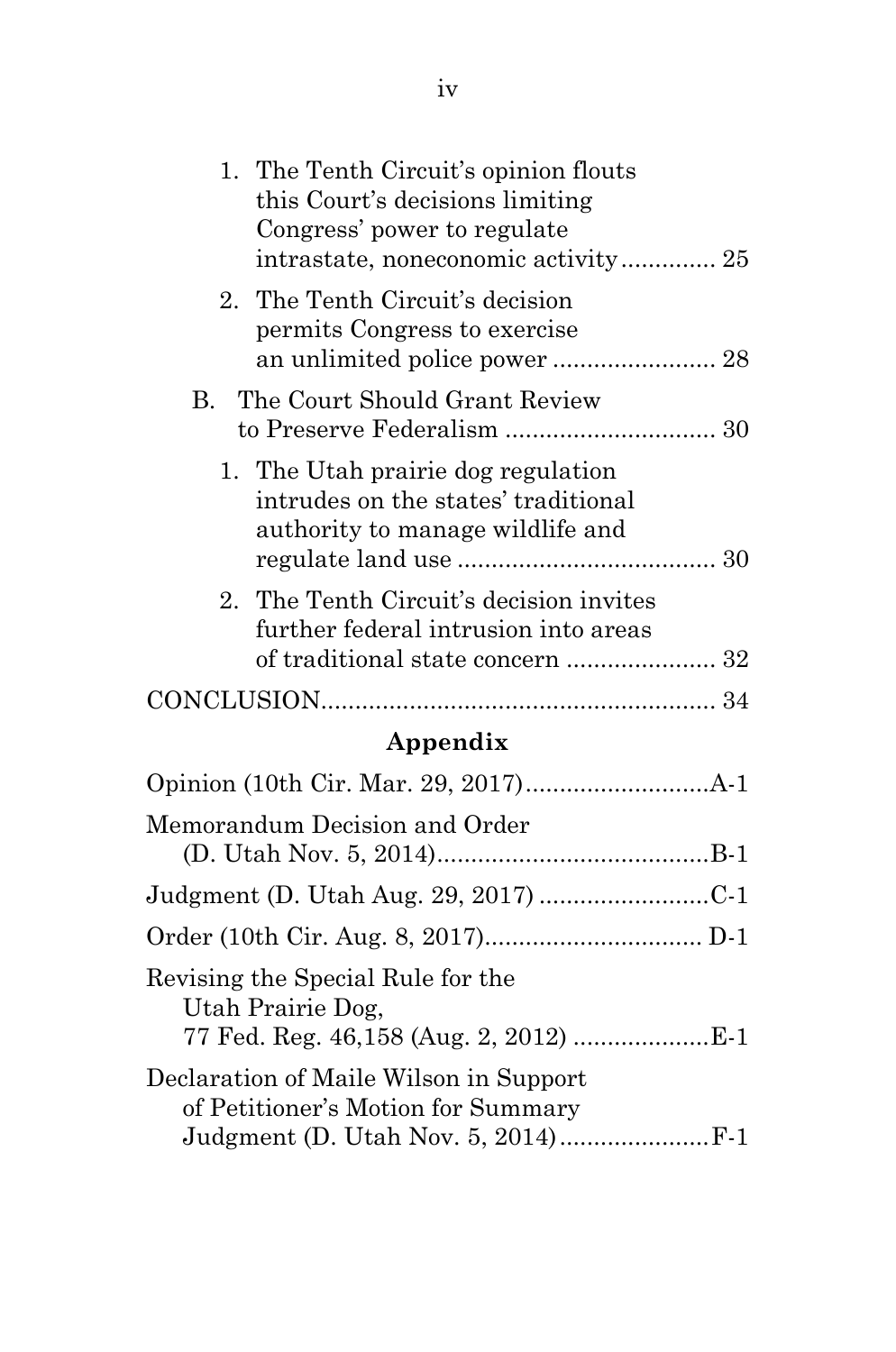| Declaration of Mark Bradshaw in Support<br>of Petitioner's Motion for Summary                                       |
|---------------------------------------------------------------------------------------------------------------------|
| Declaration of Joe Burgess in Support<br>of Petitioner's Motion for Summary<br>Judgment (D. Utah Nov. 18, 2013) H-1 |
| Declaration of Kevin Childs in Support<br>of Petitioner's Motion for Summary                                        |
| Declaration of Bruce Hughes in Support<br>of Petitioner's Motion for Summary                                        |
| Declaration of Dean Lamoreaux in Support<br>of Petitioner's Motion for Summary                                      |
| Declaration of Derek Morton in Support<br>of Petitioner's Motion for Summary                                        |
| Declaration of Brenda Webster in Support<br>of Petitioner's Motion for Summary                                      |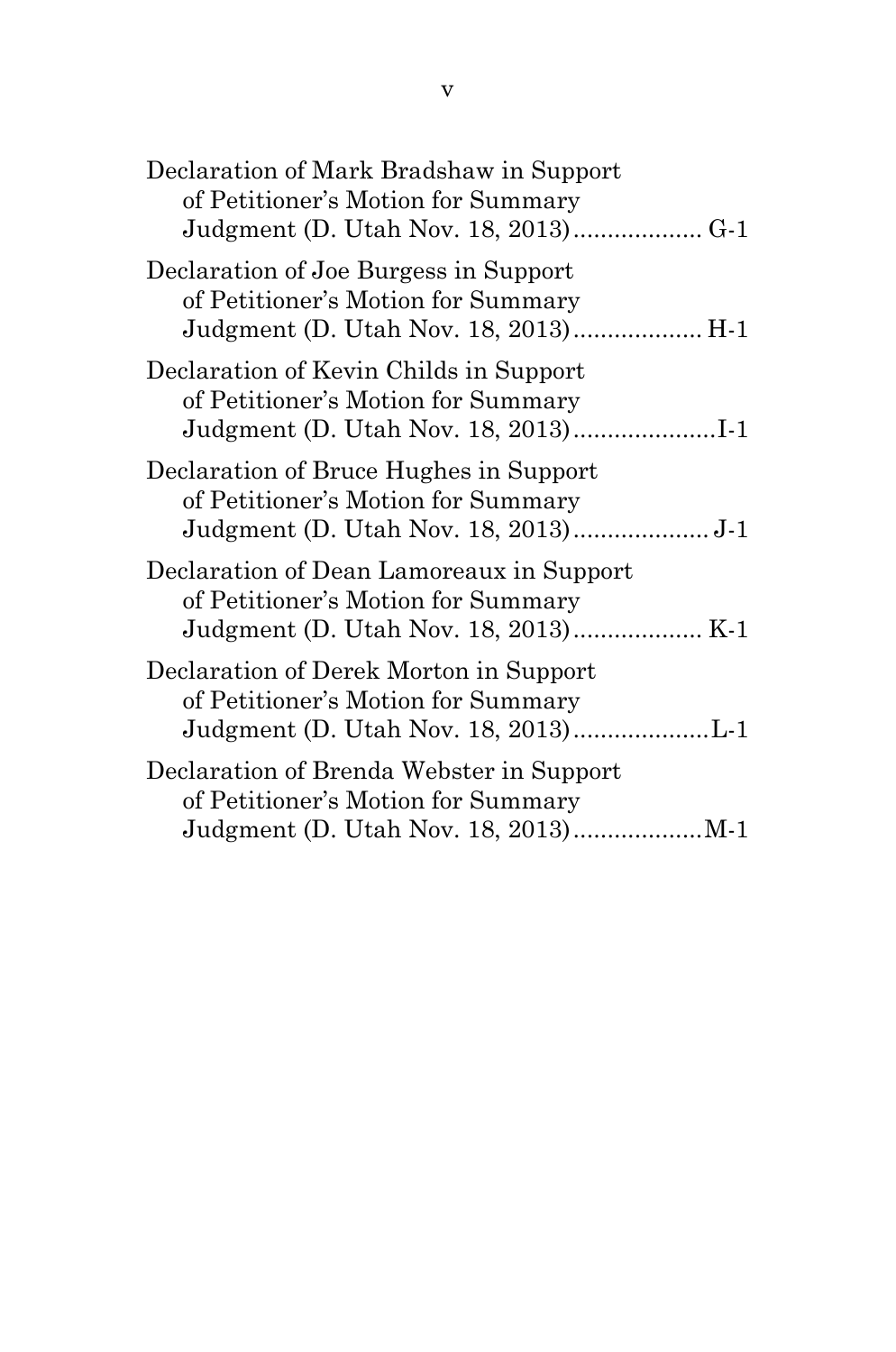# **Table of Authorities**

# **Cases**

| Alabama-Tombigbee Rivers Coal. v.<br>Kempthorne,                                 |
|----------------------------------------------------------------------------------|
| 477 F.3d 1250 (11th Cir. 2007) 17, 22                                            |
| Babbitt v. Sweet Home Chapter of Cmtys.                                          |
| Bond v. United States,                                                           |
| GDF Realty Invs., Ltd. v. Norton,<br>326 F.3d 622 (5th Cir. 2003)  13, 22-23, 32 |
| GDF Realty Invs., Ltd. v. Norton,<br>362 F.3d 286 (5th Cir. 2003)  24, 31-32     |
| Geer v. Connecticut,                                                             |
| Gibbons v. Ogden,                                                                |
| Gibbs v. Babbitt,<br>214 F.3d 483 (4th Cir. 2000)  22-23                         |
| <i>Gonzales v. Raich,</i><br>545 U.S. 1 (2005)  1, 11, 18, 20, 26-27             |
| Gregory v. Ashcroft,                                                             |
| Hughes v. Oklahoma,                                                              |
| Kleppe v. New Mexico,                                                            |
| M'Culloch v. Maryland,                                                           |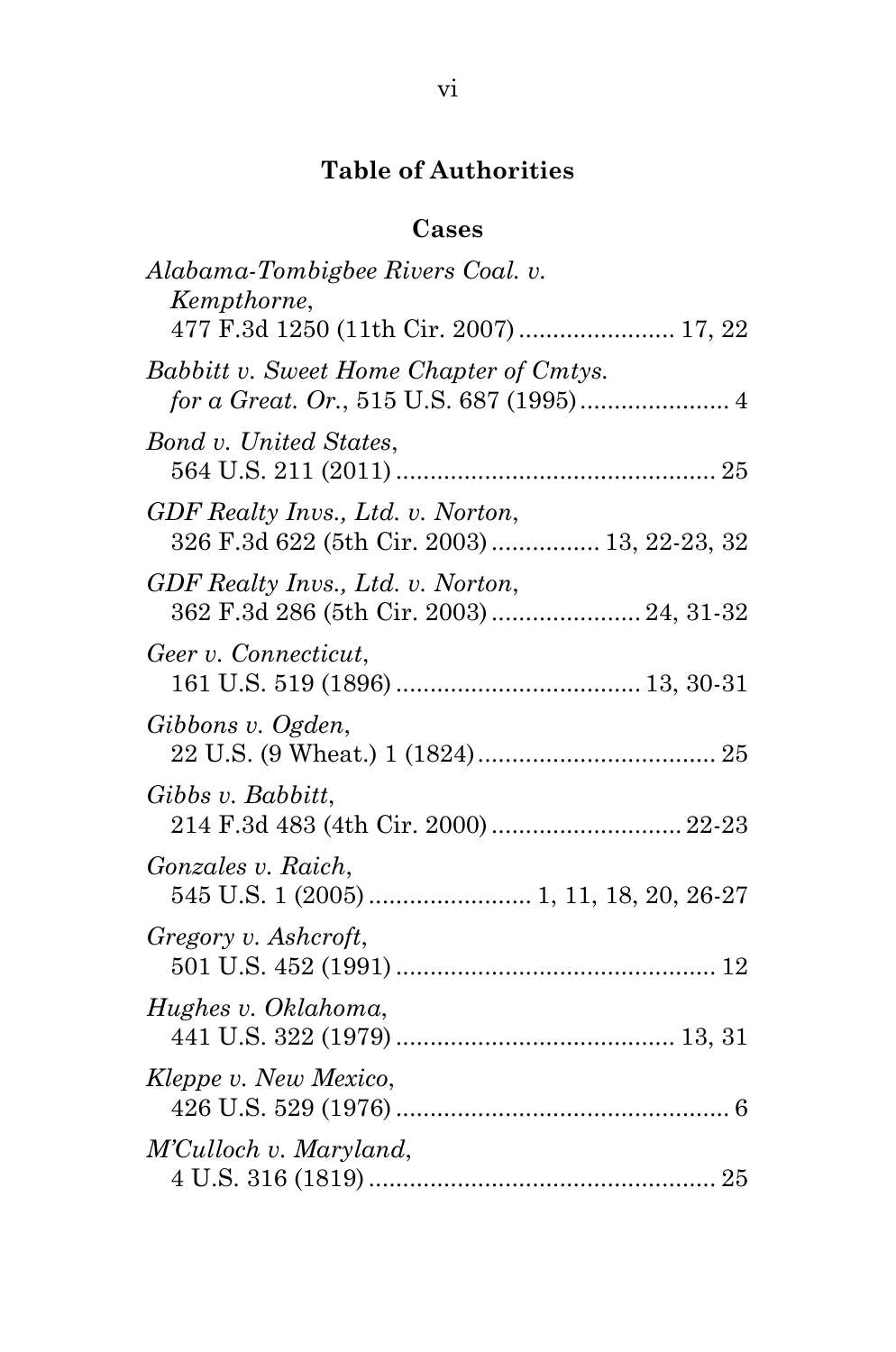| Nat'l Ass'n of Home Builders v. Babbitt,<br>130 F.3d 1041 (D.C. Cir. 1997)  22-24        |
|------------------------------------------------------------------------------------------|
| Nat'l Fed'n of Indep. Bus. v. Sebelius,<br>567 U.S. 519 (2012)  13-14, 18-21, 25-26      |
| New York v. United States,                                                               |
| Perez v. United States,                                                                  |
| Printz v. United States,                                                                 |
| Rancho Viejo, LLC v. Norton,<br>323 F.3d 1062 (D.C. Cir. 2003)  13, 22                   |
| Rancho Viejo, LLC v. Norton,                                                             |
|                                                                                          |
| San Luis & Delta-Mendota Water Auth.,<br>638 F.3d 1163 (9th Cir. 2011)  12-13, 17, 22-23 |
| Shreveport R. Co. v. United States,                                                      |
| Solid Waste Agency of N. Cook County v.<br>U.S. Army Corps of Eng'rs,                    |
| Strahan v. Coxe,                                                                         |
| United States v. Anderson,<br>771 F.3d 1064 (8th Cir. 2014)  12, 17, 19                  |
| United States v. Bowers,                                                                 |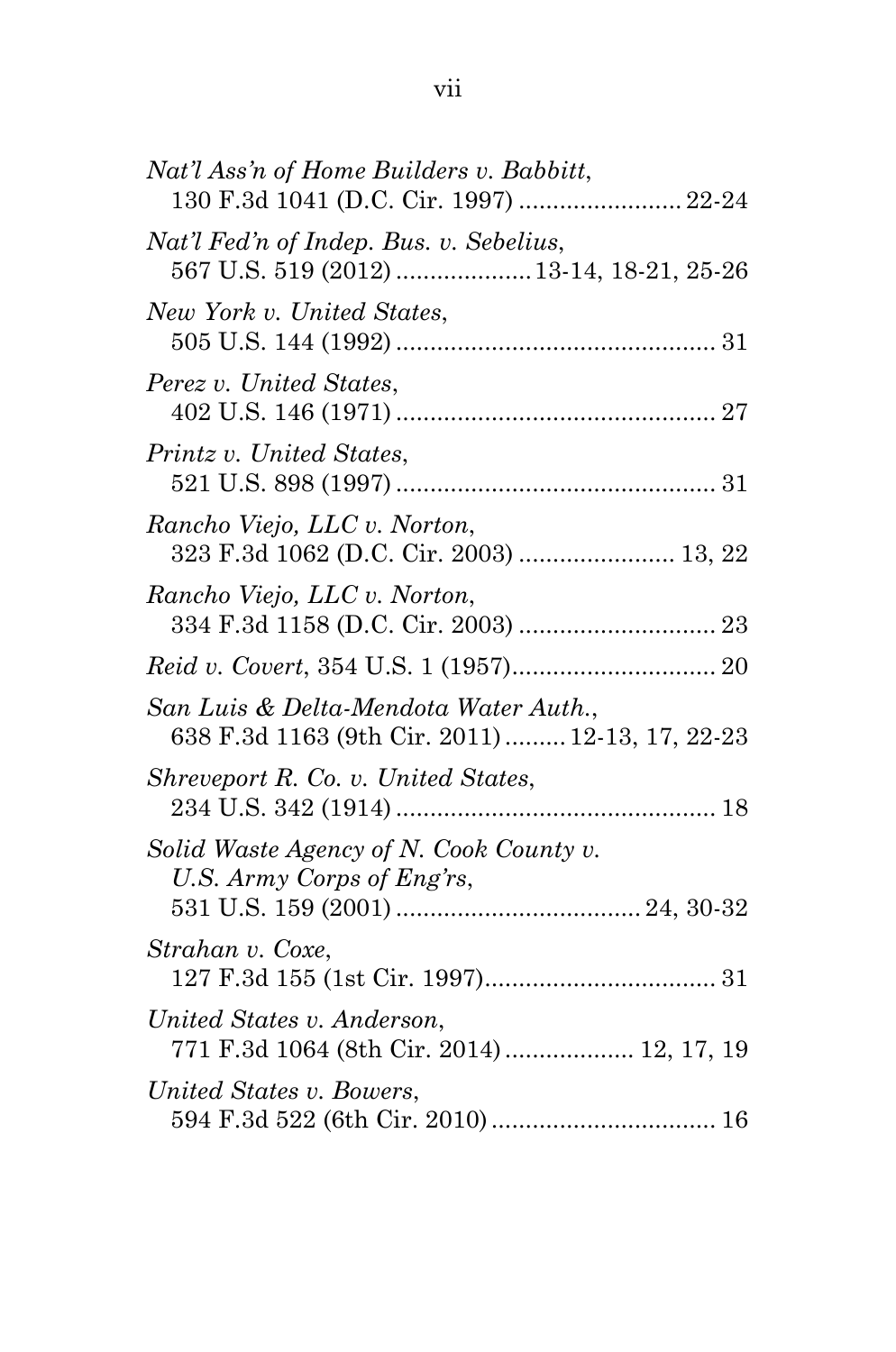| United States v. Carel,<br>668 F.3d 1211 (10th Cir. 2011)  17               |
|-----------------------------------------------------------------------------|
| United States v. Comstock,                                                  |
| United States v. Forrest,                                                   |
| United States v. Guzman,                                                    |
| United States v. Hosford,<br>843 F.3d 161 (4th Cir. 2016)  15-16            |
| United States v. Lopez,<br>514 U.S. 549 (1995)  20, 22, 25-26, 29-30, 33-34 |
| United States v. Maxwell,<br>446 F.3d 1210 (11th Cir. 2006)  17-18          |
| United States v. Morrison,                                                  |
| United States v. Patton,                                                    |
| United States v. Pendleton,                                                 |
| United States v. Rene E.,                                                   |
| United States v. Rose,                                                      |
| United States v. Sullivan,                                                  |
| United States v. Wrightwood Dairy Co.,                                      |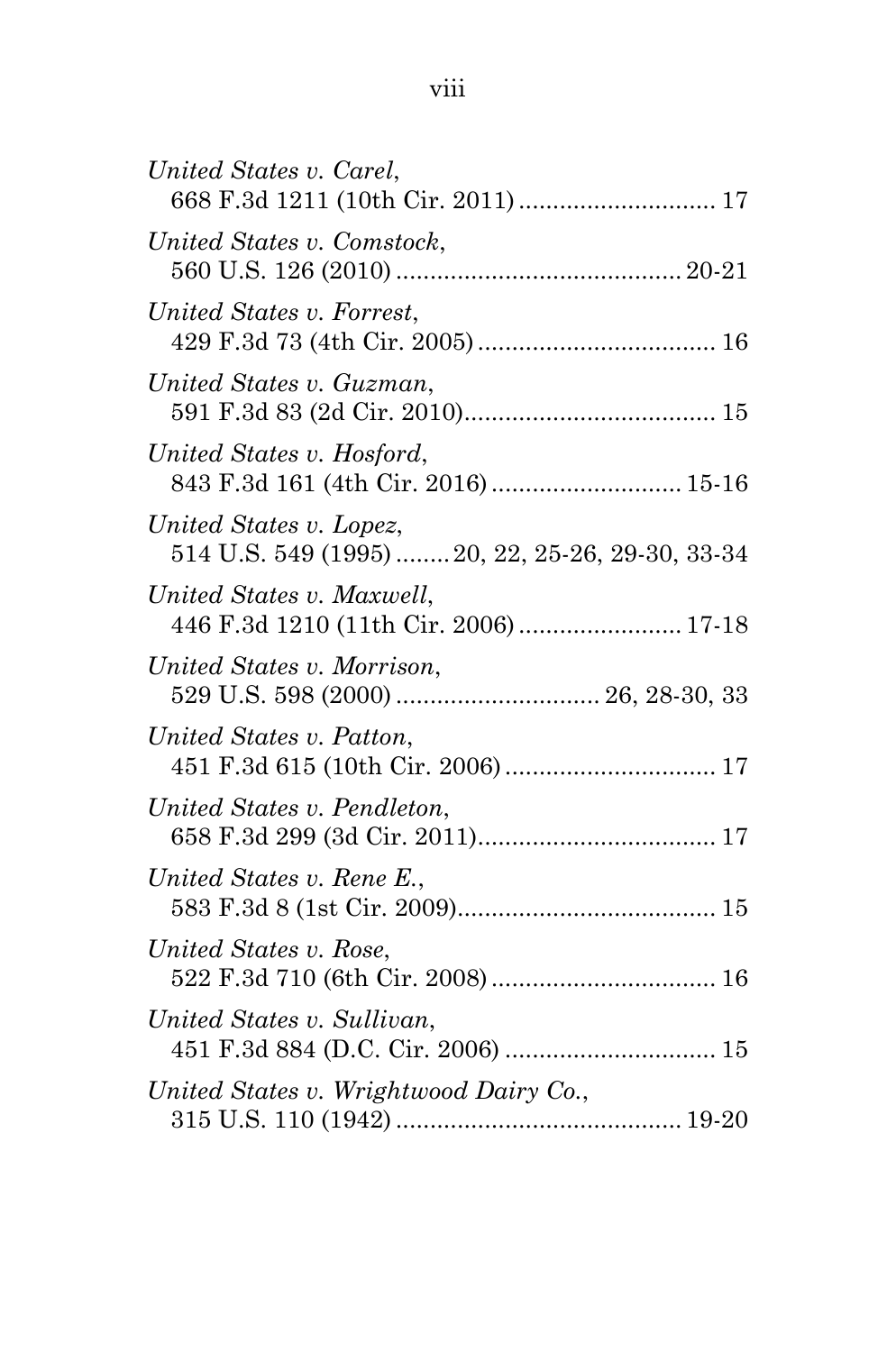| Wickard v. Filburn,                          |  |
|----------------------------------------------|--|
| Williamson v. Lee Optical of Oklahoma, Inc., |  |

# Constitution

# **Statutes**

| Crime Control Act of 1990,<br>Pub. L. No. 101-647, 104 Stat. 4789 (1990) 29    |  |
|--------------------------------------------------------------------------------|--|
|                                                                                |  |
| Violent Crime Control and Law Enforcement<br>Act of 1994, Pub. L. No. 103-322, |  |
|                                                                                |  |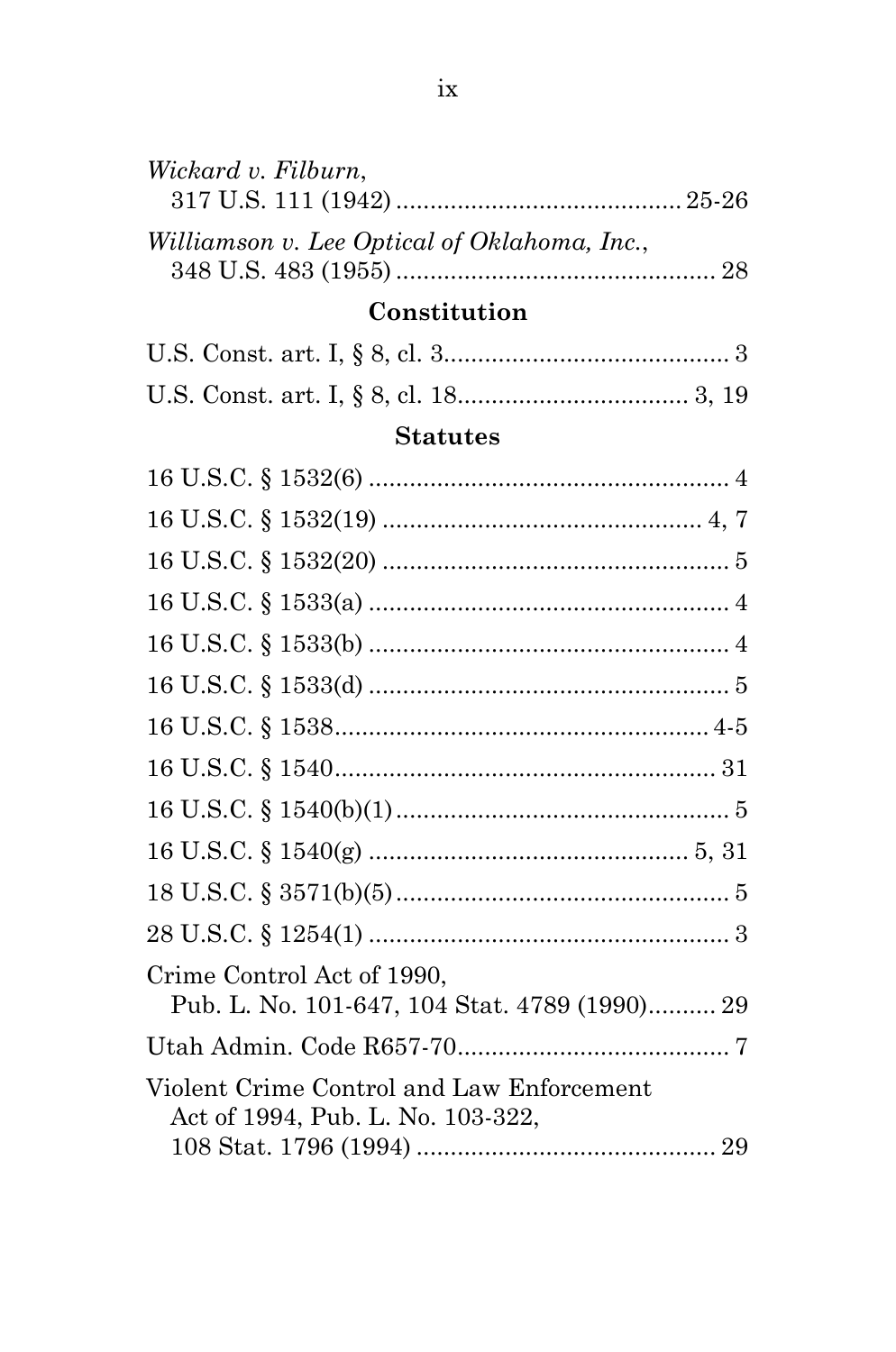# **Regulation**

|--|--|--|--|--|--|

## **Other Authorities**

| Adler, Jonathan H., Judicial Federalism<br>and the Future of Federal Environmental<br>Regulation, 90 Iowa L. Rev. 377 (2005) 31                                                         |
|-----------------------------------------------------------------------------------------------------------------------------------------------------------------------------------------|
| Adler, Jonathan H., The Green Aspects of Printz:<br>The Revival of Federalism and Its Implications<br>for Environmental Law,<br>6 Geo. Mason L. Rev. 573 (1998)  34                     |
| Barnett, Randy E., The Gravitational<br>Force of Originalism,<br>82 Fordham L. Rev. 411 (2013) 27-28                                                                                    |
| H.R. Rep. No. 93-412, reprinted in Cong. Research<br>Serv., A Legislative History of the Endangered<br>Species Act of 1973, as Amended<br>in 1976, 1977, 1978, 1979, and 1980 (1982) 11 |
| Kozinski, Hon. Alex, <i>Introduction to Volume</i><br><i>Nineteen</i> , 19 Harv. J.L. & Pub. Pol'y 1 (1995) 21                                                                          |
| Merritt, Deborah Jones, Three Faces of Federalism:<br>Finding a Formula for the Future,                                                                                                 |
| National Marine Fisheries Serv.,<br>North Atlantic Right Whale Protection,                                                                                                              |
| Pollack, Lee, Note, The "New" Commerce Clause:<br>Does Section 9 of the ESA Pass Constitution<br>Muster After Gonzales v. Raich?,                                                       |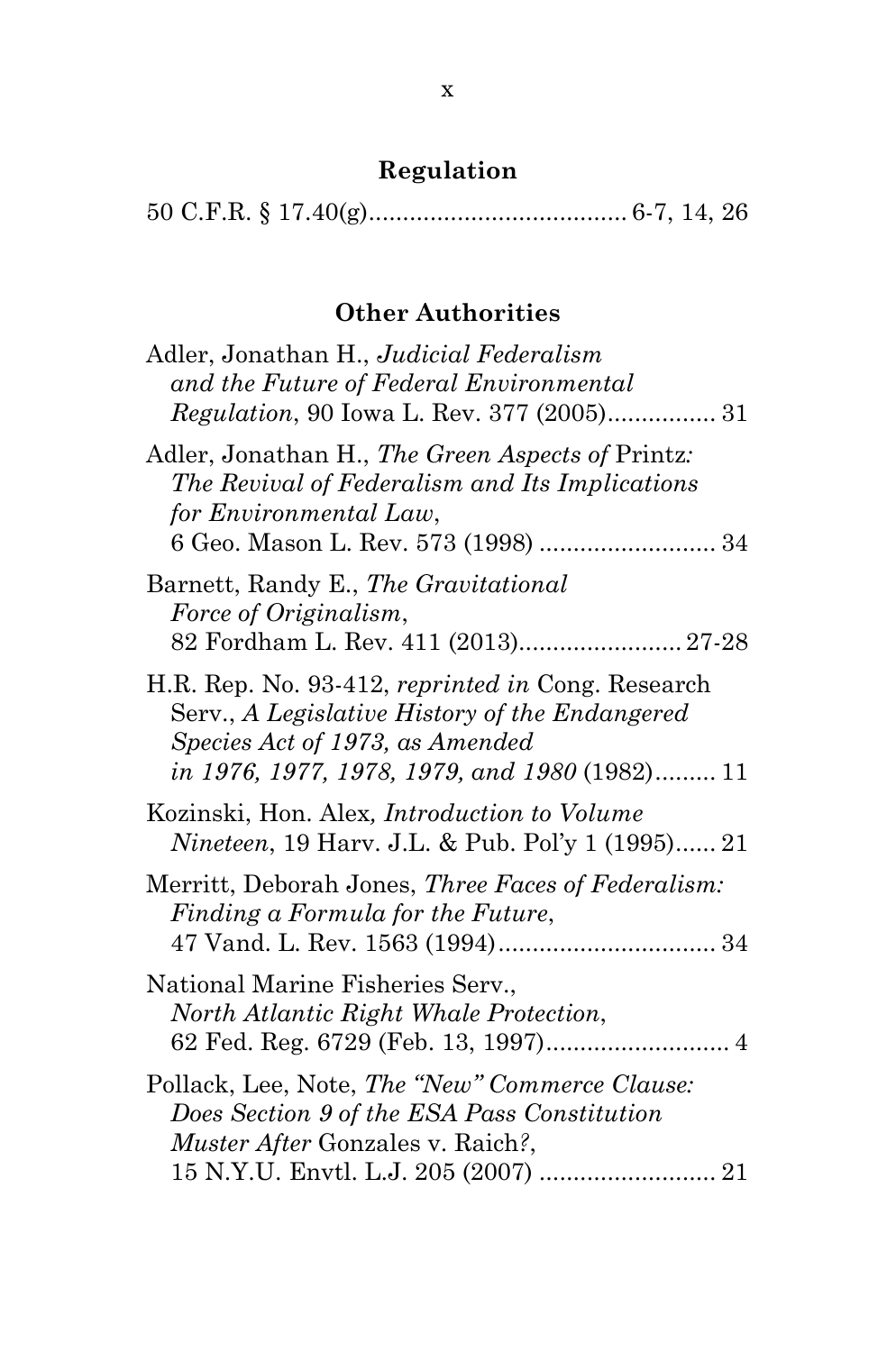| Revising the Special Rule for the<br>Utah Prairie Dog,                                                                                                                                      |
|---------------------------------------------------------------------------------------------------------------------------------------------------------------------------------------------|
|                                                                                                                                                                                             |
| S. Rep. No. 93-307 (1973), reprinted in Cong.<br>Research Serv., A Legislative History of the<br>Endangered Species Act of 1973, as Amended<br>in 1976, 1977, 1978, 1979, and 1980 (1982) 5 |
| Stewart, Richard B., <i>Pyramids of Sacrifice?</i><br>Problems of Federalism in Mandating State<br><b>Implementation of National Environmental</b>                                          |
| Utah Division of Wildlife Resources, Utah<br>prairie dogs prosper under state management,<br>https://goo.gl/hF9yUq                                                                          |
|                                                                                                                                                                                             |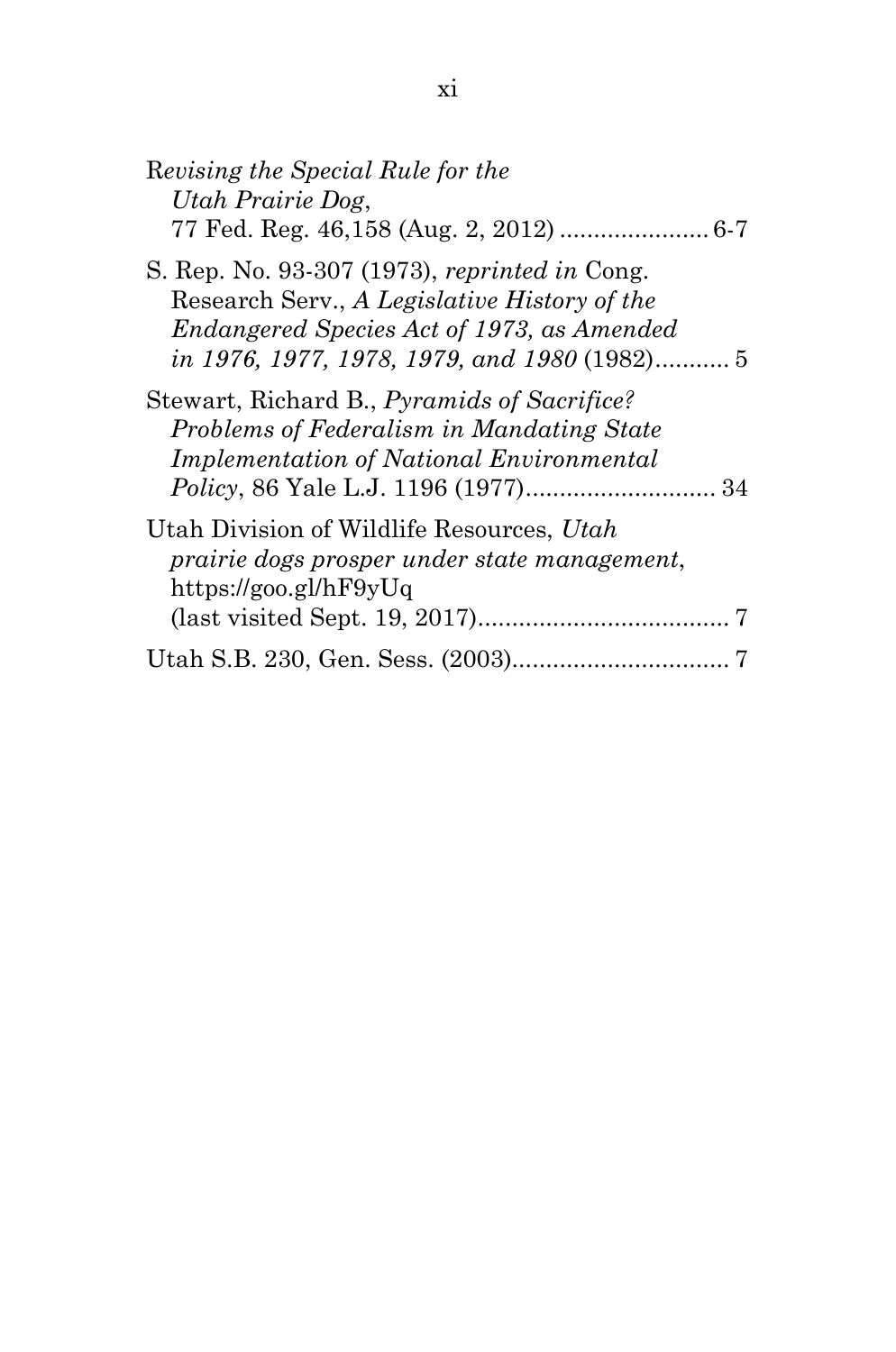#### **PETITION FOR A WRIT OF CERTIORARI**

This case presents vital and persistent constitutional questions about Congress' power to regulate intrastate, noneconomic activity under the Commerce Clause and Necessary and Proper Clause. The decision below extends Congress' power beyond the prior holdings of this Court and conflicts with how several other circuits have interpreted *Gonzales v. Raich*, 545 U.S. 1 (2005). The decision also recognizes no logical stopping point to federal power and undermines federalism by allowing untrammeled federal intrusion into areas of traditional state authority.

Under the Endangered Species Act, the United States Fish and Wildlife Service adopted a regulation prohibiting the "take" of Utah prairie dogs on private property. The district court struck down the regulation as exceeding the Commerce Clause because: it regulates intrastate, noneconomic activity with no substantial effect on interstate commerce; and the species resides in only one state and has no significant connection to interstate commerce. The district court also held that it exceeds the Necessary and Proper Clause because this power is not necessary to Congress' ability to regulate the market for any commodity. Without disagreeing with any of these conclusions, the Tenth Circuit reversed. It construed *Raich* to authorize federal regulation of any activity for any purpose, if included within a broader, comprehensive statute.

The Court should grant review to clarify what, if any, limits apply to Congress' power under *Raich*, and resolve the conflict among the circuits on how to interpret that decision. Because the Utah prairie dog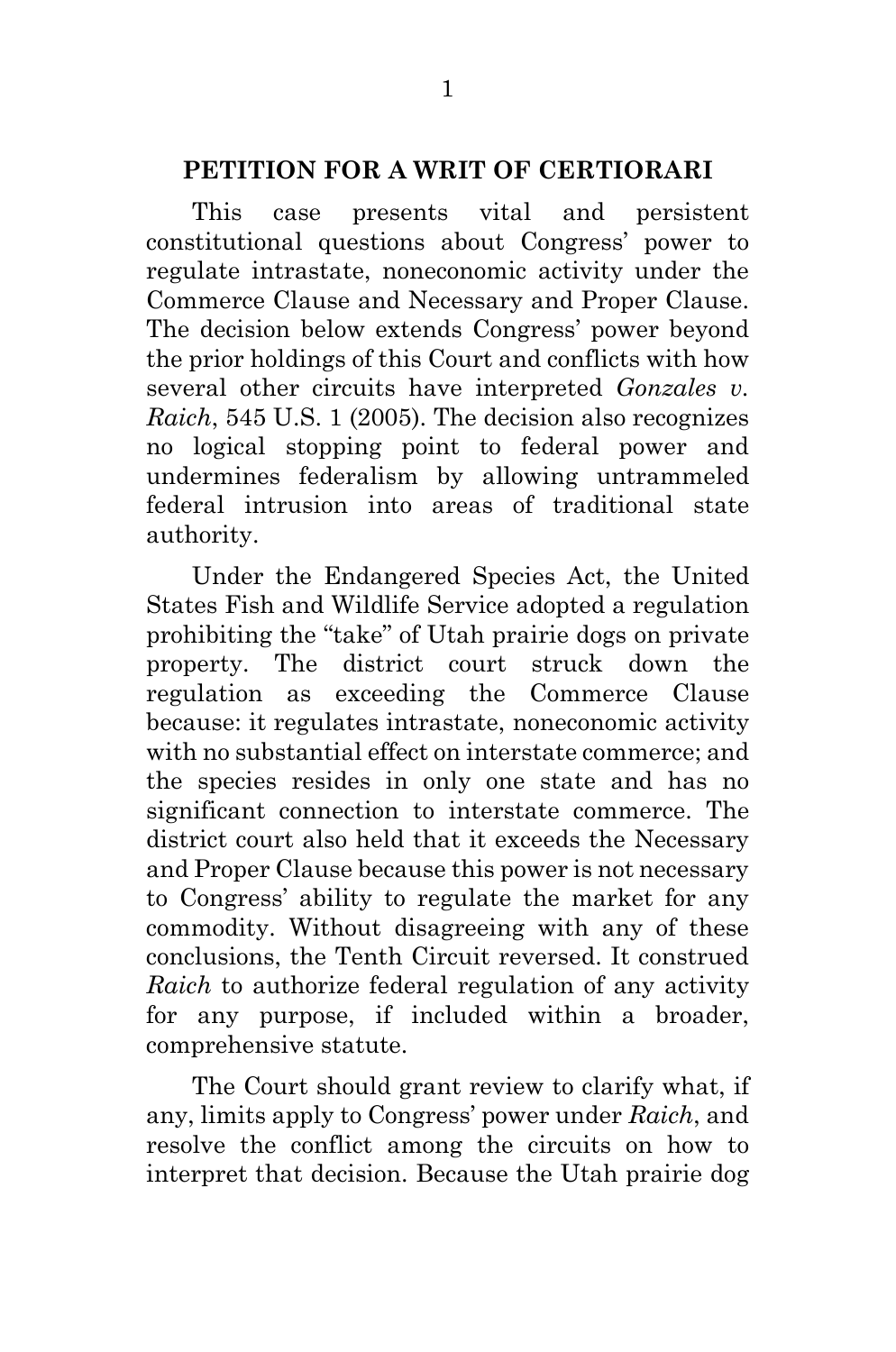regulation is not necessary to Congress' ability to regulate the interstate market for any commodity, this case is an ideal vehicle to decide whether the Necessary and Proper Clause limits Congress' power to regulate intrastate, noneconomic activity.

This Court's review is urgent because, contrary to the repeated admonishments of this Court, the Tenth Circuit's decision recognizes no limit on Congress' power. The Tenth Circuit's broad interpretation of federal power also diminishes the role of the states by inviting federal intrusion into areas of traditional state authority. These federalism concerns are not merely theoretical; the Tenth Circuit's decision directly upended Utah's efforts to protect the species by moving prairie dogs from residential and developed areas to government-owned conservation lands.

This Court should grant certiorari to preserve the delicate balance between state and federal authority established by the Constitution and settle whether the Commerce Clause and Necessary and Proper Clause authorize Congress to regulate activity that is not interstate commerce, does not substantially affect interstate commerce, and is not necessary to Congress' ability to regulate interstate commerce.

## **OPINIONS BELOW**

The Tenth Circuit's opinion is available at 852 F.3d 990 (Mar. 29, 2017) and is reproduced in the Appendix at A-1. The order denying rehearing *en banc* is reproduced in the Appendix at D-1.

The district court's opinion is reported at 57 F. Supp. 3d 1337 (Nov. 5, 2014) and is reproduced in the Appendix at B-1.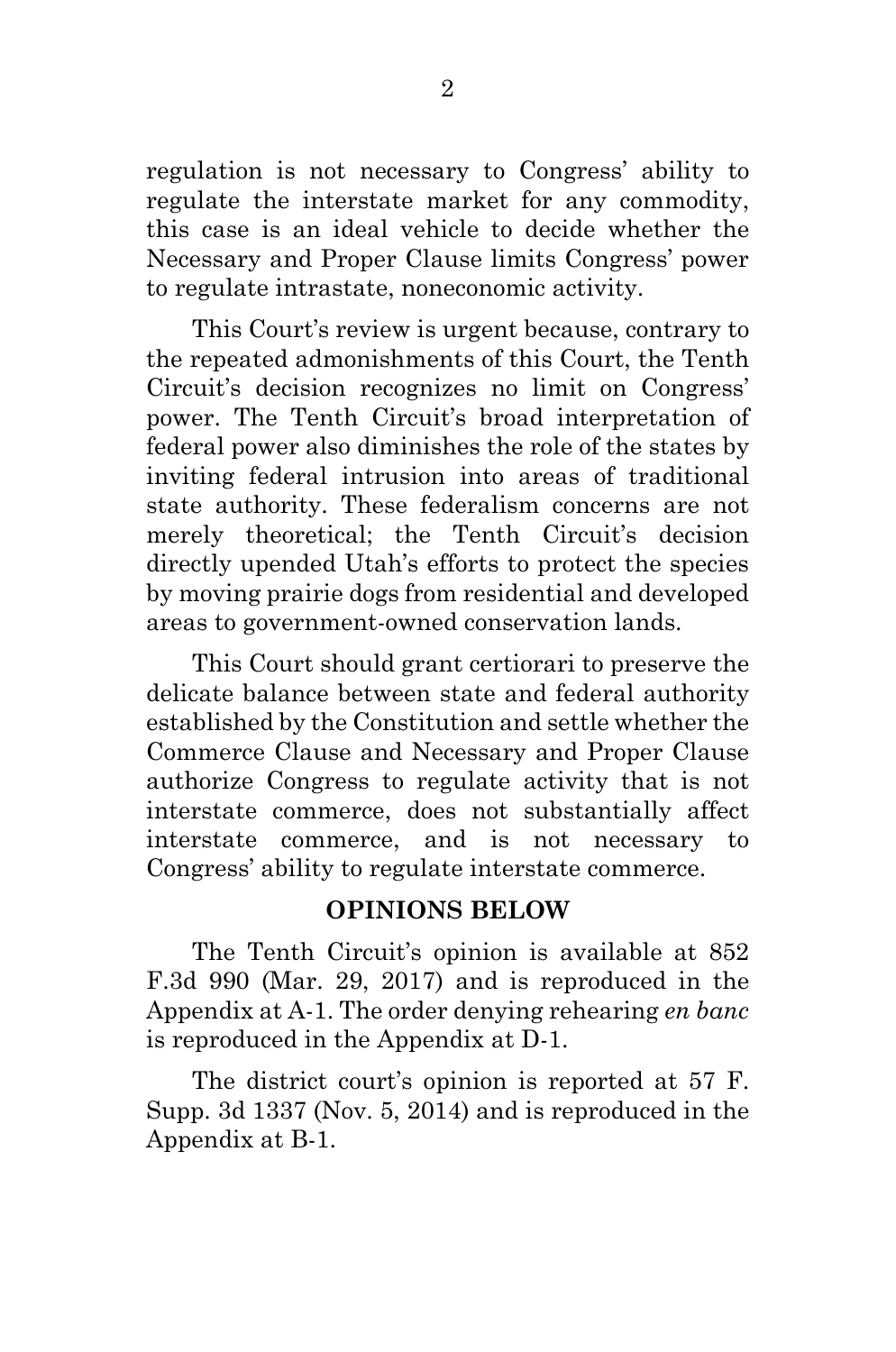#### **JURISDICTION**

On November 5, 2014, the district court granted summary judgment to People for the Ethical Treatment of Property Owners, ruling that the Commerce Clause and Necessary and Proper Clause do not authorize the federal regulation. App. B-1, C-1. Federal defendants and defendant-intervenor appealed the decision to the Tenth Circuit. On March 29, 2017, the Tenth Circuit reversed the district court's decision. App. A-1. People for the Ethical Treatment of Property Owners filed a petition for rehearing *en banc*, which was denied on August 8, 2017. App. D-1. This Court has jurisdiction under 28 U.S.C. § 1254(1).

#### **CONSTITUTIONAL AND STATUTORY PROVISIONS AT ISSUE**

Article I, Section 8, clause 3, of the United States Constitution provides:

> [The Congress shall have Power] [t]o regulate Commerce with foreign Nations, and among the several States, and with the Indian Tribes.

Article I, Section 8, clause 18, of the United States Constitution provides:

> [The Congress shall have Power] [t]o make all Laws which shall be necessary and proper for carrying into Execution the foregoing Powers, and all other Powers vested by this Constitution in the Government of the United States, or in any Department or Officer thereof.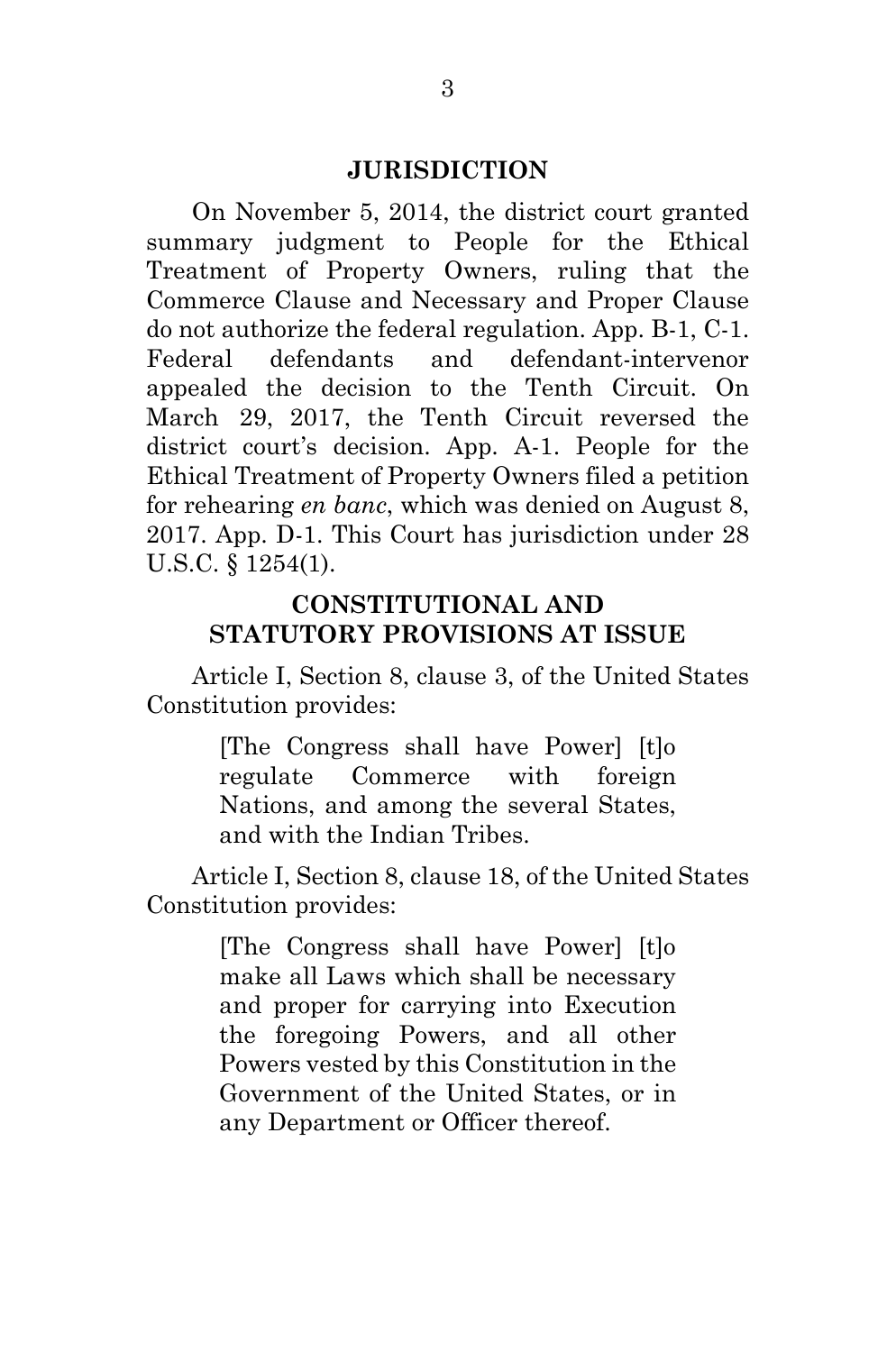The Endangered Species Act, 16 U.S.C. § 1532(19), provides:

> The term "take" means to harass, harm, pursue, hunt, shoot, wound, kill, trap, capture, or collect, or to attempt to engage in any such conduct.

The Utah prairie dog regulation is reproduced in the Appendix at E-96 to E-102.

#### **STATEMENT OF THE CASE**

#### **Statutory Background**

#### *The Endangered Species Act*

The Endangered Species Act charges the U.S. Fish and Wildlife Service with protecting species at risk of extinction. It requires the listing of species "in danger of extinction" as endangered and forbids their take. 16 U.S.C. §§ 1532(6), 1533(a), (b), 1538. "Take" is defined to include, among many other things, harassing, harming, or capturing a member of the species. 16 U.S.C. § 1532(19).

The Service interprets "take" beyond its ordinary meaning. *See Babbitt v. Sweet Home Chapter of Cmtys. for a Great. Or.*, 515 U.S. 687 (1995). Take is not limited to intentionally causing an adverse effect on an endangered species; any ordinary, lawful activity with an incidental effect on the species is also forbidden. *See Sweet Home*, 515 U.S. at 703. Thus, modifying land used by a protected species or accidentally getting too close to one can violate the prohibition. *Sweet Home*, 515 U.S. at 703; *see, e.g.,*  National Marine Fisheries Serv., *North Atlantic Right Whale Protection*, 62 Fed. Reg. 6729 (Feb. 13, 1997) (interpreting "harassing" to include getting within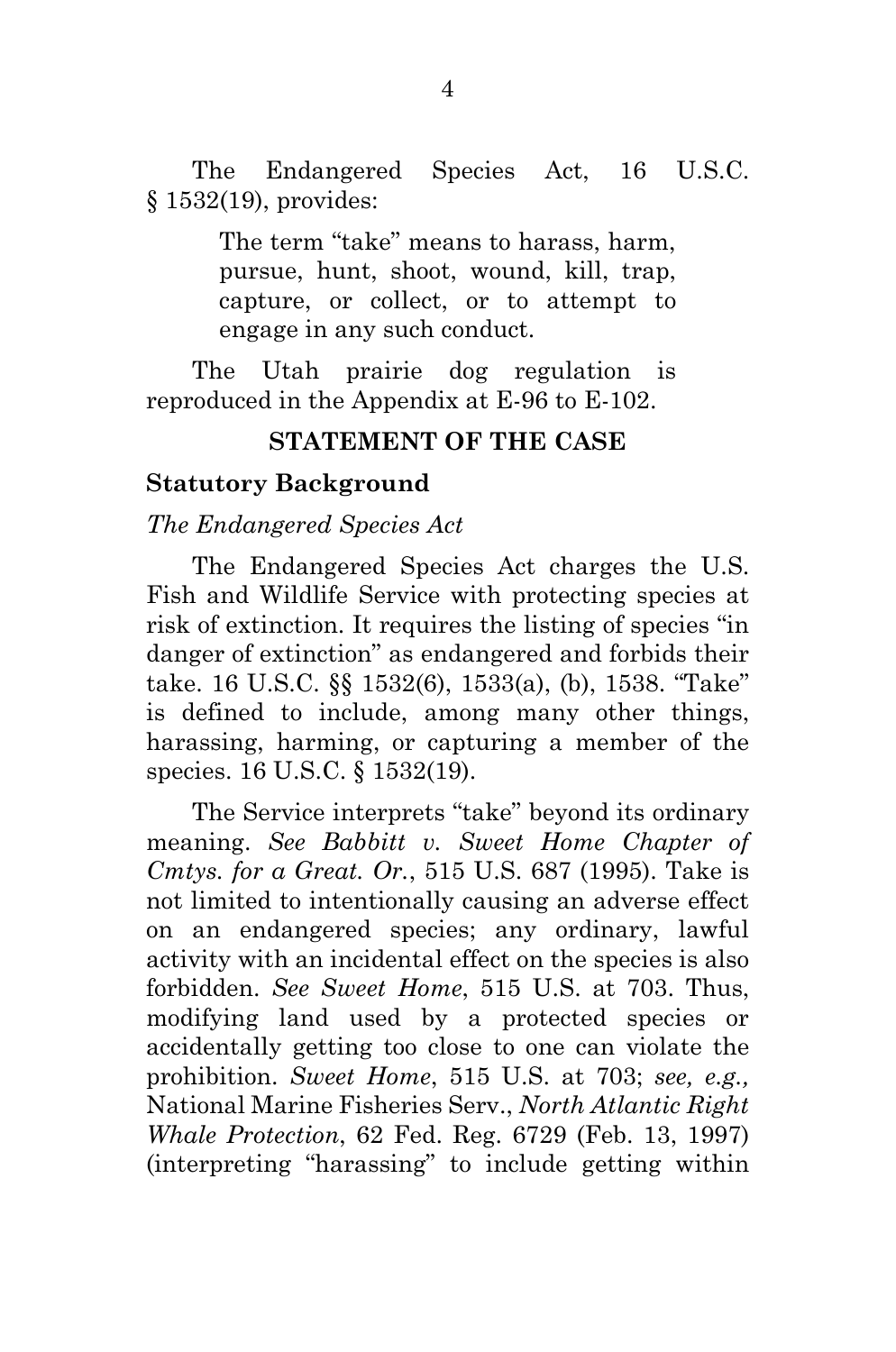500 yards of a right whale). Take is a federal crime punishable by fines of up to \$100,000 and a year in prison. 16 U.S.C. § 1540(b)(1); *see* 18 U.S.C. § 3571(b)(5). In addition, anyone can bring a lawsuit to enjoin take, whether caused by the federal government, a state, or a private person acting on private property. 16 U.S.C.  $\S 1540(g)$ .

Congress chose not to forbid the take of threatened species (those "likely to become an endangered species within the foreseeable future"). 16 U.S.C. §§ 1532(20), 1538 (limiting the take prohibition to "endangered species"). Instead, it authorized the agency to forbid take, by regulation, if "necessary and advisable" for the conservation of a particular threatened species. 16 U.S.C.  $\S$  1533(d); S. Rep. No. 93-307, at 8 (1973) (The Secretary "may make any or all of the acts and conduct defined as 'prohibited acts' . . . as to 'endangered species' also prohibited acts as to the particular threatened species.").[1](#page-16-0)

## **Factual Background**

## *The Utah prairie dog*

 $\overline{a}$ 

The Utah prairie dog is a species of rodent and one of five types of prairie dogs. *See* App. E-8. Utah prairie dogs live in colonies, which construct tunnel and burrow systems for shelter and for hibernation during 4 to 6 months of the year. App. E-8 to E-9, E-12. Native to semiarid shrub-steppe and grassland habitats, they are adapting to life in suburban, residential areas and agricultural lands, which provide abundant food and

<span id="page-16-0"></span><sup>1</sup> *Reprinted in* Cong. Research Serv., *A Legislative History of the Endangered Species Act of 1973, as Amended in 1976, 1977, 1978, 1979, and 1980*, at 307 (1982).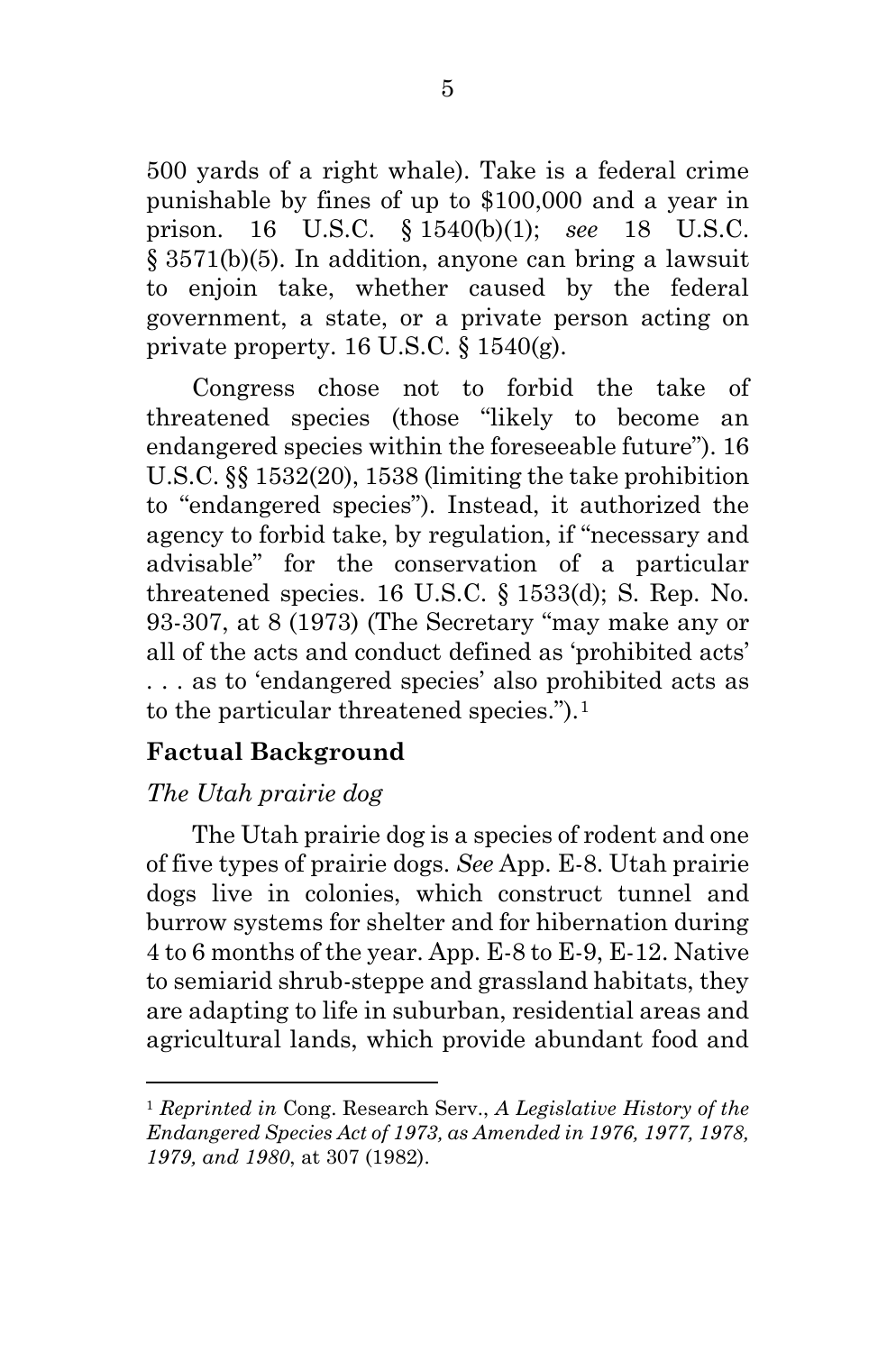protection from predators. *See* App. E-12 to E-14. Approximately 70% of the more than 40,000 Utah prairie dogs reside on private property. *See* 77 Fed. Reg. 46,158, 46,169 Table 3 (Aug. 2, 2012); App. E-42.

Utah prairie dogs are not involved in commerce. There is no market for them. App. B-12 to B-17. And they are not used in any economic activity or to create any commodity. *Id*. The only connections between the species and interstate commerce defendants identify are that the federal government promotes the species' presence on federal lands to tourists[2](#page-17-0) and a scientist has crossed state lines to study the species. App. B-13 to B-14.

The Utah prairie dog has been listed under the Endangered Species Act since 1973. App. B-2. In 1984, the species' status was changed from endangered to threatened, when the population consisted of approximately 24,000 animals. *See* 77 Fed. Reg. at 46,169 Table 3. Over the next thirty years, that population nearly doubled, to more than 40,000 in 2010. *Id*.

Despite the rebounding population, the Service adopted a regulation in 2012 to further restrict take. 50 C.F.R. § 17.40(g); App. E-96. The regulation forbids the take of any Utah prairie dog without a federal permit, with few, narrow exceptions. App. E-96 to E-102. Compared to earlier regulations, the current regulation reduces the number of takes that can be

<span id="page-17-0"></span><sup>2</sup> Congress has broad authority to regulate federal lands under the Property Clause. *Kleppe v. New Mexico*, 426 U.S. 529 (1976). People for the Ethical Treatment of Property Owners have not challenged Congress' ability to regulate take on federal land.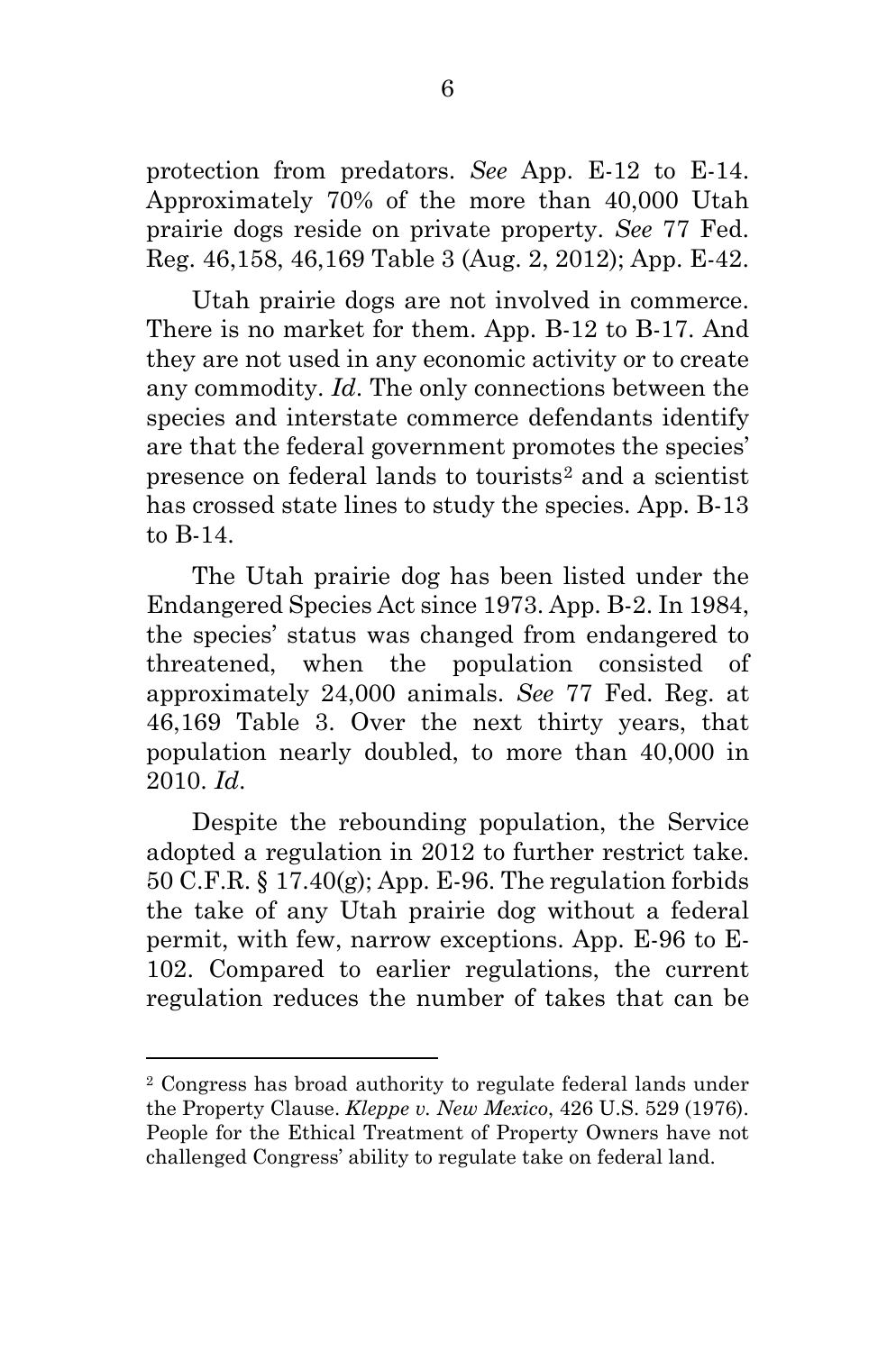permitted and restricts permits to only certain types of property, whereas all private property had previously been eligible for permits. 77 Fed. Reg. at 46,158 Table 1.

After the district court struck down the regulation, Utah adopted a management plan to provide for the long-term protection of the species and reduce burdens on private property owners. Under the management plan, state biologists moved prairie dogs from developed areas, where they are causing problems, and relocated them to government-owned conservation areas. *See* Utah Admin. Code R657-70 (Utah prairie dog management plan); *see also* Utah S.B. 230, Gen. Sess. (2003) (appropriating \$400,000 to fund Utah prairie dog conservation under the plan). The two years of state management corresponded with the two highest population counts for the species since annual surveys began in 1976. *See* Utah Division of Wildlife Resources, *Utah prairie dogs prosper under state management*.[3](#page-18-0) The Tenth Circuit's decision, restoring the federal regulation, forbids further implementation of the management plan because a state biologist would be guilty of "take" if she caught a prairie dog to move it, even for conservation purposes. 50 C.F.R. § 17.40(g); *see* 16 U.S.C. § 1532(19).

## *People for the Ethical Treatment of Property Owners*

People for the Ethical Treatment of Property Owners is a nonprofit organization consisting of more than 200 residents of southwestern Utah. App. L-2. The organization advocates state protections for

<span id="page-18-0"></span> $\overline{a}$ <sup>3</sup> https://goo.gl/hF9yUq (last visited Sept. 19, 2017).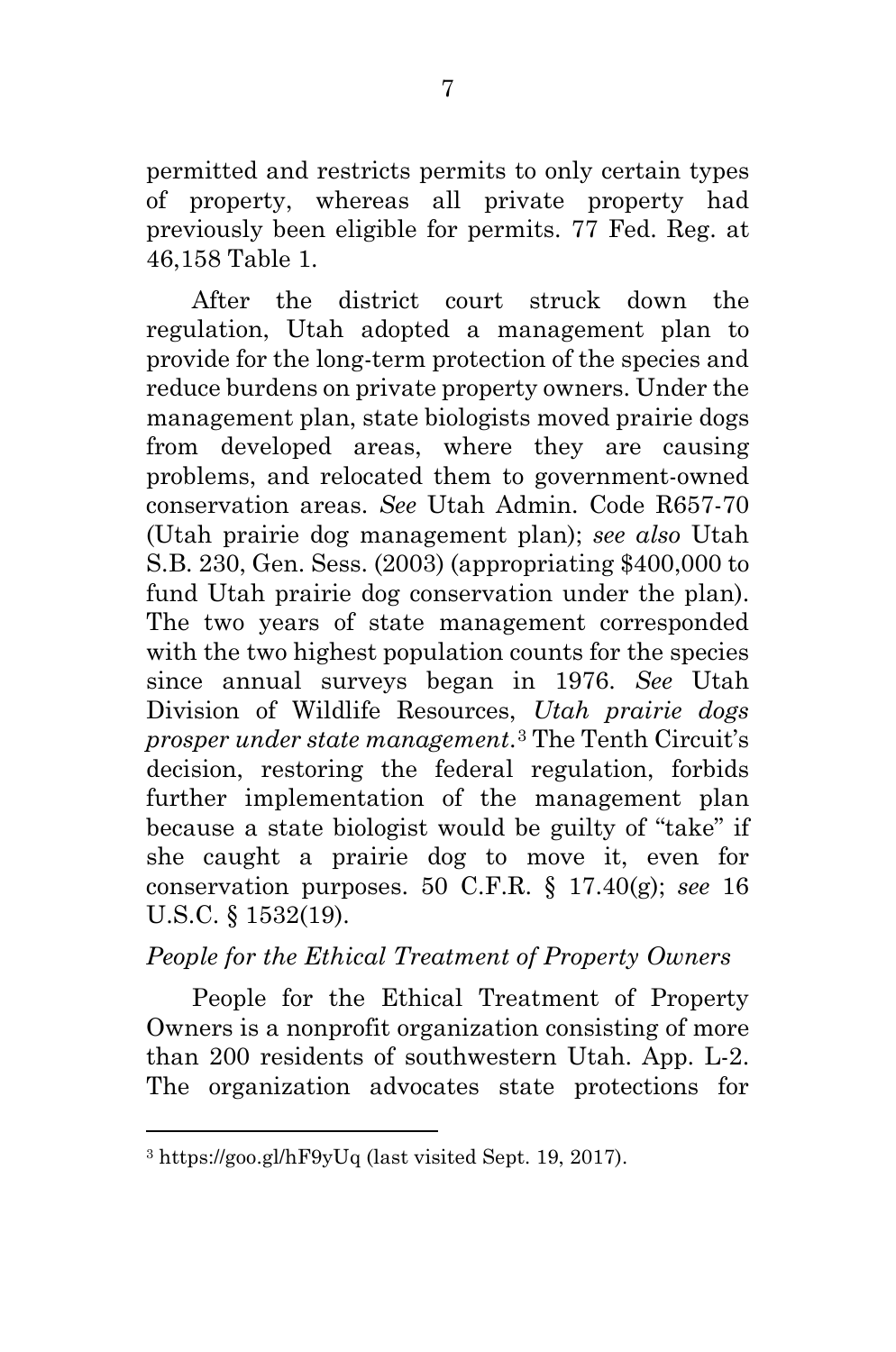prairie dogs that are more sensitive to the burdens imposed on local communities and private property owners, like the management plan Utah implemented from 2015 to 2017. App. L-3.

The federal regulation prevents the organization's members from engaging in activities that are taken for granted in other communities. Some own lots in residential subdivisions where they planned to build homes, but prairie dogs moved in first and the regulation forbids permits for their property. App. I-2. Others purchased land as an investment to provide retirement income, only to have the regulation forbid any use that could provide a return on that investment. App. J-2. The regulation has frustrated the local government of Cedar City's efforts to protect public facilities from the disruptive, tunneling rodent. App. H-2. For safety reasons, the city has had to fence off overrun, pockmarked parks from local children. *Id*. The city operates a municipal airport, where Utah prairie dogs tunneling near the runway and taxiway presented a substantial hazard. App. H-3. Prairie dogs have also occupied the local cemetery operated by Cedar City, where they interrupted funerals, ate flowers and other remembrances left by mourners, and disturbed the grounds. App. H-3 to H-4.[4](#page-19-0)

<span id="page-19-0"></span><sup>4</sup> After this lawsuit was filed, the federal government authorized the city to construct a fence around the property, at great expense to the city and state. App. F-2.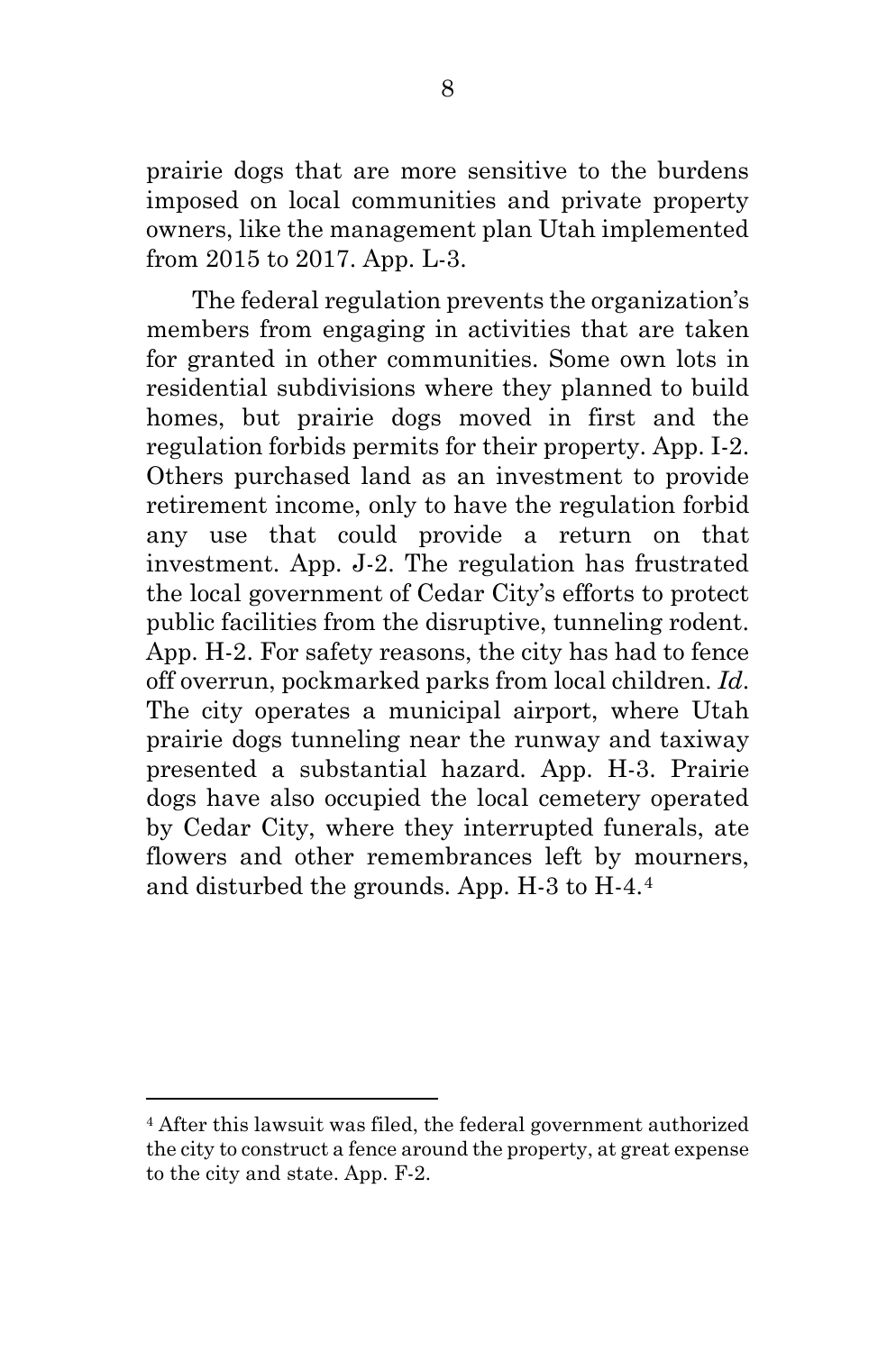#### **Proceedings Below**

 $\overline{a}$ 

*The district court strikes down the regulation as exceeding the Commerce Clause and Necessary and Proper Clause*

In 2013, People for the Ethical Treatment of Property Owners filed this lawsuit challenging the constitutionality of the Utah prairie dog regulation. App. B-4. The district court granted summary judgment to the organization, holding that the regulation exceeds the Commerce Clause power because take is intrastate, noneconomic activity, the Utah prairie dog is found in only one state, and the species has no significant connection to interstate commerce. App. B-9 to B-18.[5](#page-20-0) Acknowledging that the Utah prairie dog may affect the environment, the district court held that is not the same as affecting commerce: "If Congress could use the Commerce Clause to regulate anything that *might* affect the ecosystem . . . there would be no logical stopping point to congressional power under the Commerce Clause." App. B-13.

The district court also held that the regulation exceeds the Necessary and Proper Clause because "the rule in question is not necessary to the statute's economic scheme." App. B-15.

<span id="page-20-0"></span><sup>5</sup> In the district court, Federal Defendants challenged People for the Ethical Treatment of Property Owners' standing, citing state regulations as an obstacle to redressability. Intervenor also challenged standing, citing a federal regulation as an obstacle to redressability. The district court rejected both arguments. App. B-7 to B-9. Federal Defendants abandoned their standing objection on appeal, but intervenor persisted. The Tenth Circuit rejected intervenor's standing objection too. App. A-12 to A-17.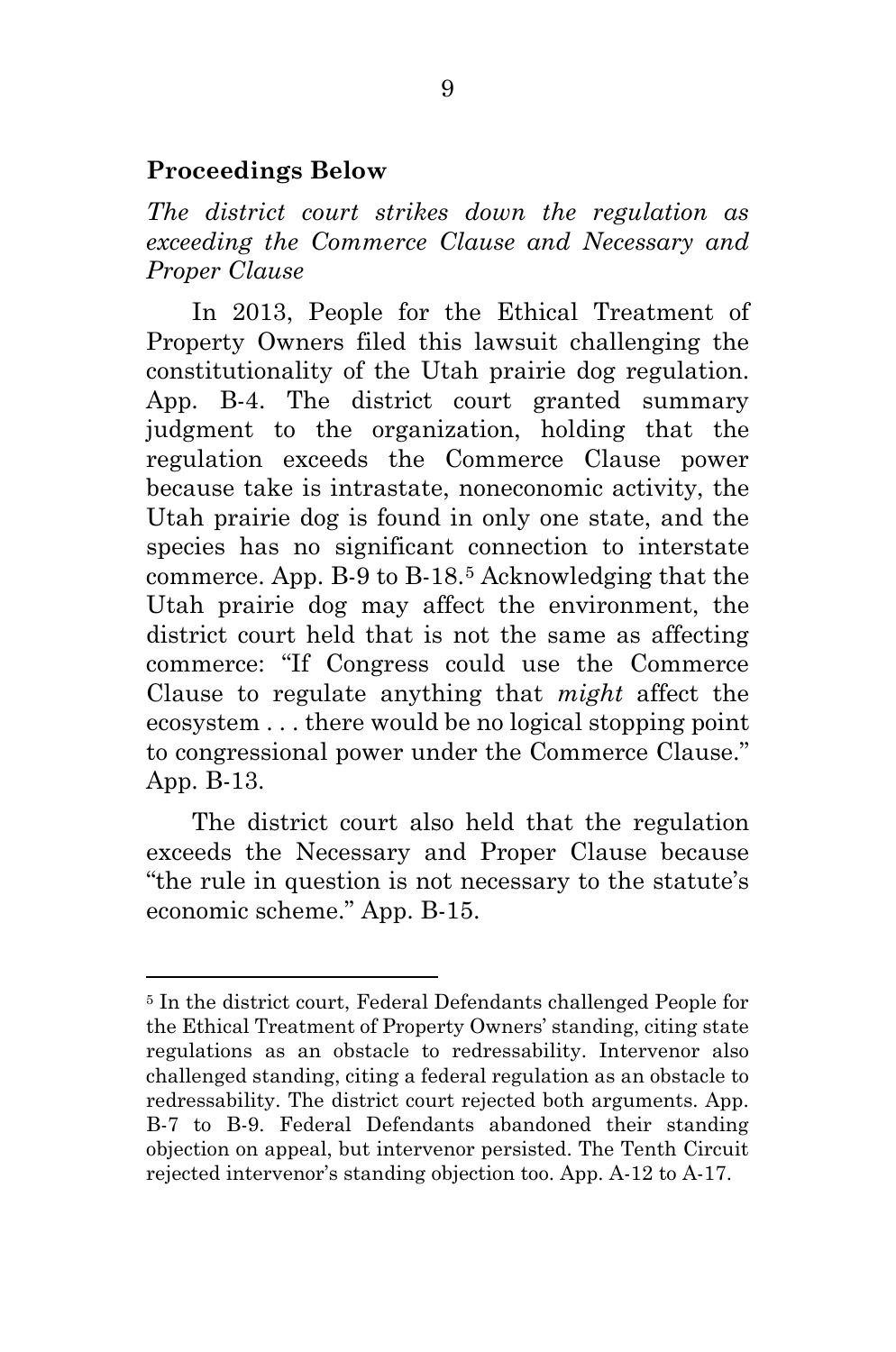"The present case . . . differs significantly from *Raich* in one important way that makes any appeal to the Necessary and Proper Clause futile: takes of Utah prairie dogs on non-federal land—even to the point of extinction—would not substantially affect the national market for any commodity regulated by the ESA"

App. B-16.

The court also rejected the government's argument that all species must be lumped together to perform the Commerce Clause analysis. App. B-17 ("Defendants essentially ask the court to find that takes of Utah prairie dogs substantially affect interstate commerce solely because the prairie dog has been grouped with a number of other species[.]"). Such bootstrapping would allow Congress to expand its power without limit, allowing analysis "far too attenuated to suggest that regulating takes of Utah prairie dogs is a necessary part of the ESA's economic scheme." *Id*.

## *The Tenth Circuit reverses*

Without disagreeing with the district court's conclusions that (1) take is intrastate, noneconomic activity, (2) the species is found in only one state and has no substantial connection to interstate commerce, and (3) the regulation is unnecessary to Congress' ability to regulate interstate commerce, the Tenth Circuit reversed. It determined that the Endangered Species Act is a comprehensive scheme that affects interstate commerce, citing other regulations that have created "an illegal wildlife trade that generates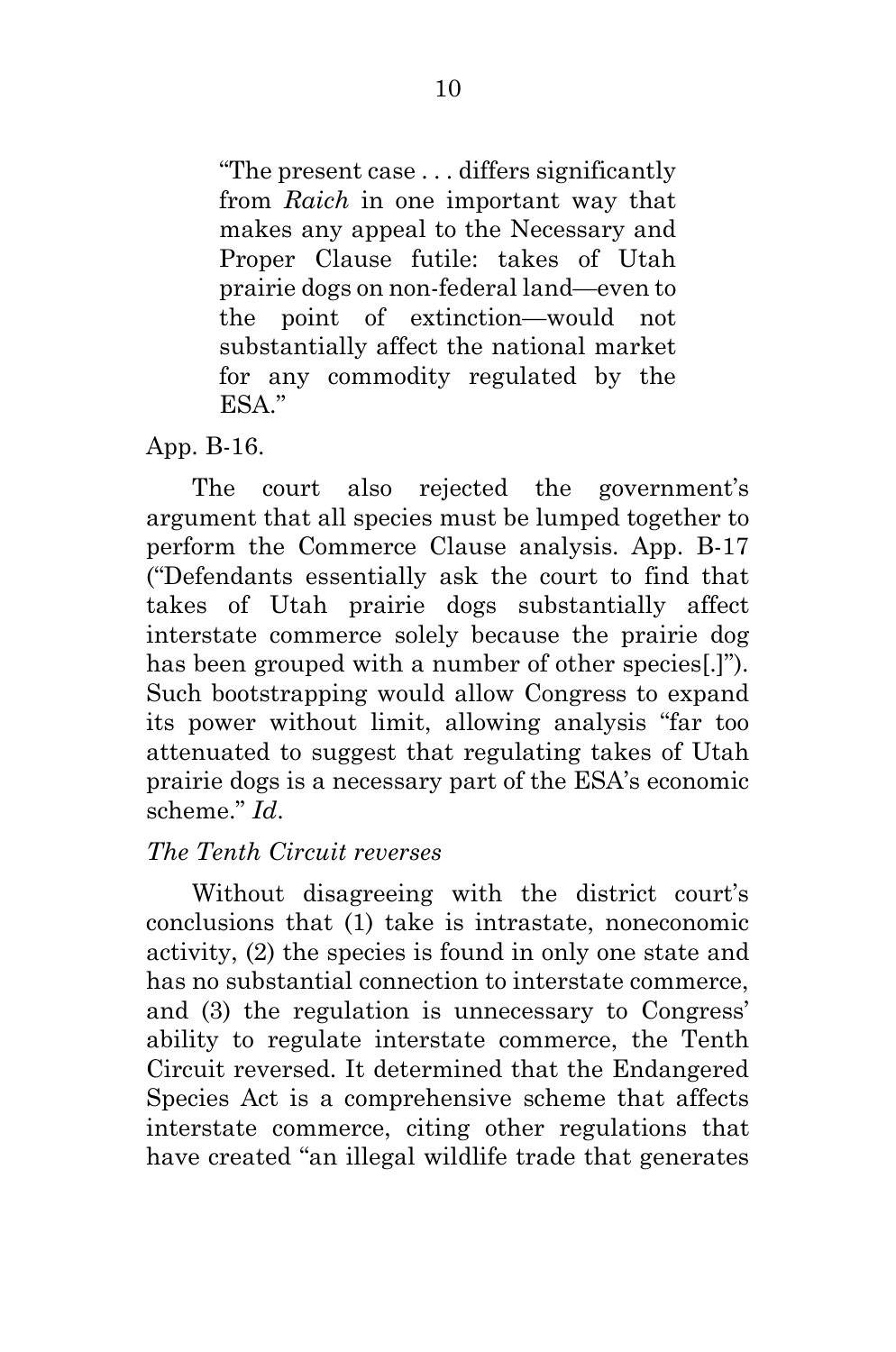\$5-8 billion annually[,]" and "'the potential for unknown commercial uses'" for some species. App. A-32 to A-33 (quoting H.R. Rep. No. 93-412).[6](#page-22-0)

Relying on *Gonzales v. Raich*, 545 U.S. 1, the court upheld the regulation as part of that comprehensive scheme, reasoning that, if Congress could not regulate every activity affecting any species, that limit on its authority would "severely undercut the ESA's conservation purposes." App. A-33. The court expressly rejected the argument that, under *Raich*, "Congress may only reach intrastate activity which, if beyond [Congress's] grasp, would frustrate a comprehensive regulatory scheme's ability to function *as a regulation of commerce*." App. A-30, *see* App. A-33 n.11. Instead, it held that a regulation contained within a comprehensive scheme is constitutional if it advances any end Congress wishes to advance under that scheme. App. A-33 (upholding the regulation because it furthers Congress' "conservation purposes").

In rejecting the district court's focus on the specific regulation of Utah prairie dog take, the Tenth Circuit stressed that "[a]pproximately sixty-eight percent of species that the ESA protects exist purely intrastate[.]" App. A-33. Because any constitutional limitation on Congress' ability to regulate intrastate, noneconomic activity affecting any one species might call into question its ability to regulate noneconomic activity for others, the court reasoned, it should not scrutinize the ties to commerce for any of them. App. A-33 to A-34.

<span id="page-22-0"></span><sup>6</sup> *Reprinted in* Cong. Research Serv., *supra* n.2, at 144-45.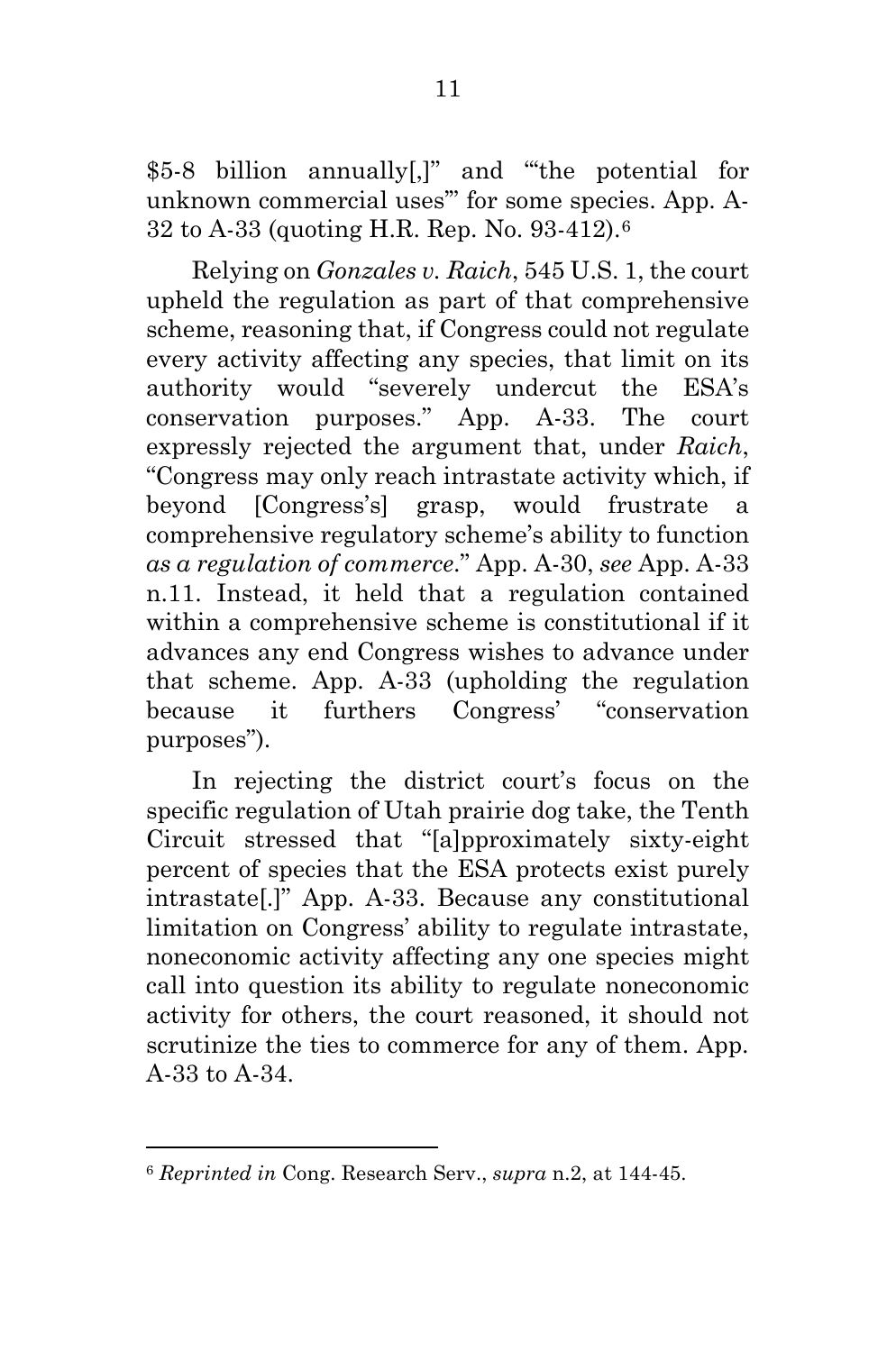People for the Ethical Treatment of Property Owners sought rehearing *en banc*, which was denied on August 8, 2017. App. D-1.

## **REASONS FOR GRANTING THE PETITION**

The Tenth Circuit's decision authorizes a dramatic expansion of federal authority that destroys the "healthy balance of power between the States and the Federal Government." *Gregory v. Ashcroft*, 501 U.S. 452, 458 (1991). This Court should grant certiorari to restore that balance and resolve whether the Commerce Clause and Necessary and Proper Clause authorize federal regulation of activity that is not interstate commerce, does not substantially affect interstate commerce, and is unnecessary to Congress' ability to regulate interstate commerce.

The case presents an important federal question, which has divided the circuit courts and that has not been, but should be, settled by this Court. Since *Raich* upheld federal regulation of local marijuana production within a comprehensive scheme to regulate the market for that commodity, the circuit courts are split on how to interpret that decision. *Compare United States v. Anderson*, 771 F.3d 1064, 1068-70 (8th Cir. 2014), *with* App. A-33 to A-34. Several circuits interpret *Raich*, consistent with the Necessary and Proper Clause, as limited to those regulations necessary to Congress' ability to regulate the interstate market for a commodity. *See, e.g., Anderson*, 771 F.3d at 1068-70.

Others, like the decision below, interpret *Raich* to authorize any regulations that advance any ends Congress might wish to pursue through a comprehensive scheme. *See, e.g., See San Luis &*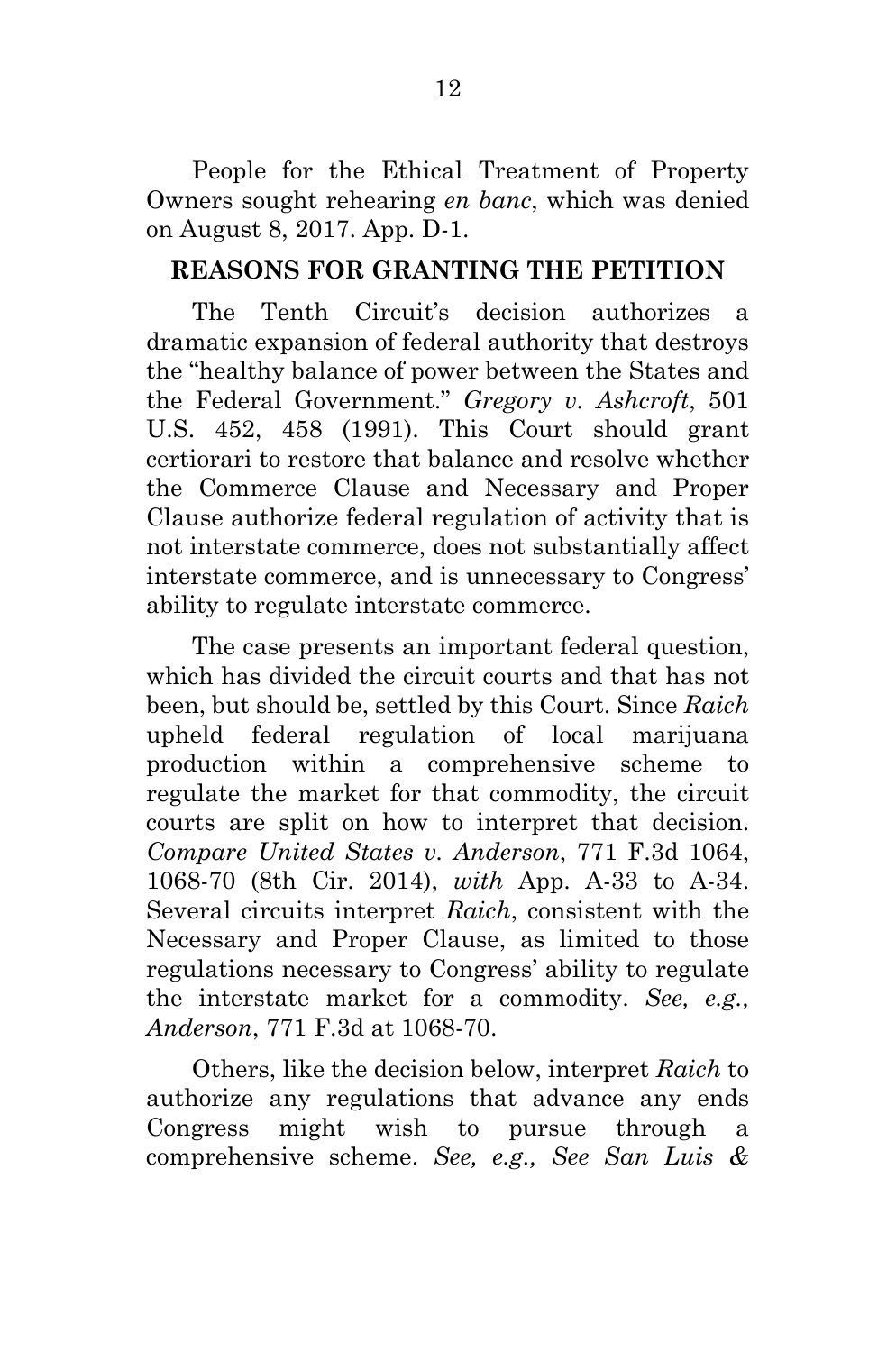*Delta-Mendota Water Auth.*, 638 F.3d 1163, 1177 (9th Cir. 2011). Several members of this Court have suggested that *Raich* cannot be stretched so far. *See, e.g., Nat'l Fed'n of Indep. Bus. v. Sebelius*, 567 U.S. 519, 561 (2012); *id*. at 653 (Scalia, J., dissenting). But the question has never been settled by the Court. Without clarification, the uncertain limits of *Raich* will continue to pose difficulties for the circuit courts and make possible decisions like the one below, embracing exceedingly broad theories of federal power, far beyond any this Court has ever accepted.

This is an opportune case to decide this question because it involves regulation of intrastate, noneconomic activity affecting a species that is not the subject of commerce, and withholding this power would not frustrate Congress' ability to regulate the market for any commodity. *See* App. B-16. Such regulations are so far removed from commerce that even the circuits that have upheld them have adopted conflicting rationales to do so. *Compare Rancho Viejo, LLC v. Norton*, 323 F.3d 1062, 1072 (D.C. Cir. 2003), *with GDF Realty Invs., Ltd. v. Norton*, 326 F.3d 622, 634 (5th Cir. 2003); *see also Rancho Viejo*, 334 F.3d at 1160 (Roberts, J., dissenting) (acknowledging the circuit split).

The question presented is not merely academic; it has immediate and significant implications for federalism. Regulating wildlife is an area of traditional state concern. *See Hughes v. Oklahoma*, 441 U.S. 322 (1979); *Geer v. Connecticut*, 161 U.S. 519, 527-28 (1896). Yet the Utah prairie dog regulation forbids Utah from managing the species. Under the regulation, state biologists would commit a federal crime if they continued implementing the state's plan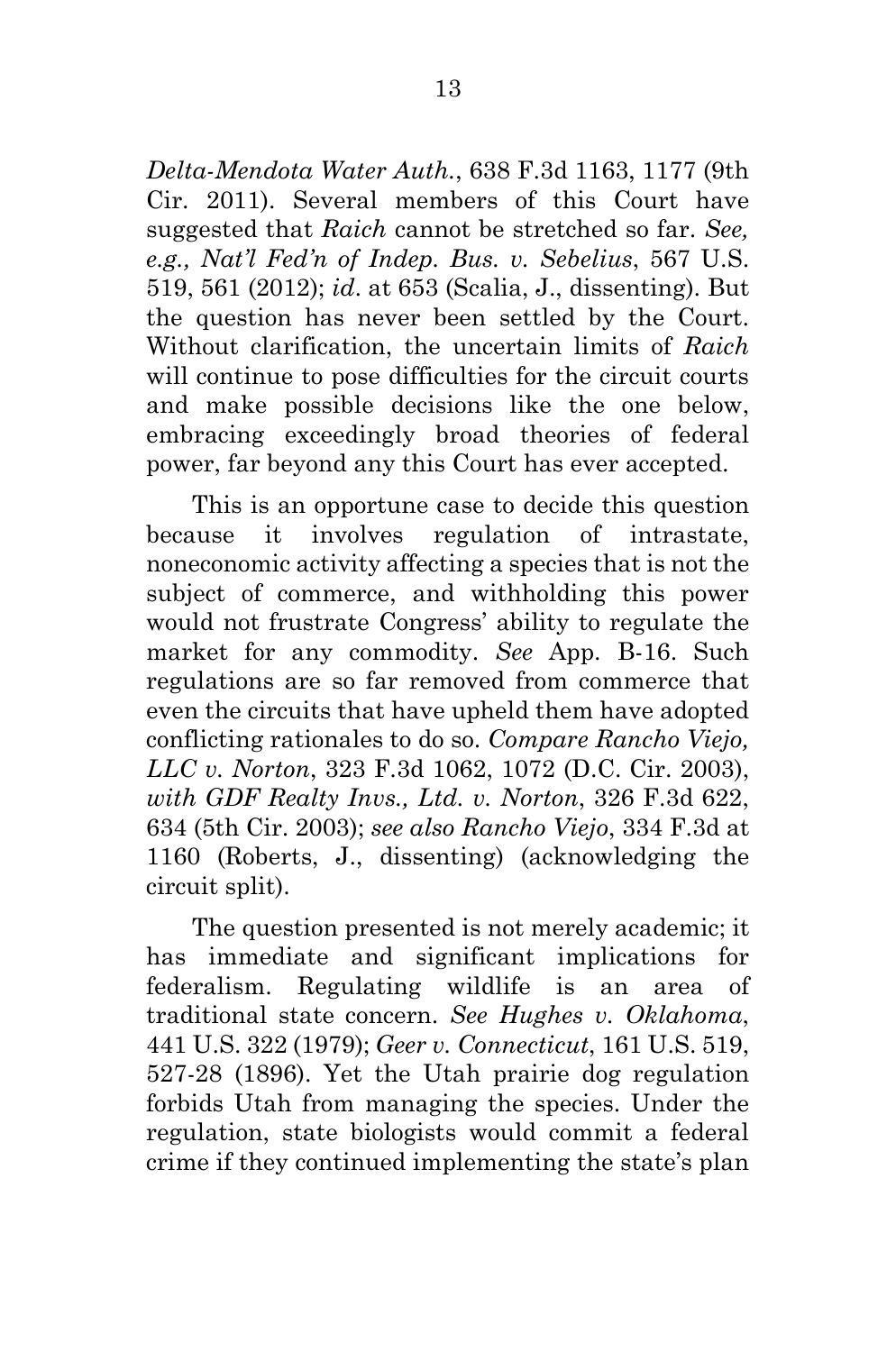to move prairie dogs from residential areas to government-owned conservation areas. 50 C.F.R.  $$17.40(g).$ 

The Tenth Circuit identifies no limit to its interpretation of federal power. For good reason: there is none. To restore the balance between the federal government and the states, resolve a split among the circuits, and to settle an important constitutional question, this Court should grant the petition and reverse the Tenth Circuit's decision.

**I**

## **This Court Should Grant Review to Decide Whether the Necessary and Proper Clause Limits Congress' Power Under** *Raich*

This Court should grant review to establish "that the Commerce Clause, even when supplemented by the Necessary and Proper Clause, is not *carte blanche* for doing whatever will help achieve the ends Congress seeks by the regulation of commerce." *NFIB*, 567 U.S. at 653 (Scalia, J., dissenting). Since this Court's decision in *Raich*, a circuit split has developed over whether regulations adopted under a comprehensive scheme must be necessary to Congress' ability to regulate commerce or whether they need only further any purpose Congress might wish to pursue. Several members of this Court have suggested that Congress' power cannot be interpreted so broadly, but the Court has not yet settled the conflict. It should grant review to answer this important question of federal law.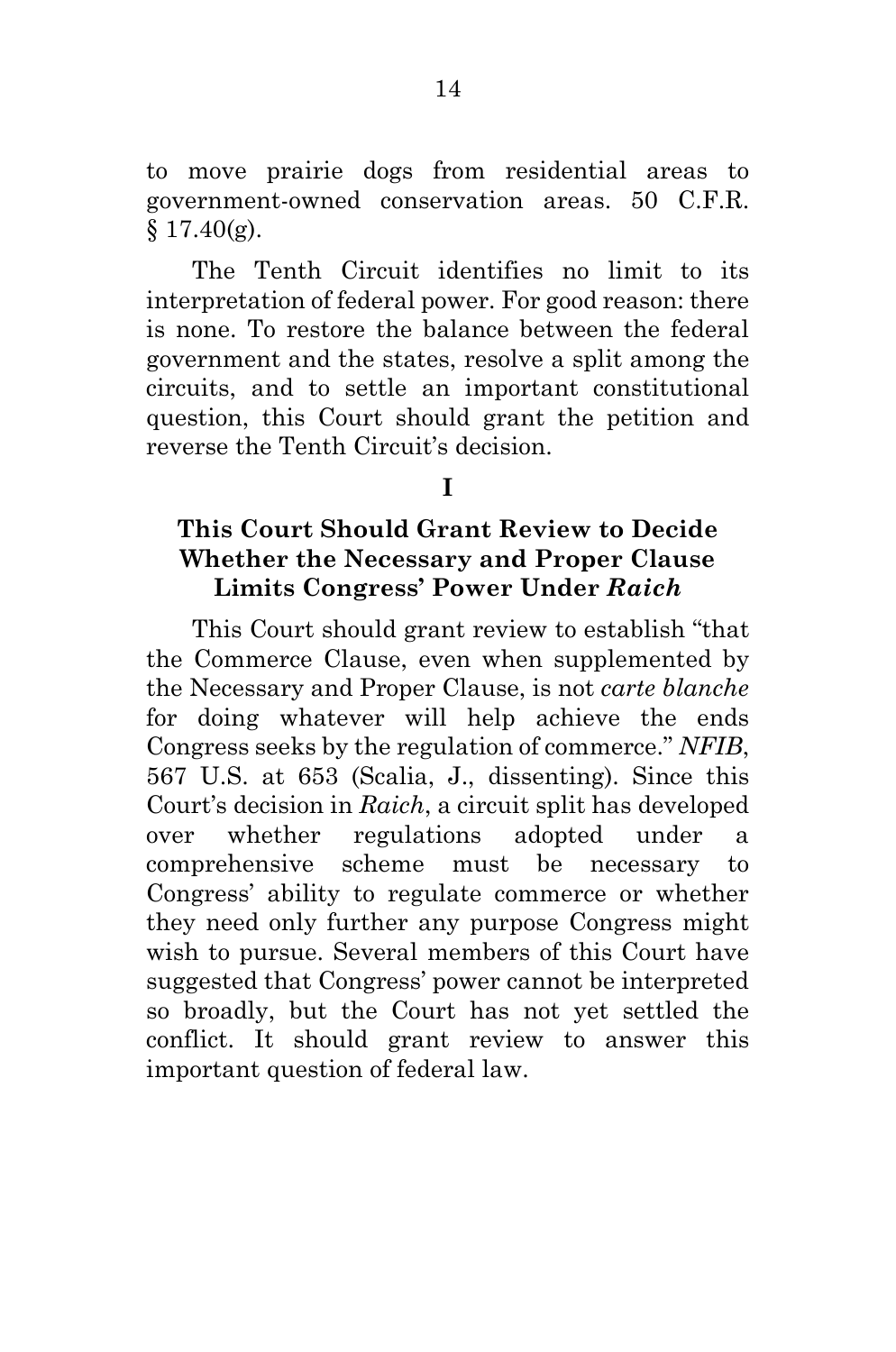## **A. The courts of appeals are divided over how to interpret** *Raich*

Several circuits have interpreted *Raich*, consistent with the Necessary and Proper Clause,[7](#page-26-0) as limited to regulations necessary to Congress' ability to regulate the market for a commodity. Others have rejected any such limit, interpreting *Raich* to allow any regulation related to any goal Congress pursues under a comprehensive scheme.

In the former category, the First Circuit has interpreted *Raich* as applying to regulations necessary to Congress' ability to regulate the interstate market for a commodity. "[W]here a regulatory scheme is designed to 'control the supply and demand' of a commodity in the interstate market, a component regulation targeting intrastate conduct will be upheld if it is 'an essential part of the larger regulatory scheme[.]'" *United States v. Rene E.*, 583 F.3d 8, 18 (1st Cir. 2009). It upheld a federal firearms regulation because it suppresses demand and is "therefore an essential part of regulating the national market in firearms." *Id*.

The Fourth Circuit has interpreted *Raich* similarly. It upheld a federal firearms regulation because firearms are "a fungible commodity for which there is an established interstate market" and "Congress has a rational basis to believe that leaving intrastate firearm markets unregulated would affect

<span id="page-26-0"></span><sup>7</sup> The Second Circuit has adopted the reasoning of Justice Scalia's concurrence, interpreting *Raich* as a Necessary and Proper Clause case. *See United States v. Guzman*, 591 F.3d 83, 91 (2d Cir. 2010). So too has the D.C. Circuit. *United States v. Sullivan*, 451 F.3d 884, 888-90 (D.C. Cir. 2006).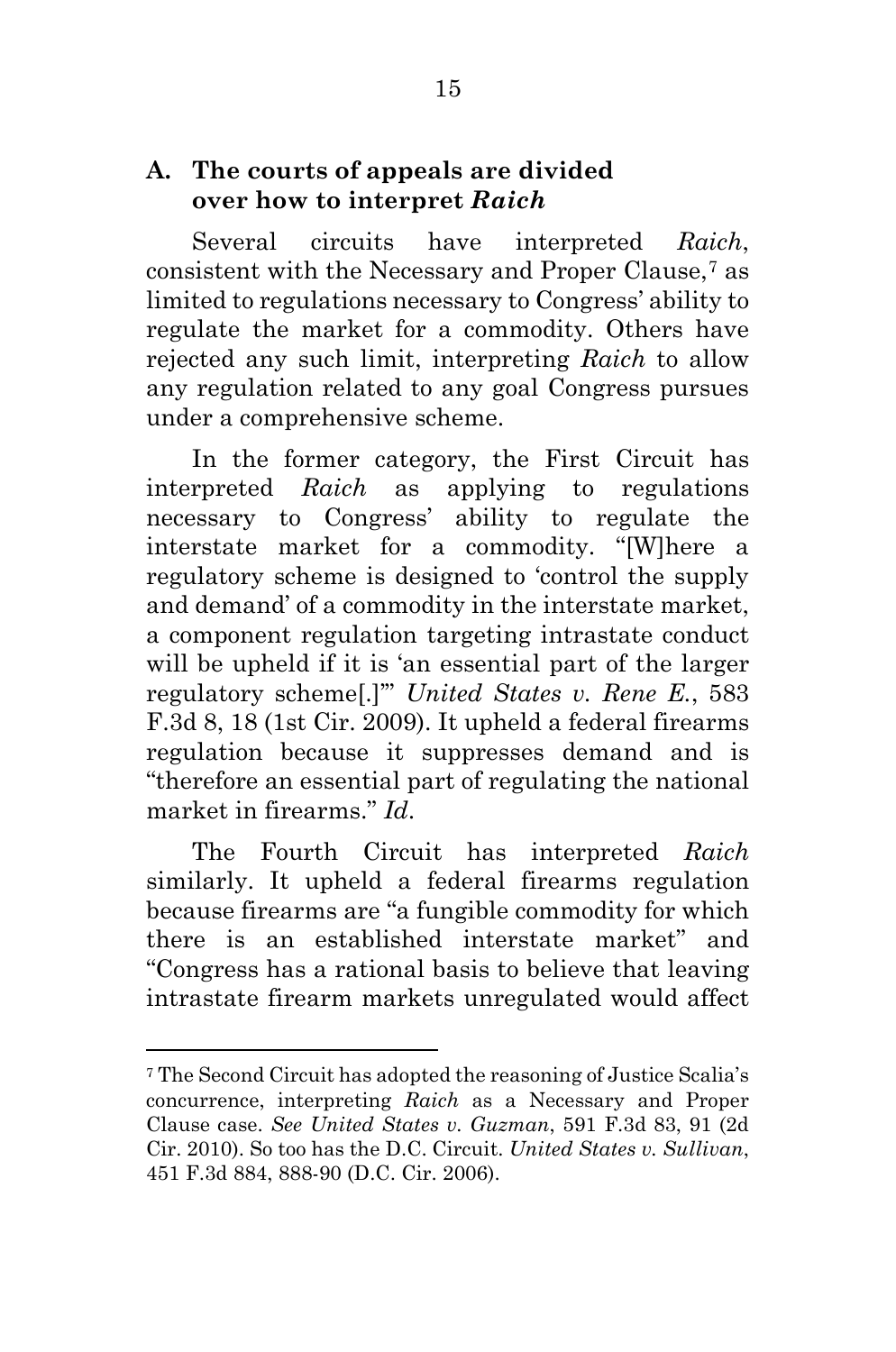the interstate market[.]" *United States v. Hosford*, 843 F.3d 161, 171-72 (4th Cir. 2016); *see also United States v. Forrest*, 429 F.3d 73, 78 (4th Cir. 2005) (upholding federal regulation of child pornography because it "directly' regulated economic activity in a 'fungible commodity'" and "Congress had a rational basis for concluding that prohibition of mere local possession of the commodity was essential to the regulation of 'an established, albeit illegal, interstate market'").

The Sixth Circuit is in accord, describing "[t]he question under *Raich*" as "whether Congress had a rational basis for concluding that leaving [some activity] outside federal control would affect price and market conditions of the larger interstate market that Congress was authorized to regulate." *United States v. Bowers*, 594 F.3d 522, 528 (6th Cir. 2010). "*Raich* indicates that Congress has the ability to regulate wholly intrastate manufacture and possession of [a commodity] . . . that it rationally believes, if left unregulated in the aggregate, could work to undermine Congress' ability to regulate the larger interstate commercial activity." *Id.* at 529; *see United States v. Rose*, 522 F.3d 710, 717 (6th Cir. 2008) ("In *Raich* . . . the Court held that an activity involving a commodity for which there is an interstate market has a substantial relation to interstate commerce if Congress had a rational basis to conclude that 'failure to regulate that class of activity would undercut the regulation of the interstate market in the commodity.'").

In light of *National Federation of Independent Businesses v. Sebelius*, the Eighth Circuit also interprets *Raich* as an application of the Necessary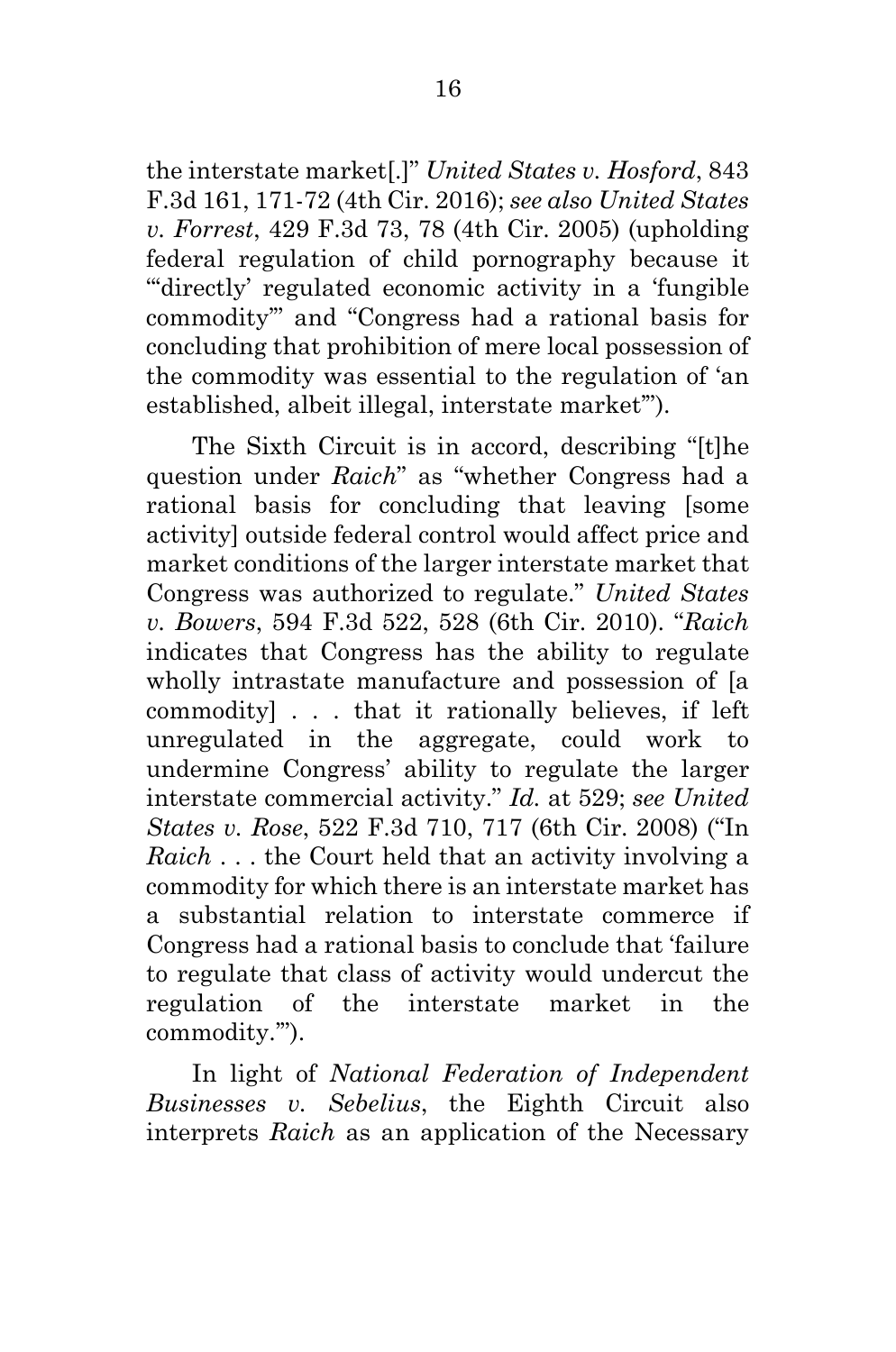and Proper Clause, with similar limits. *See United States v. Anderson*, 771 F.3d at 1068-70.

The Ninth Circuit, however, recognizes no such limits. It denies that *Raich* is limited to "economic or commercial statute[s]." *See San Luis & Delta-Mendota Water Auth.*, 638 F.3d at 1177. Rather it interprets *Raich* to authorize any federal regulation within a comprehensive scheme that furthers any congressional purpose. *See id*.; *but see United States v. Pendleton*, 658 F.3d 299, 307 n.5 (3d Cir. 2011) (suggesting the Ninth Circuit's approach is out-ofsync with this Court's precedents).

With the decision below, the Tenth Circuit is now firmly on both sides of this dispute. App. A-29 n.8 (noting the inter-circuit split). The decision below adopts the Ninth Circuit's broad reading of *Raich*. App. A-31. However, other decisions from the Tenth Circuit interpret *Raich* as a Necessary and Proper Clause case limited to regulations concerning traded commodities: "Congress may regulate possession [of a commodity] as a *necessary and proper* means of controlling its supply or demand." *United States v. Patton*, 451 F.3d 615, 626 (10th Cir. 2006) (emphasis added); *see also United States v. Carel*, 668 F.3d 1211, 1219 (10th Cir. 2011) (*Raich* is a Necessary and Proper Clause case).

The Eleventh Circuit is similarly of two minds on this question. It has interpreted *Raich* as broadly as the Ninth and Tenth Circuits to uphold Endangered Species Act regulations. *See Alabama-Tombigbee Rivers Coal. v. Kempthorne*, 477 F.3d 1250, 1273 (11th Cir. 2007). But it has also described the test under *Raich*, in another case, as "whether a rational basis did exist for Congress to conclude that intrastate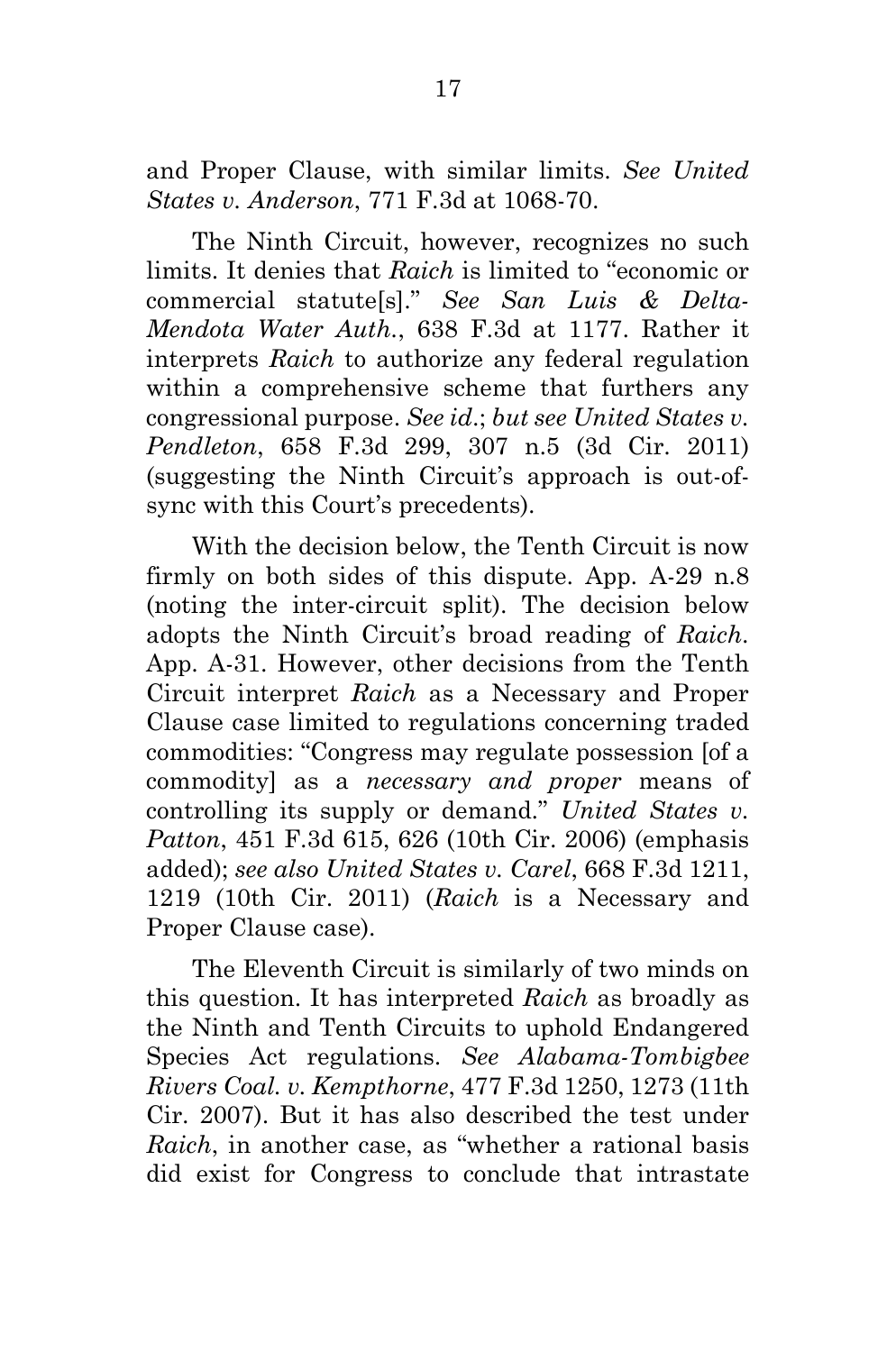conduct could substantially affect its ability *to regulate interstate commerce*[.]" *United States v. Maxwell*, 446 F.3d 1210, 1216 (11th Cir. 2006) (emphasis added).

## **B. This case is an ideal vehicle to resolve a question left open by** *Raich* **and** *NFIB*

The confusion among the circuit courts is understandable; *Raich* is no paragon of clarity. It suggests that the power to regulate intrastate activity under a comprehensive scheme arises under the Necessary and Proper Clause. *See Raich*, 545 U.S. at 22 (Congress "was acting well within its authority to 'make all Laws which shall be necessary and proper' to 'regulate Commerce . . . among the several States" . . . .). However, as the Tenth Circuit notes, the decision also cites the Commerce Clause and Commerce Clause precedents. App. A-29 n.8.[8](#page-29-0)

*National Federation of Independent Businesses v. Sebelius* further muddied the waters*.* In that case, Chief Justice Roberts' opinion for the Court interpreted *Raich* as a Necessary and Proper Clause case. *See NFIB*, 567 U.S. at 561 ("'Congress was acting well within its authority' *under the Necessary and Proper Clause*" in *Raich* because "marijuana is a fungible commodity" and "Congress' attempt to regulate the interstate market for marijuana would therefore have been substantially undercut if it could

<span id="page-29-0"></span><sup>8</sup> Justice Scalia, concurring in *Raich*, would have been more explicit. *Raich*, 545 U.S. at 38 (Scalia, J., concurring) ("[T]he Necessary and Proper Clause . . . allow[s] Congress 'to take all measures necessary or appropriate to' the effective regulation of the interstate market[.]" (quoting *Shreveport R. Co. v. United States*, 234 U.S. 342, 353 (1914))).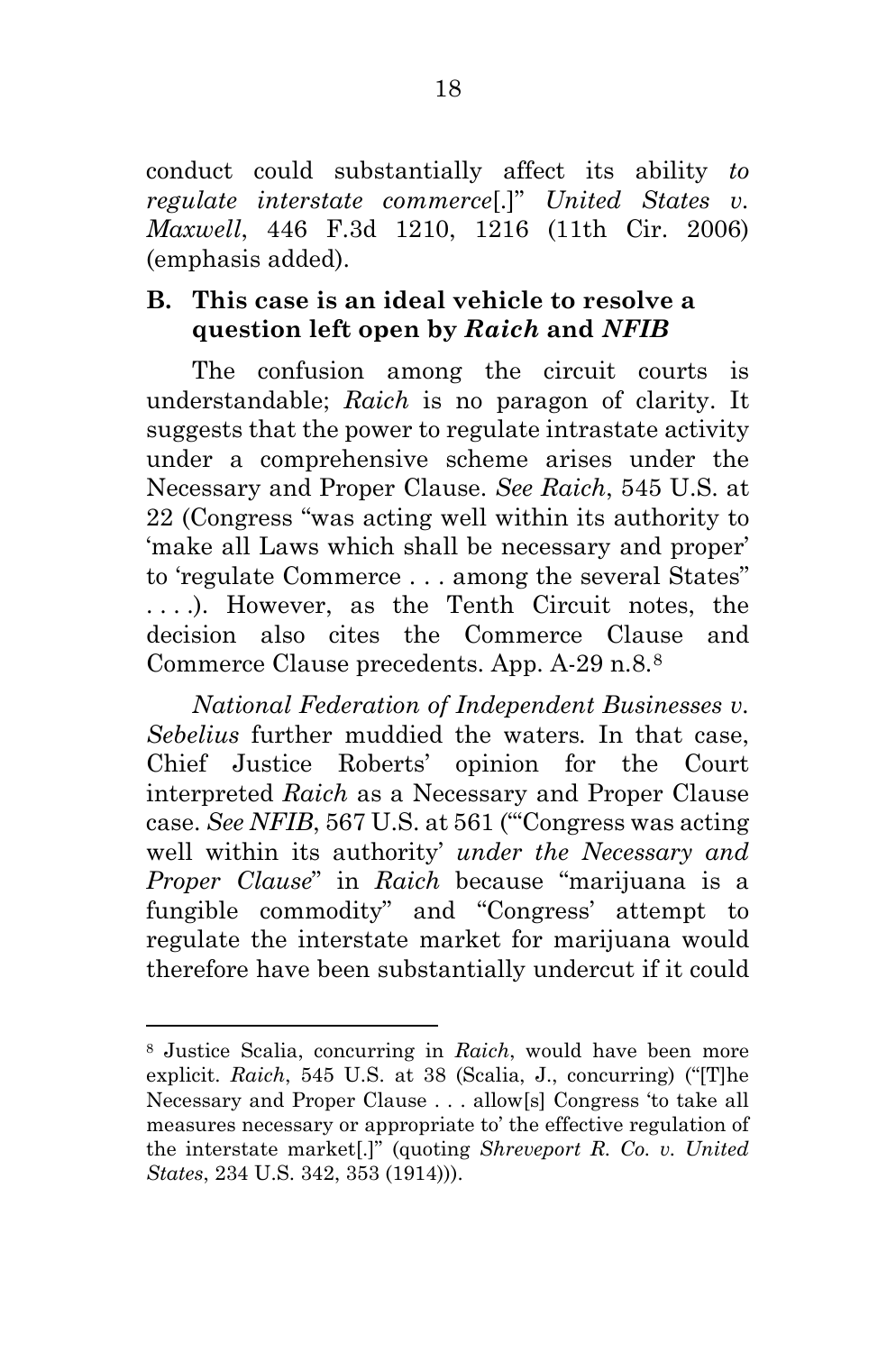not also regulate intrastate possession and consumption." (emphasis added)). But, because the concurring Justices did not join this part of the opinion, there is a split among the circuits over whether it is controlling. *Compare* App. A-30 n.9 *with Anderson*, 771 F.3d at 1068-70.

Although the four dissenting Justices agreed with the Chief Justice that the Necessary and Proper Clause limits Congress' power to those regulations necessary to its ability to regulate commerce, the circuit courts have been reluctant to consider this agreement. *See, e.g., Anderson*, 771 F.3d at 1068 n.2 ("We cannot read the conglomeration of the dissenting opinion of four Justices combined with the concurring opinion of the Chief Justice to constitute binding precedent interpreting the Commerce Clause."). Without clarification from this Court, the courts of appeals will continue to be uncertain how to interpret *NFIB* and *Raich*. Guidance is urgently needed both to clarify this Court's jurisprudence and delineate the limits on Congress' power.

This case is a good vehicle for providing that guidance because the facts of the case, and the disagreement between the district court and the Tenth Circuit, raise several issues central to this Court's Necessary and Proper Clause cases:

First, the outcome depends on whether, to withstand constitutional scrutiny, a regulation must be necessary to Congress' ability to regulate Commerce. *See* U.S. Const. art. I, § 8, cl. 18 (Congress may make laws "necessary and proper *for carrying into Execution the foregoing Powers*" (emphasis added); *United States v. Wrightwood Dairy Co.*, 315 U.S. 110, 119 (1942) (The Necessary and Proper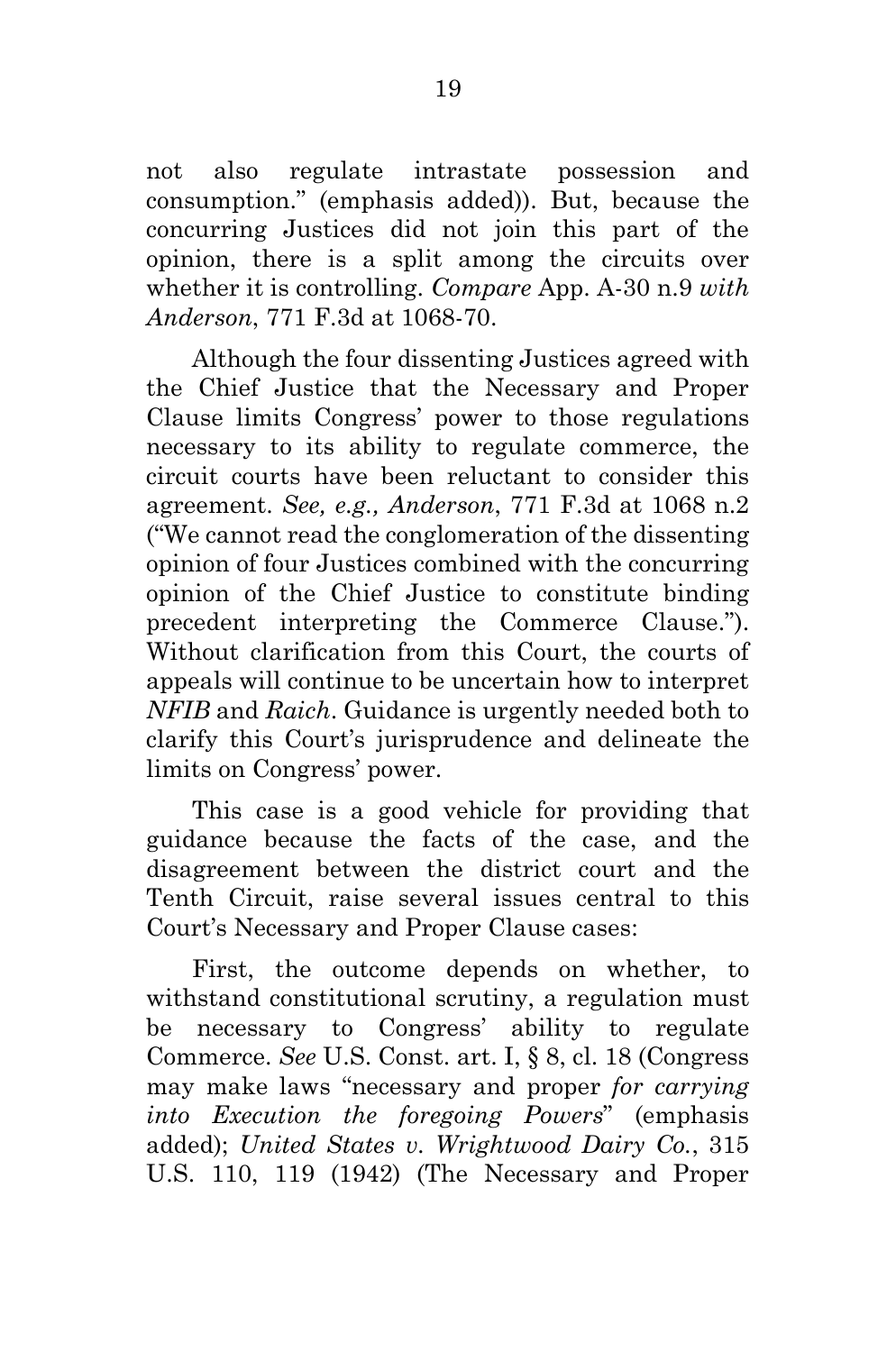Clause only authorizes regulation of activities "which in a substantial way interfere with or obstruct the exercise of the granted power."). Applying this rule to the Commerce Clause, "Congress may regulate noneconomic intrastate activities *only* where the failure to do so 'could . . . undercut' its regulation of interstate commerce." *Raich*, 545 U.S. at 38 (Scalia, J., concurring) (quoting *United States v. Lopez*, 514 U.S. 549, 561 (1995)); *see NFIB*, 567 U.S. at 653 (Scalia, J., dissenting); *cf. Reid v. Covert*, 354 U.S. 1, 66 (1957) (Harlan, J., concurring) ("[T]he constitutionality of the statute . . . must be tested, not by abstract notions of what is reasonable 'in the large,' so to speak, but by whether the statute, as applied in these instances, is a reasonably necessary and proper means of implementing a power granted to Congress by the Constitution."). The disagreement between the district court and the Tenth Circuit is on exactly this issue—the district court held that *Raich* requires a regulation to be necessary to Congress' ability to regulate commerce and the Tenth Circuit rejected that limit. *Compare* App. B-16 ("[A]ny appeal to the Necessary and Proper Clause" is futile because "takes of Utah prairie dogs on non-federal land—even to the point of extinction—would not substantially affect the national market for any commodity regulated by the ESA.") *with* App. A-30 (denying that *Raich* is limited to activity that "would frustrate a comprehensive regulatory scheme's ability to function *as a regulation of commerce*.").

The case also turns on whether an interpretation of Congress' power must be "narrow in scope," *United States v. Comstock*, 560 U.S. 126, 148 (2010), to withstand scrutiny, or whether it may "work a substantial expansion of federal authority." *NFIB*,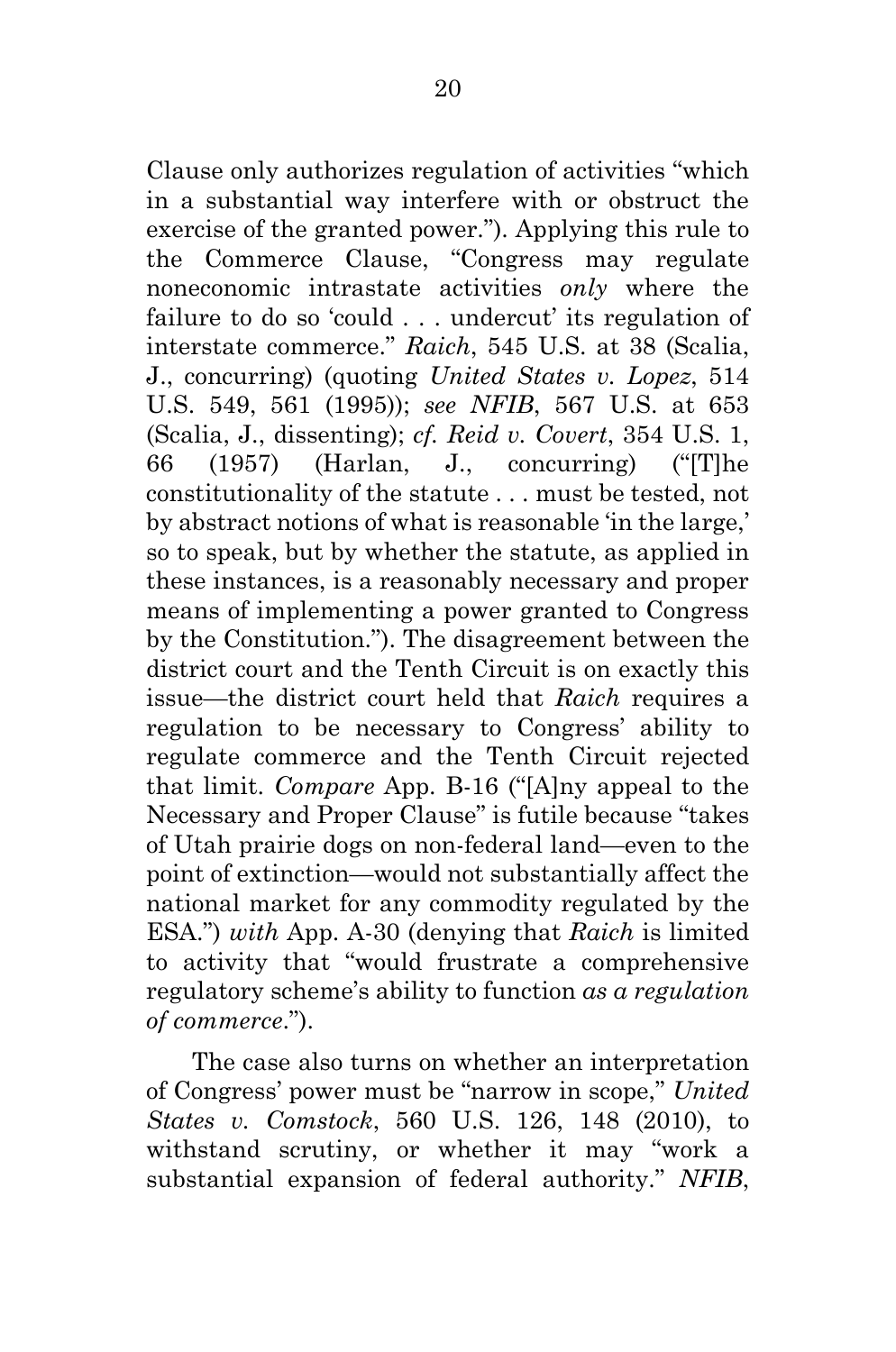567 U.S. at 560. The Tenth Circuit suggests that the further a comprehensive statute gets from the regulation of commerce the more insulated it is from constitutional scrutiny. App. A-33 (stressing that approximately 68% of listed species are found in only one state).[9](#page-32-0) The district court disagreed because, otherwise, "there would be no logical stopping point to congressional power under the Commerce Clause." App. B-13; *cf.* Hon. Alex Kozinski*, Introduction to Volume Nineteen*, 19 Harv. J.L. & Pub. Pol'y 1, 5 (1995) (Asking, prior to *Lopez*, "why anyone would make the mistake of calling it the Commerce Clause instead of the 'Hey-you-can-do-whatever-you-feel-like Clause.'")

The facts of the case also raise federalism concerns. *See infra* Part III.B. If Congress' power under *Raich* is limited by the Necessary and Proper Clause, federalism is an important constraint on that power. "It is of fundamental importance to consider whether essential attributes of state sovereignty are compromised by the assertion of federal power under the Necessary and Proper Clause . . . ." *Comstock*, 560 U.S. at 153 (Kennedy, J., concurring).

<span id="page-32-0"></span><sup>9</sup> *See* Lee Pollack, Note, *The "New" Commerce Clause: Does Section 9 of the ESA Pass Constitution Muster After* Gonzales v. Raich*?*, 15 N.Y.U. Envtl. L.J. 205, 241 (2007) ("[M]any if not most of the animals currently listed . . . would not be in any sort of commerce even if they were not listed.").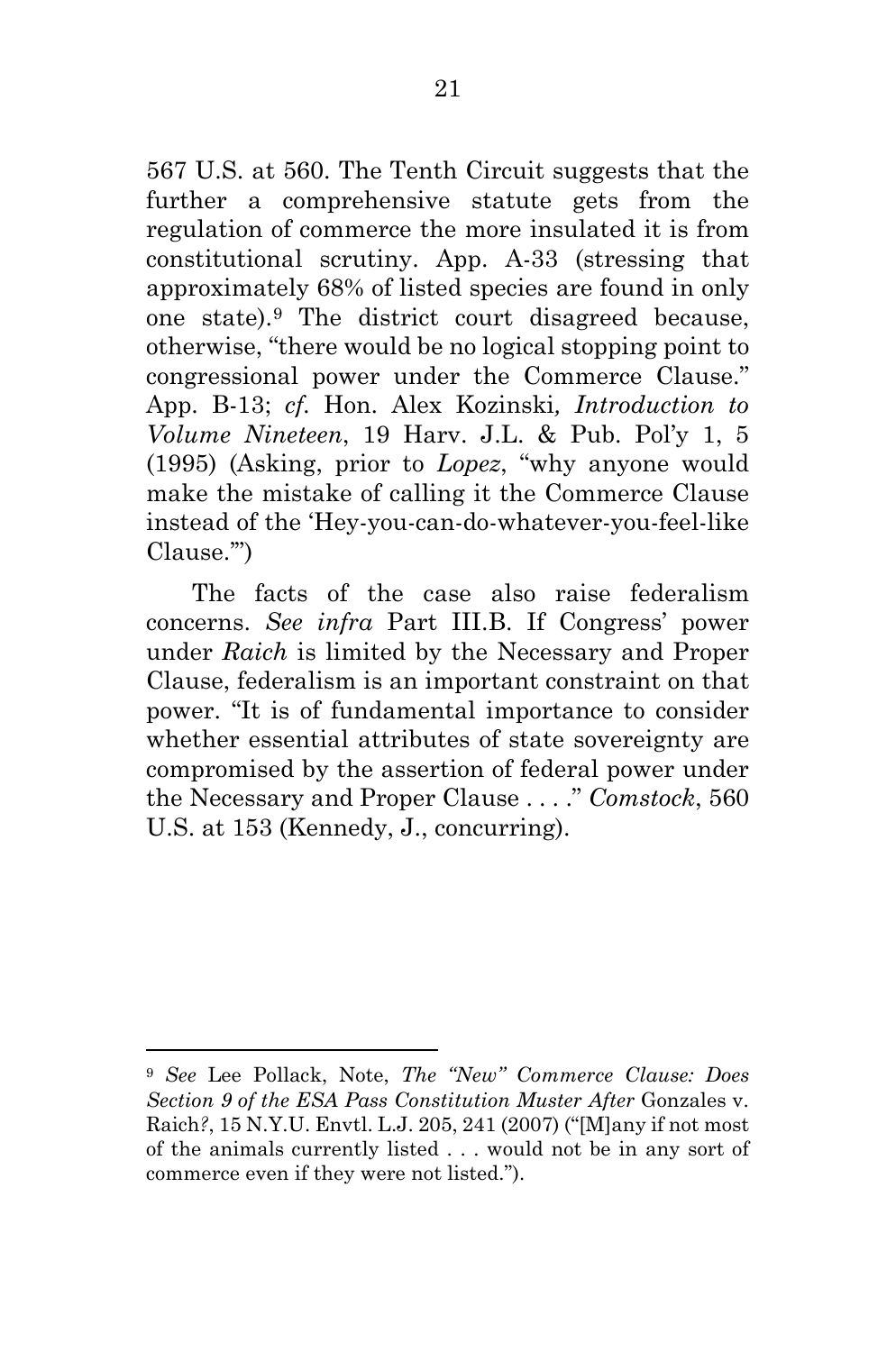#### **II**

## **The Constitutionality of Federal Take Regulations Has Generated Disagreement Among the Circuits**

Whether the federal government may constitutionally regulate take of species found in only one state with no tie to interstate commerce is an issue that has been percolating in the circuit courts for years without guidance from this Court. Six circuits have upheld such regulations<sup>[10](#page-33-0)</sup> but have adopted conflicting rationales. *Compare Rancho Viejo*, 323 F.3d at 1072 *with GDF Realty Invs.*, 326 F.3d at 634. Some have upheld these regulations because the particular plaintiff wished to engage in economic activity. *See Rancho Viejo*, 323 F.3d at 1072; *Gibbs v. Babbitt*, 214 F.3d 483, 495 (4th Cir. 2000);<sup>[11](#page-33-1)</sup> *but see GDF Realty*, 326 F.3d at 634 (this rationale would "effectually obliterate" limits on the federal government's power). Some have upheld the regulations because take affects the environment, which in turn affects interstate commerce. *See Alabama-Tombigbee Rivers Coal.*, 477 F.3d at 1250;

<span id="page-33-0"></span><sup>10</sup> *See San Luis & Delta-Mendota Water Auth. v. Salazar*, 638 F.3d 1163 (Ninth Circuit); *Alabama-Tombigbee Rivers Coal. v. Kempthorne*, 477 F.3d 1250 (Eleventh Circuit); *GDF Realty Invs. v. Norton*, 326 F.3d 622 (Fifth Circuit); *Ranch Viejo, LLC v. Norton*, 323 F.3d 1062 (D.C. Circuit); *Gibbs v. Babbitt*, 214 F.3d 483 (Fourth Circuit); *Nat'l Ass'n of Home Builders v. Babbitt*, 130 F.3d 1041 (D.C. Cir. 1997).

<span id="page-33-1"></span><sup>11</sup> These decisions conflict with *Lopez*, which struck down a federal ban on gun possession in a school zone as a regulation of intrastate, noneconomic activity on its face, notwithstanding that the individual defendant was paid to deliver the gun to a gang member in the school zone. *United States v. Lopez*, 514 U.S. 549.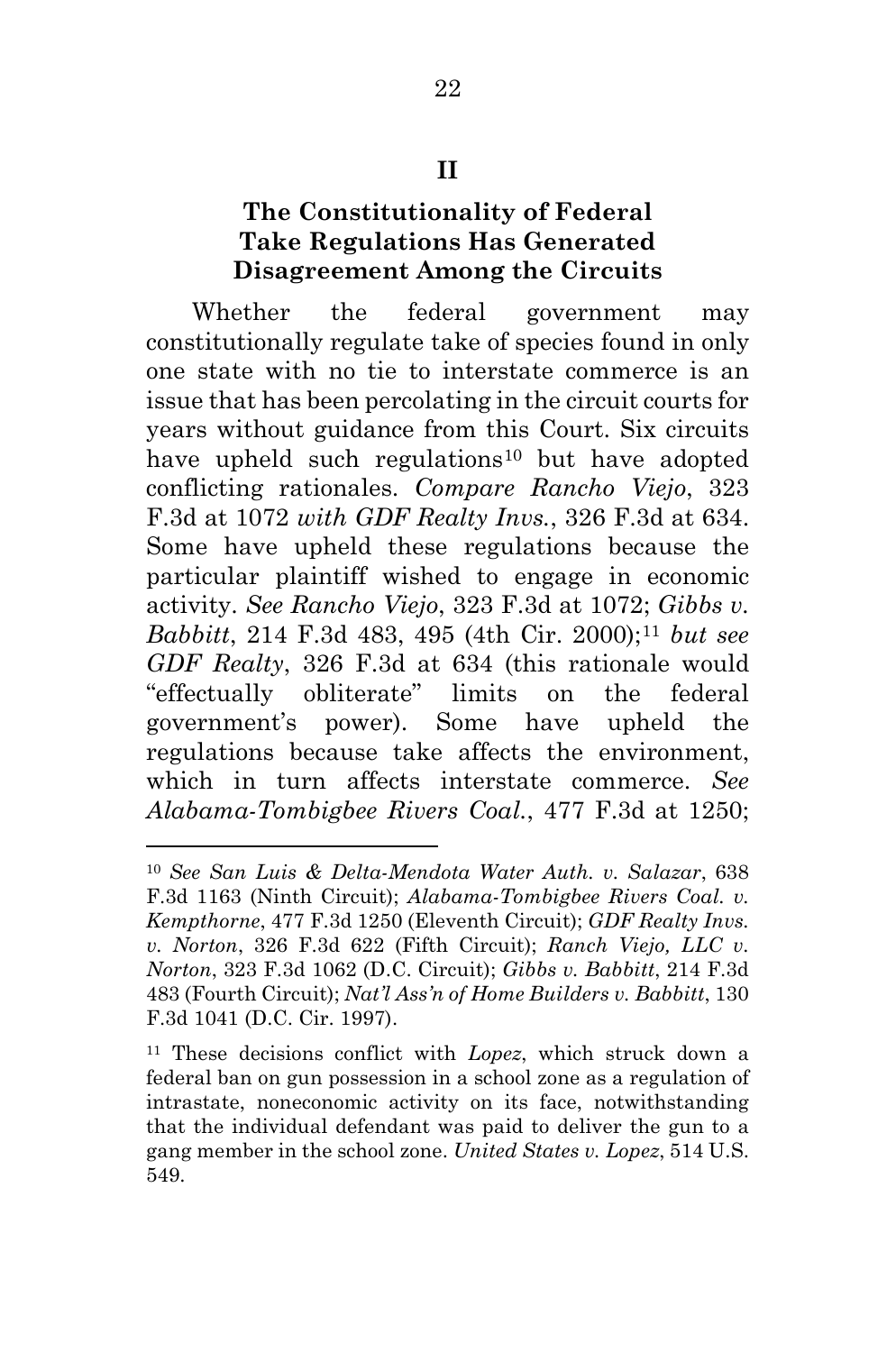*Nat'l Ass'n of Home Builders*, 130 F.3d at 1052-54; *but see GDF Realty*, 326 F.3d at 638 (this "would render meaningless any 'economic nature' prerequisite" under the Commerce Clause). Others have upheld regulations under the broad theory adopted by the Tenth Circuit. *See* App. A-30 to A-33; *San Luis & Delta-Mendota Water Auth.*, 638 F.3d at 1163; *GDF Realty*, 326 F.3d at 638-39.

These inconsistent decisions have evoked several pointed dissents. Then-Judge Roberts dissented from the D.C. Circuit's denial of rehearing *en banc* in *Rancho Viejo*, observing that the D.C. Circuit's theory "seems inconsistent with the Supreme Court's holdings." *See Rancho Viejo, LLC v. Norton*, 334 F.3d 1158, 1160 (D.C. Cir. 2003) (Roberts, J., dissenting). Judge Sentelle dissented in an earlier D.C. Circuit case because "there can be no doubt" the federal government exceeds its power to regulate interstate commerce when it attempts to regulate take, which is neither interstate nor commerce. *Nat'l Ass'n of Home Builders*, 130 F.3d at 1061 (Sentelle, J., dissenting). Judge Luttig dissented from the Fourth Circuit's decision because take of species for which there is no commerce cannot be characterized as economic activity and the attenuated reasoning required to connect it to interstate commerce would require overruling *Lopez* and *Morrison*. *Gibbs*, 214 F.3d at 507-10 (Luttig, J., dissenting).

The approach taken by the Tenth Circuit has also generated substantial dissent. Judge Sentelle, in *National Association of Home Builders*, observed that Congress' power to regulate under a "general regulatory scheme of interstate commerce *in a commodity*" does not apply to species for which there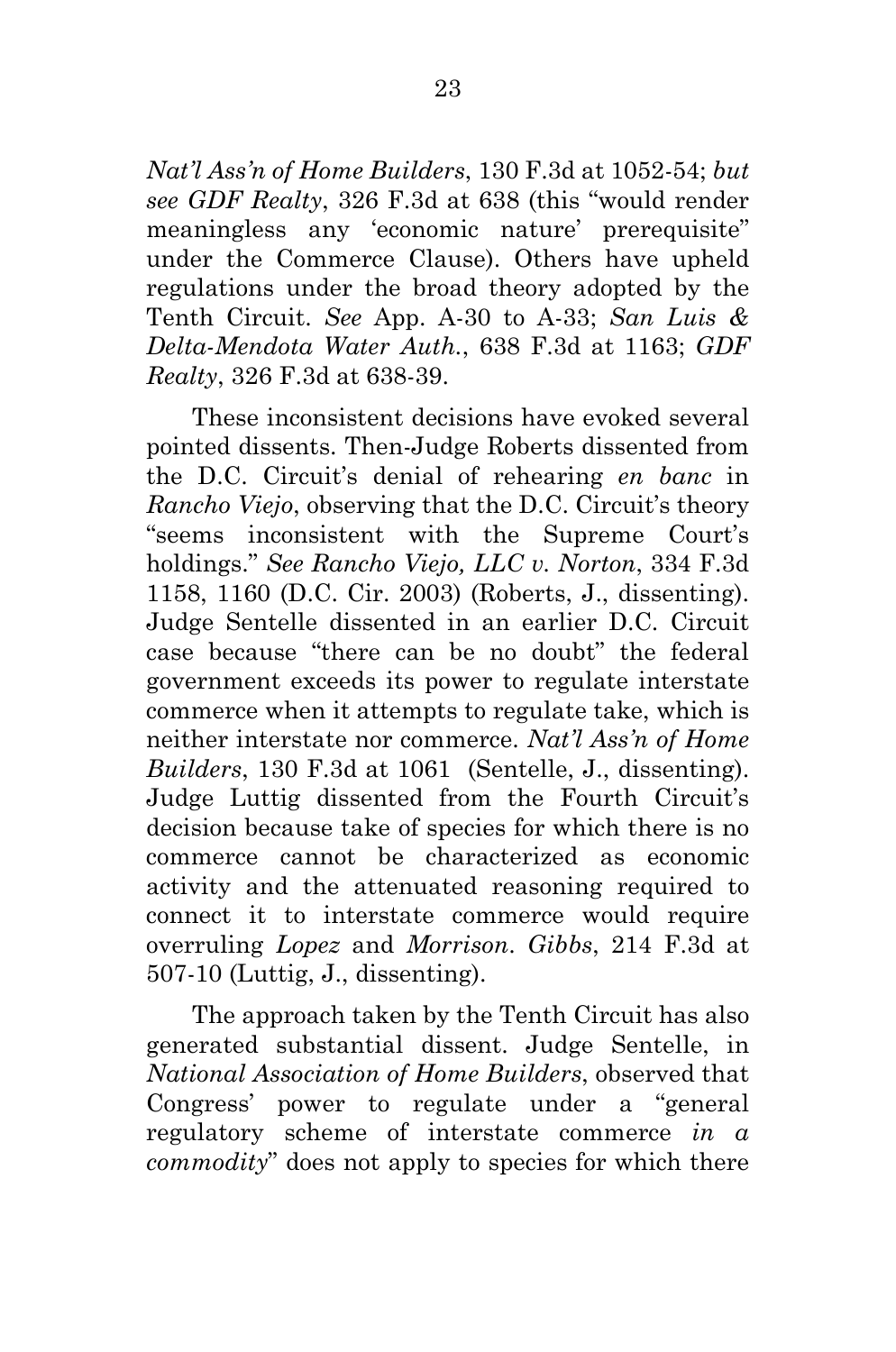is no such commerce. 130 F.3d at 1066-67 (Sentelle, J., dissenting) (emphasis added). Judge Jones, joined by five of her Fifth Circuit colleagues, argued that *Raich* cannot be extended beyond comprehensive schemes to regulate the market for a commodity. *GDF Realty Invs., Ltd. v. Norton*, 362 F.3d 286, 290-92 (5th Cir. 2004) (Jones, J., dissenting). Criticizing the majority for adopting the sort of "'but-for casual chain' approach twice rejected by the Supreme Court in *Lopez* and *Morrison*[,]" Judge Jones reminded that "the Commerce Clause regulates commerce, not ecosystems" and abandoning that limitation "'would result in a significant impingement of the States' traditional and primary power over land and water use.'" *Id*. at 292 (quoting *Solid Waste Agency of N. Cook County v. U.S. Army Corps of Eng'rs*, 531 U.S. 159, 173-74 (2001)).

Defining the limits of *Raich* and its applicability to Endangered Species Act regulations is an important federal question which this Court has not resolved. It should. The facts of this case and the broad theory articulated by the Tenth Circuit make this an ideal vehicle to finally decide the issue.

#### **III**

## **The Tenth Circuit's Decision Flouts This Court's Decisions, Recognizes No Limit to Congress' Power, and Undermines Federalism**

Although the conflict among the circuits on the meaning of *Raich* alone merits this Court's review, this case is a particularly good vehicle for resolving that conflict because the Tenth Circuit's decision also flouts this Court's decisions, recognizes no limit to Congress' power, and undermines federalism. Each of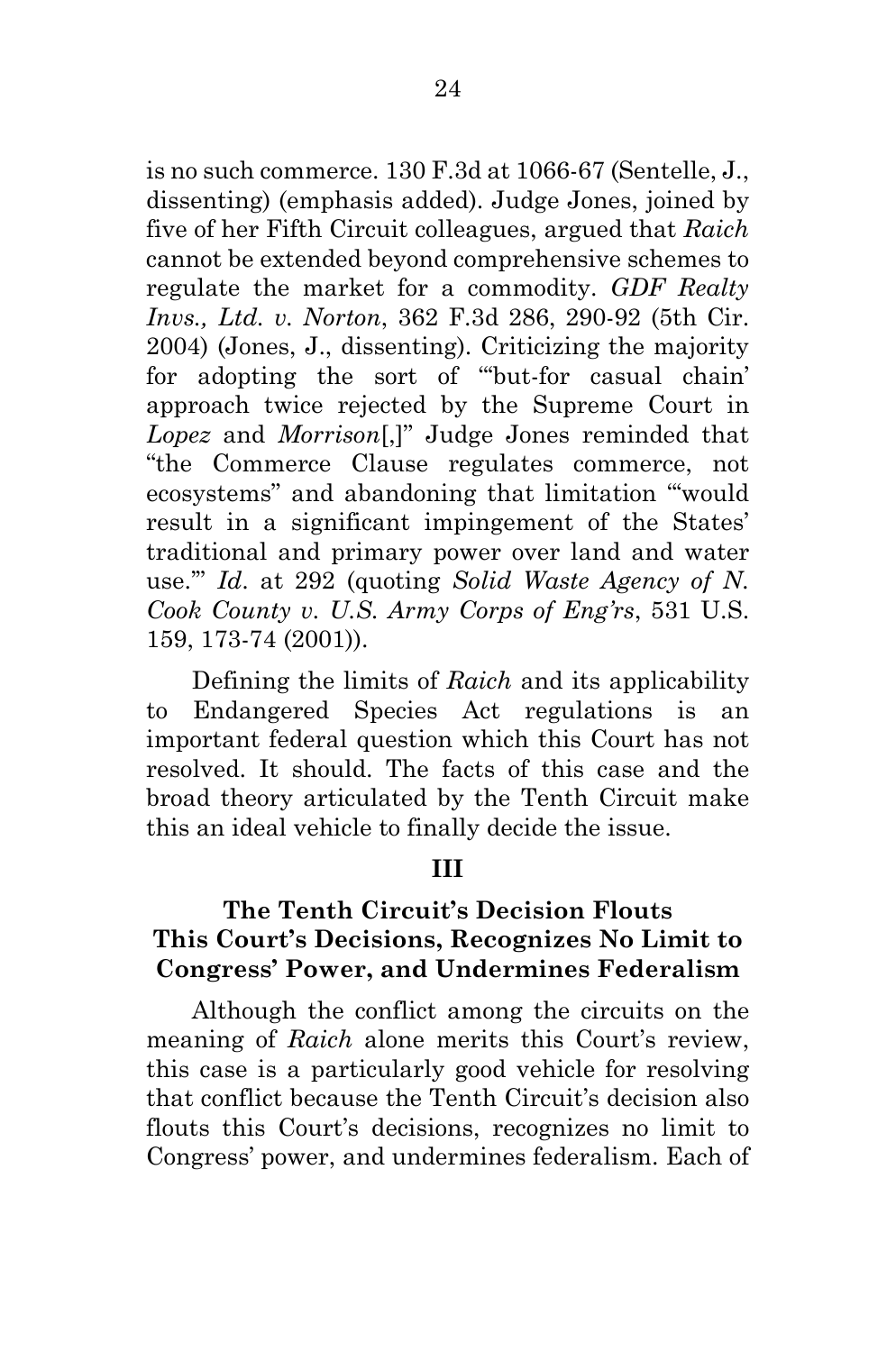these raises important federal questions that merit this Court's careful consideration.

## **A. The Tenth Circuit's opinion expands federal power beyond this Court's precedents**

Congress' power "is acknowledged by all, to be one of enumerated powers." *M'Culloch v. Maryland*, 4 U.S. 316, 405 (1819). The enumeration necessarily limits Congress' power because "[t]he enumeration presupposes something not enumerated." *Gibbons v. Ogden*, 22 U.S. (9 Wheat.) 1, 195 (1824); *see NFIB*, 567 U.S. at 647 ("Whatever may be the conceptual limits upon the Commerce Clause . . . they cannot be such as will enable the Federal Government to regulate all private conduct and to compel the States to function as administrators of federal programs."). Judicial policing of the boundary between federal and state powers "protects the liberty of the individual from arbitrary power." *See Bond v. United States*, 564 U.S. 211, 222 (2011). "[T] here can be no question that it is the responsibility of this Court to enforce the limits on federal power by striking down acts of Congress that transgress those limits." *NFIB*, 567 U.S. at 538.

**1. The Tenth Circuit's opinion flouts this Court's decisions limiting Congress' power to regulate intrastate, noneconomic activity**

"[P]erhaps the most far reaching example of Commerce Clause authority over intrastate activity" is *Wickard v. Filburn*, which upheld federal regulation of local production of wheat because of its effect on the interstate market for that commodity. *Lopez*, 514 U.S. at 560; *see Wickard v. Filburn*, 317 U.S. 111, 127-28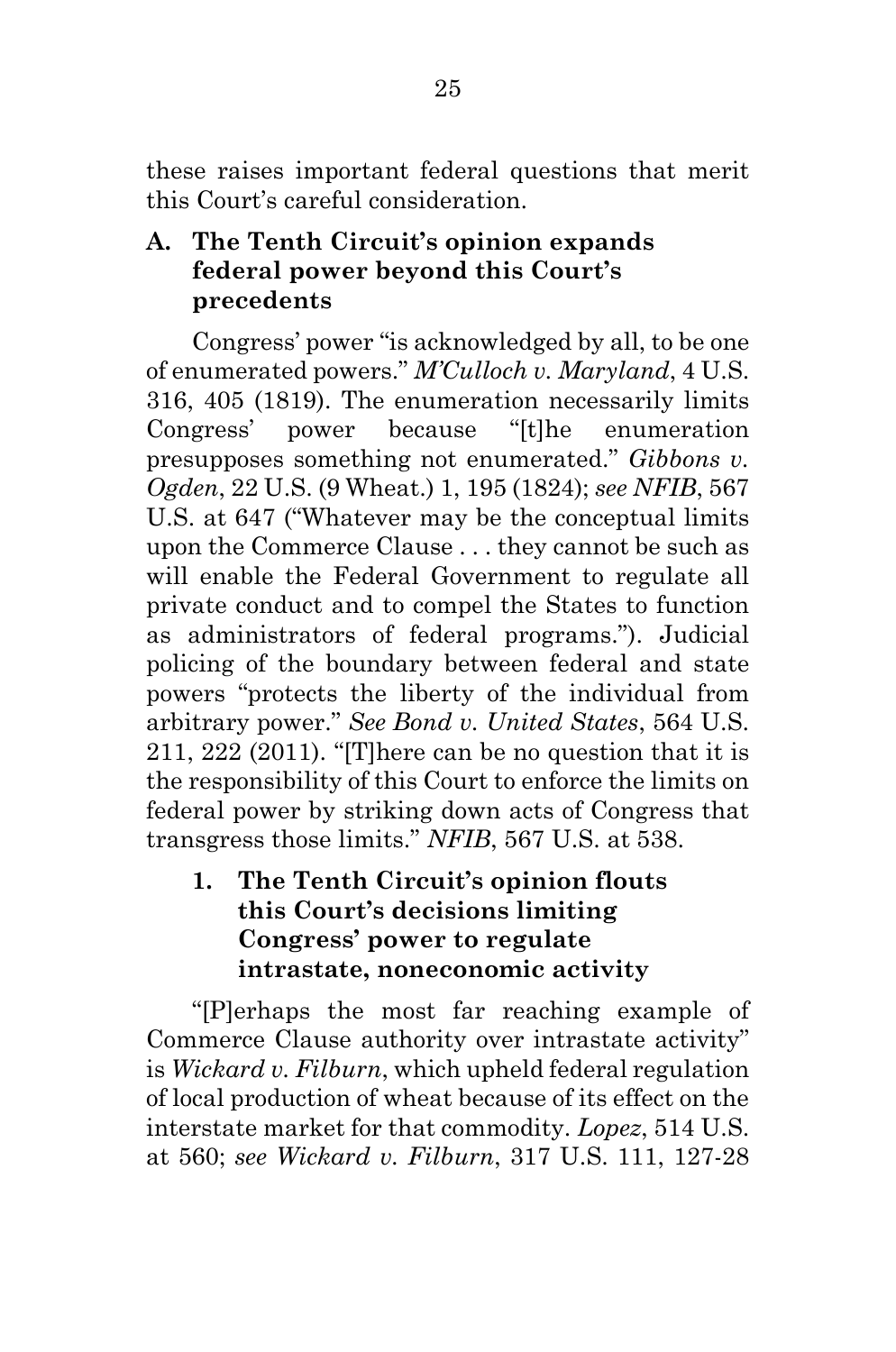(1942); *see also NFIB*, 567 U.S. at 648 (Scalia, J., dissenting) (describing *Wickard* as "the *ne plus ultra* of expansive Commerce Clause jurisprudence"). Yet the Tenth Circuit's rationale is a significant step beyond *Wickard*.

The Tenth Circuit's decision not only expands Congress' power beyond what this Court has previously described as its outer limits, the decision also flouts specific limits articulated by this Court. In *United States v. Lopez*, this Court struck down a federal prohibition on possessing a gun in a school zone. 514 U.S. at 556. In *United States v. Morrison*, it struck down a federal cause of action for domestic violence. 529 U.S. 598, 601-02, 613-17 (2000). In both cases, this Court stressed the challenged provisions regulated intrastate, noneconomic activity, with no jurisdictional hook to limit the regulation to its constitutional applications. *See Morrison*, 529 U.S. at 613 ("[T]hus far in our Nation's history our cases have upheld Commerce Clause regulation of intrastate activity *only* where that activity is economic in nature." (emphasis added)); *Lopez*, 514 U.S. at 560-66. The Court also placed great weight on the lack of a direct, significant tie between the regulated activity and interstate commerce. *Morrison*, 529 U.S. at 615 (rejecting an attenuated "cost of crime" rationale to justify federal regulation).

Like *Lopez* and *Morrison*, this case involves federal regulation of intrastate, noneconomic activity. App. B-12 ("[T]he Service is regulating every activity, regardless of its nature, if it causes harm to a Utah prairie dog."); *see* 50 C.F.R. § 17.40(g). This is not the production, distribution, or consumption of commodities. *See Raich*, 545 U.S. at 24-26 (defining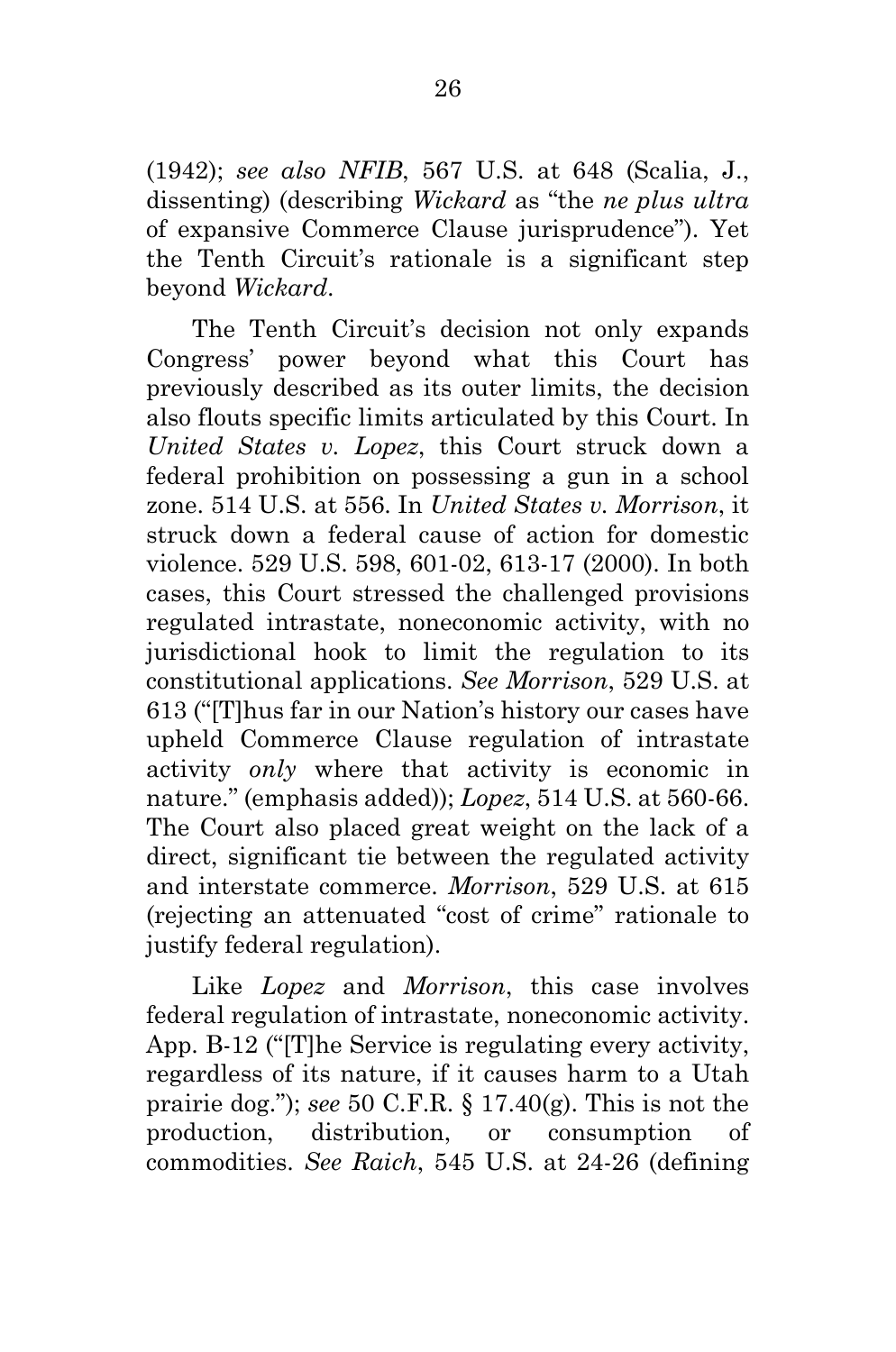economic activity). Nor is there a jurisdictional hook to limit the regulation to its constitutional applications. App. B-12. Take of the species is also attenuated from any interstate commerce. App. B-17 (Any connection between the species and commerce is "far too attenuated" and would result in "no logical stopping point to congressional power . . .").

Despite these congruencies with *Lopez* and *Morrison*, the Tenth Circuit upheld the regulation under *Raich*. App. A-30 to A-33. *Raich* was concerned with preserving Congress' power to regulate intrastate, economic activity where necessary to the regulation of an interstate market, not allowing Congress to regulate any noneconomic activity by bootstrapping it with economic activity. 545 U.S. at 17 (discussing *Perez v. United States*, 402 U.S. 146, 151 (1971)). Thus, *Raich* upheld federal regulation of the local production and use of marijuana, "quintessentially economic" activities, because withholding that authority would frustrate Congress' ability to regulate the interstate market for that commodity. *See* 545 U.S. at 18-22.

Unlike the Controlled Substances Act, the Utah prairie dog regulation does not regulate "quintessentially economic" activity but intrastate, noneconomic activity. App. B-12. And, because there is no market for Utah prairie dogs or other commerce involving the species, the regulation is unnecessary to Congress' ability to effectively regulate the market for any commodity. App. B-11 to B-17.

The decision below is thus a significant step beyond *Raich* and other decisions from this Court. *Cf.* Randy E. Barnett, *The Gravitational Force of Originalism*, 82 Fordham L. Rev. 411, 428-31 (2013)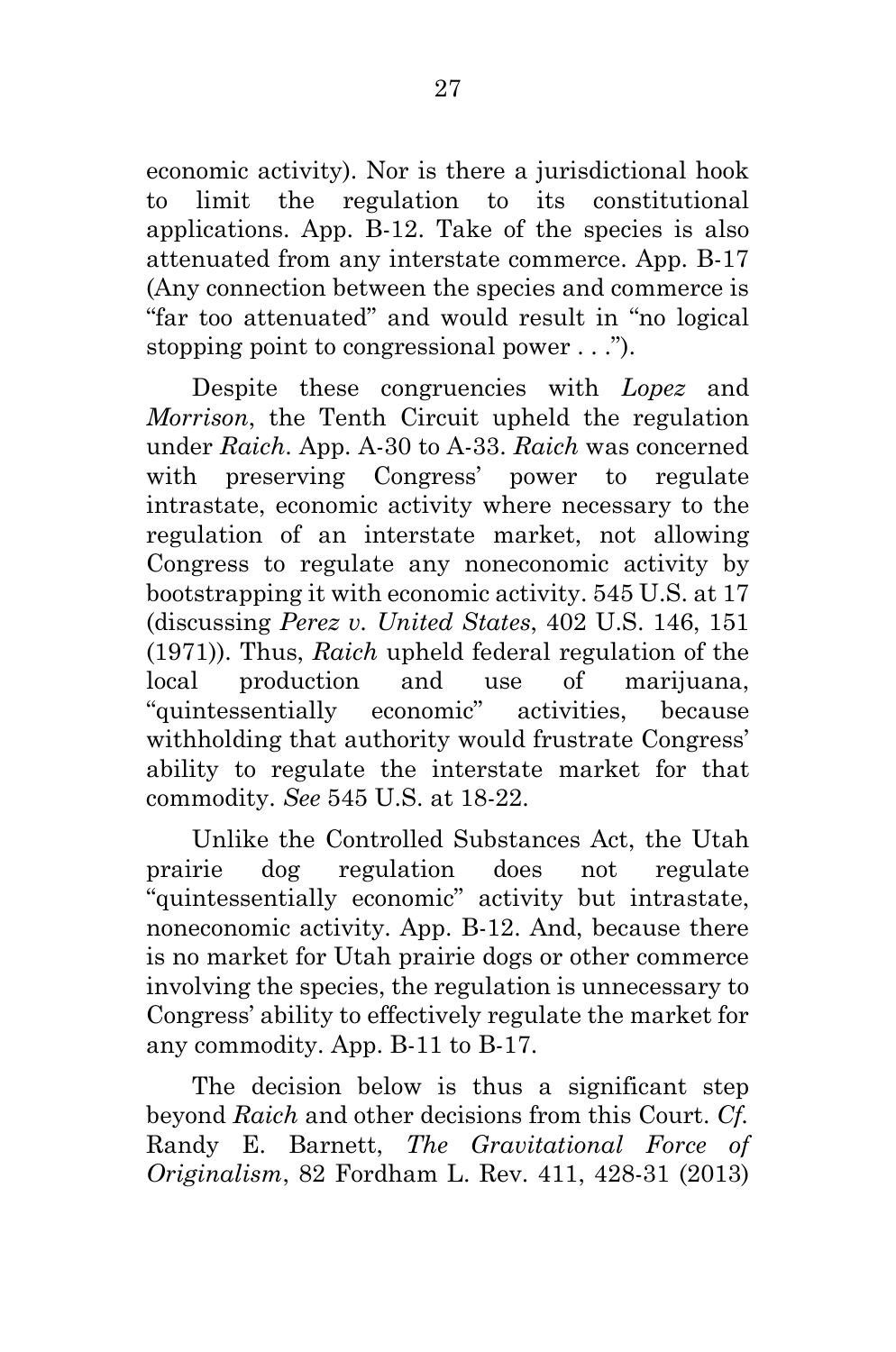(arguing that this Court's decisions reflect a "this far and no farther" theory of federal power under the Commerce Clause). Review should be granted to decide whether this dramatic expansion of federal power is permissible.

## **2. The Tenth Circuit's decision permits Congress to exercise an unlimited police power**

The Tenth Circuit's decision also merits review because it interprets federal power coextensive with the states' police power, contrary to decisions from this Court. *See, e.g., Morrison*, 529 U.S. at 618-19. The same standard the Tenth Circuit applied below also demarcates the states' police powers under the Due Process Clause. *See Williamson v. Lee Optical of Oklahoma, Inc*., 348 U.S. 483, 487-88 (1955) (state regulation is constitutional so long as the state has a rational basis to believe that it advances some government purpose). By expanding Congress' power to purposes unrelated to commerce, the Tenth Circuit has blurred the distinction between the national and the local. *Morrison*, 529 U.S. at 617-18.

One sign of the extremism of the Tenth Circuit's holding is that it suggests *Lopez* and *Morrison* were wrongly decided.[12](#page-39-0) Both cases considered the

<span id="page-39-0"></span><sup>12</sup> The Tenth Circuit distinguished *Lopez* and *Morrison* for two reasons. First, it relied on *ipse dixit*—those omnibus crime laws were not comprehensive because *Lopez* and *Morrison* said so. App. A-26. Second, it declared the omnibus crime bills too comprehensive for *Raich* to apply, although announcing no standard to judge that question. *Id.* (noting that the omnibus crime bills dealt with many types of crimes, including "subjects as diverse as international money laundering, child abuse, and victims' rights").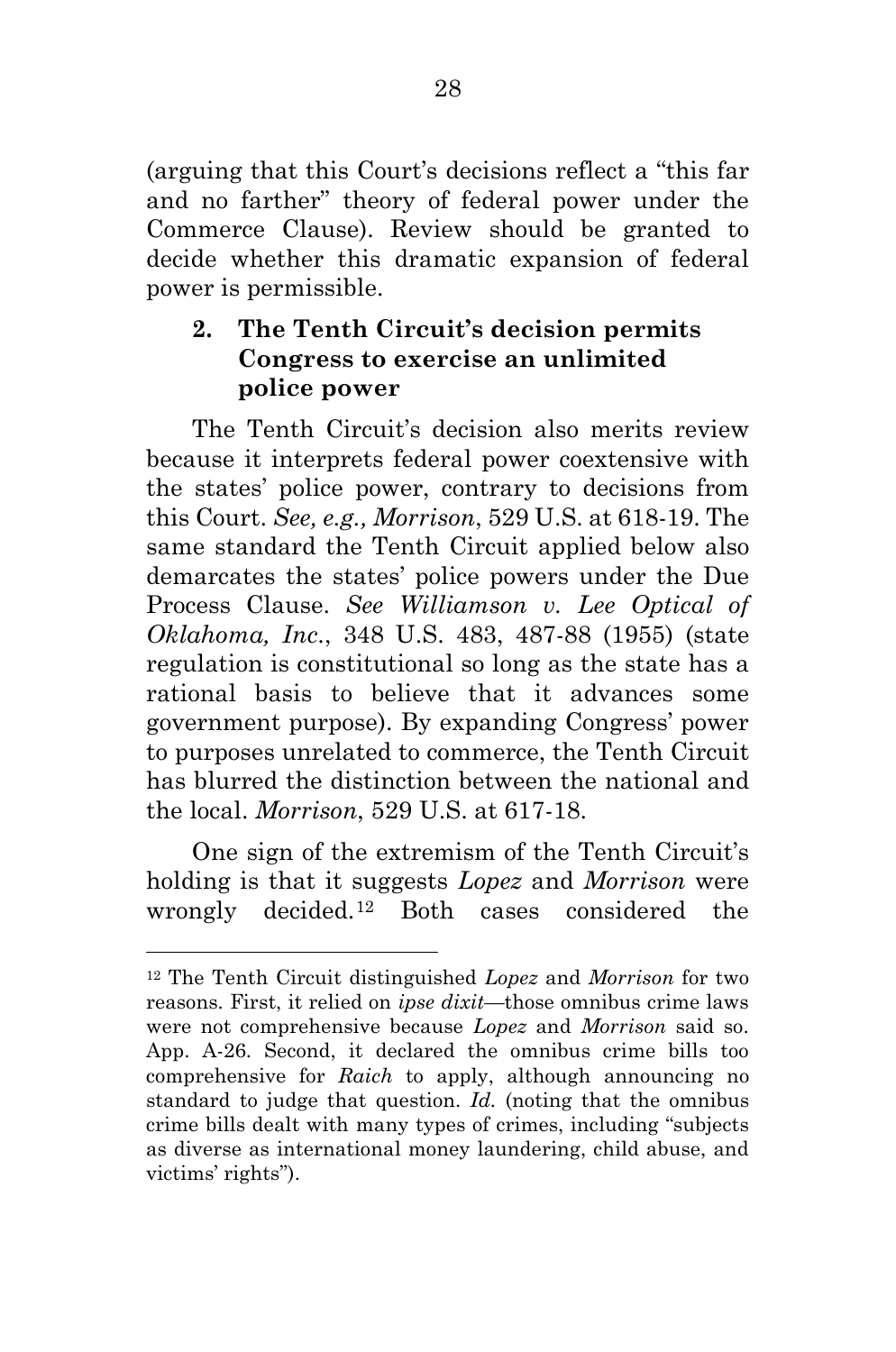constitutionality of criminal provisions contained within larger comprehensive crime bills.[13](#page-40-0) Despite the provisions' placement within a larger scheme, this Court declared them unconstitutional and refused to credit the attenuated connections between crime and commerce as a basis for upholding them. *See Morrison*, 529 U.S. at 601-02, 613-17; *Lopez*, 514 U.S. at 556.

Under the Tenth Circuit's approach, this Court should have asked whether Congress' comprehensive scheme to regulate crime also regulated any economic activity or could plausibly lead to future commerce, both of which were satisfied in *Lopez* and *Morrison*. The omnibus crime bills regulated a host of criminal economic activities. *See supra* n.13. And this Court acknowledged that suppressing crime could plausibly lead to future commerce. *See, e.g., Lopez*, 514 U.S. at 563-64. Because the criminal provisions at issue in *Lopez* and *Morrison* advanced Congress' anti-crime purposes, they should have been upheld as constitutional under the Tenth Circuit's theory.

However, this Court rejected reliance on Congress' broader anti-crime goals in *Lopez* and *Morrison*, reasoning that they were too attenuated from commerce. *Lopez*, 514 U.S. at 564 ("[U]nder its 'costs of crime' reasoning, . . . Congress could regulate not only all violent crime, but all activities that might lead to violent crime, regardless of how tenuously they relate to interstate commerce."). So it is here. The government's conservation rationale is "far too

<span id="page-40-0"></span><sup>13</sup> *See* Violent Crime Control and Law Enforcement Act of 1994, Pub. L. No. 103-322, 108 Stat. 1796 (1994); Crime Control Act of 1990, Pub. L. No. 101-647, 104 Stat. 4789 (1990).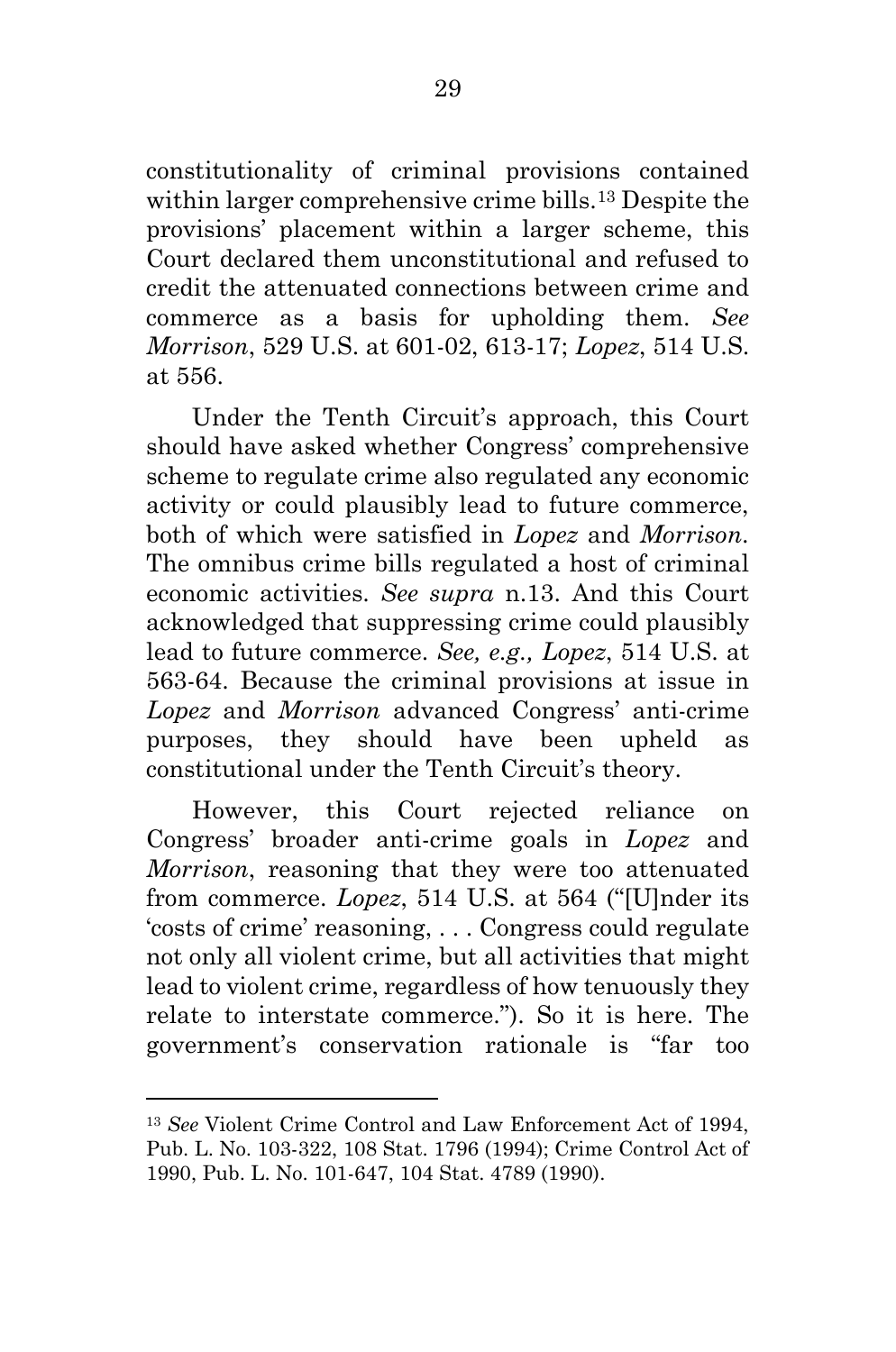attenuated to suggest that regulating takes of Utah prairie dogs is a necessary part of the ESA's economic scheme." App. B-17.

The Tenth Circuit's theory acknowledges no logical limit to federal power. Nor could it, because any activity could be grouped with economic activity to create a comprehensive scheme. *Cf. Lopez*, 514 U.S. at 580 (Kennedy, J., concurring) ("In a sense any conduct in this interdependent world of ours has an ultimate commercial origin or consequence, but we have not yet said the commerce power may reach so far.").

## **B. The Court Should Grant Review to Preserve Federalism**

**1. The Utah prairie dog regulation intrudes on the states' traditional authority to manage wildlife and regulate land use**

This case is also a good vehicle to decide the constitutional issue because it involves federal intrusion into areas of traditional state concern. Such intrusions have been a primary concern in this Court's Commerce Clause cases. *See Morrison*, 529 U.S. at 611; *see also Solid Waste Agency*, 531 U.S. at 173-74; *Lopez*, 514 U.S. at 580 (Kennedy, J., concurring) ("[W]e must inquire whether the exercise of national power seeks to intrude upon an area of traditional state concern.").

The Utah prairie dog regulation intrudes on not one but two areas of traditional state concern: managing wildlife and regulating land use. *See Geer*, 161 U.S. at 527-28 (managing wildlife is an area of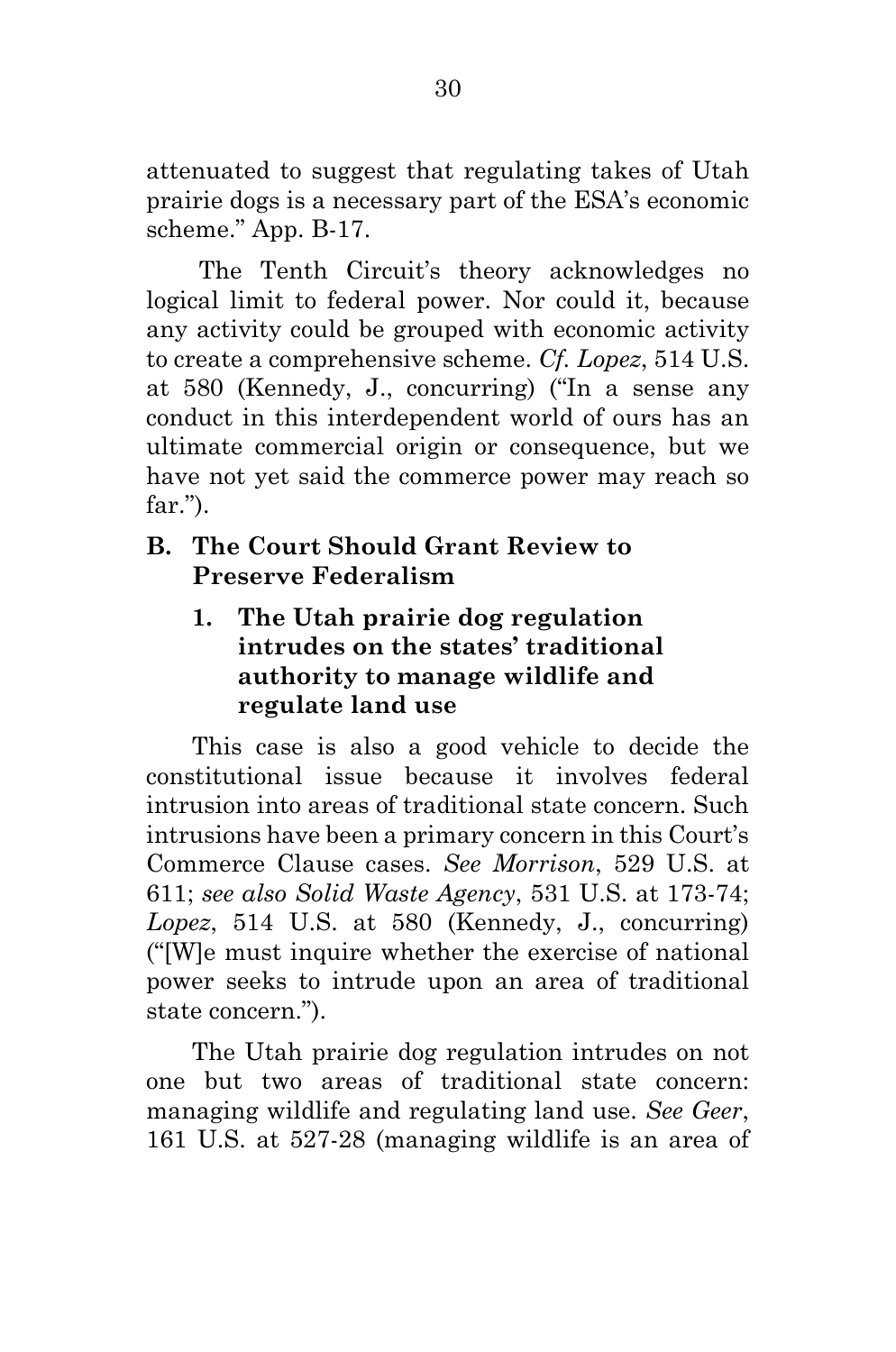traditional state concern)[14;](#page-42-0) *Solid Waste Agency*, 531 U.S. at 174 (regulating land use is too); *see also GDF Realty*, 362 F.3d at 292 n.6 (Jones, J., dissenting).

This federalism conflict is not merely theoretical; the Utah prairie dog regulation forbids Utah from continuing to implement its management plan for the species. It does so in a particularly intrusive way: by making continued implementation of that plan a federal crime. *See* 16 U.S.C. § 1540.[15](#page-42-1) Adding to this concern, several circuits have interpreted the Endangered Species Act's take prohibition to affirmatively require states to regulate their citizens in furtherance of the federal policy.[16](#page-42-2)

l

<span id="page-42-0"></span><sup>14</sup> In *Hughes*, this Court held that, "when a wild animal 'becomes an article of commerce[,]'" the Dormant Commerce Clause forbids the states from exercising this power to discriminate against outof-state citizens. *See* 441 U.S. at 335-36, 339 (quoting *Geer*, 161 U.S. at 538 (Field, J., dissenting)). Otherwise, *Hughes* preserves the state's primary role in protecting wildlife.

<span id="page-42-1"></span><sup>15</sup> Prosecutorial discretion is no protection against this federalism violation, as the Endangered Species Act also authorizes "any person"—including groups like intervenor Friends of Animals—to sue states for violations of the take prohibition. 16 U.S.C. § 1540(g).

<span id="page-42-2"></span><sup>16</sup> *See Strahan v. Coxe*, 127 F.3d 155 (1st Cir. 1997). So interpreted, the Endangered Species Act appears to violate this Court's anti-commandeering cases. *See Printz v. United States*, 521 U.S. 898, 960-61 (1997); *New York v. United States*, 505 U.S. 144 (1992); Jonathan H. Adler, *Judicial Federalism and the Future of Federal Environmental Regulation*, 90 Iowa L. Rev. 377, 428-30 (2005).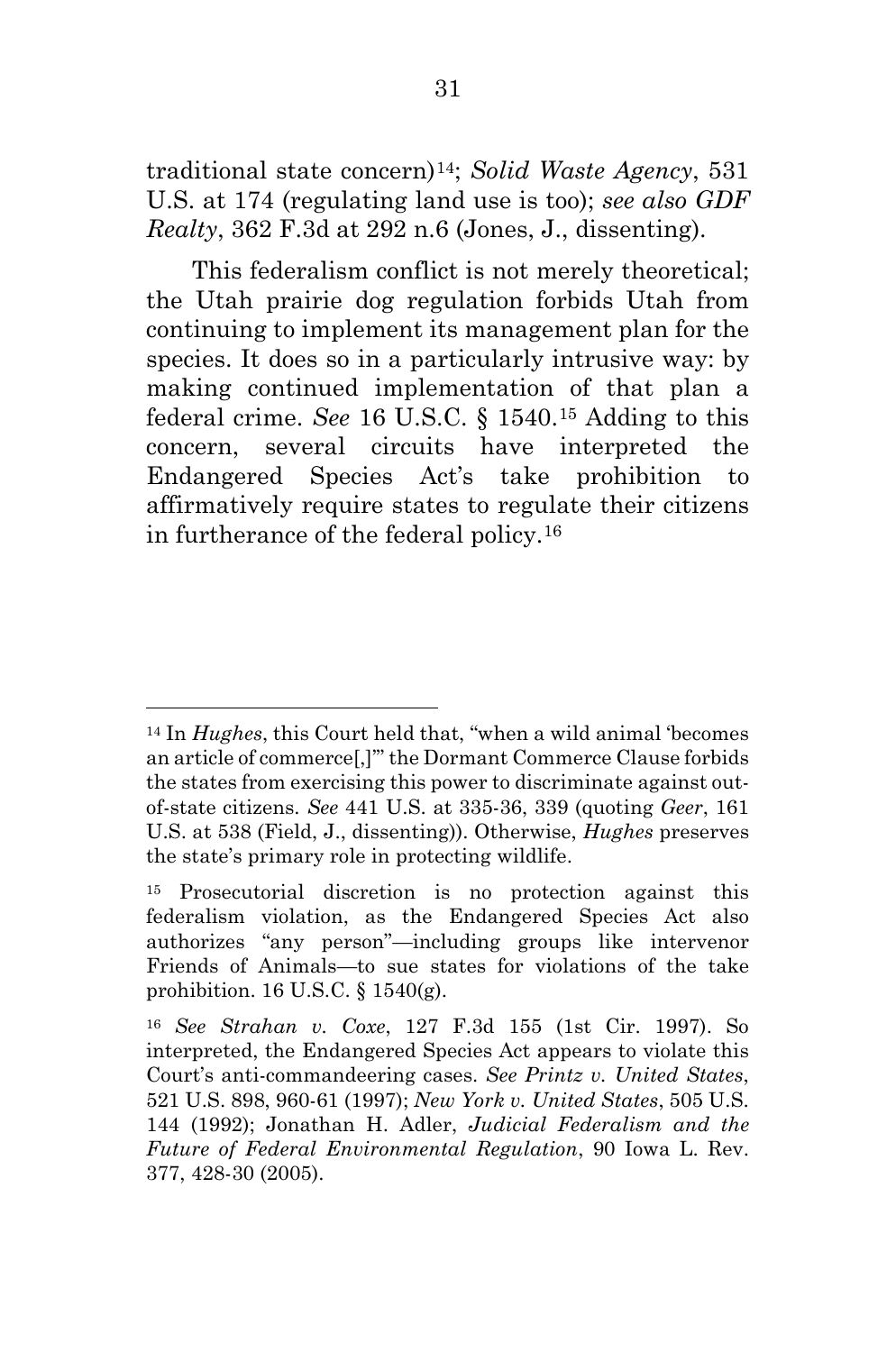## **2. The Tenth Circuit's decision invites further federal intrusion into areas of traditional state concern**

Although the Utah prairie dog regulation's direct intrusion into areas of traditional state concern merits this Court's review, the breadth of federal intrusions permitted by the Tenth Circuit's decision makes review even more urgent. By expanding *Raich* to authorize any regulation that furthers any goal Congress might wish to advance, the Tenth Circuit's decision invites the federal government to intrude further into the state's authority. No area is off-limits under this theory, despite this Court's repeated holdings to the contrary. *See* Part III.A.2 *supra*.

Congress could usurp the state's traditional authority to regulate local land use by passing a comprehensive statute directing a federal agency to adopt zoning regulations for all private land in the country. *GDF Realty*, 362 F.3d at 287 (Jones, J., dissenting). Such a broad regulation would affect commerce under the Tenth Circuit's rationale, thus any local land use regulations adopted pursuant to it would be constitutional if they advance Congress' general development or environmental goals. *But see Solid Waste Agency of Northern Cook Cnty*., 531 U.S. at 173-74 (land use regulation is a traditional area of state concern).

Congress could also enact a comprehensive criminal code. So long as some of the crimes concerned economic activity or victims could conceivably contribute to future commerce, a comprehensive criminal code would "affect commerce" under the Tenth Circuit's opinion. Any criminal provision contained within the comprehensive code would then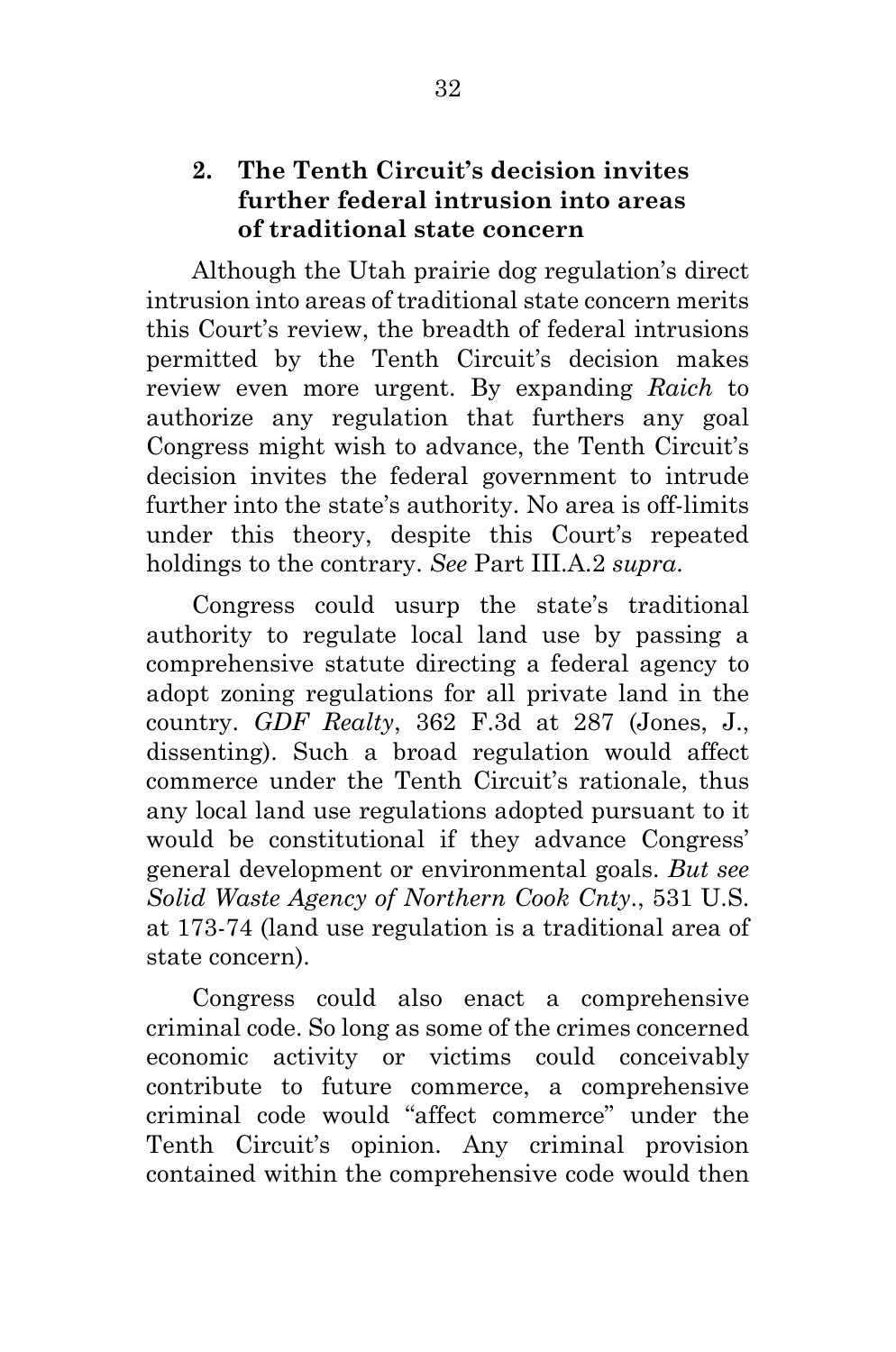be constitutional so long as it advanced Congress' anti-crime goals. *But see Morrison*, 529 U.S. at 613; *Lopez*, 514 U.S. at 560-61.

Congress could even enact a statute comprehensively regulating the full gamut of human activity. If the Endangered Species Act has a sufficient effect on interstate commerce to qualify as a comprehensive scheme, a broader regulatory scheme undeniably would also. *Cf. Morrison*, 529 U.S. at 615 ("[I]f Congress may regulate gender-motivated violence, it would be able to regulate murder or any other type of violence since gender-motivated violence, as a subset of all violent crime, is certain to have lesser economic impacts than the larger class of which it is a part."). Any regulation contained within such a scheme would be constitutional if it furthered any police power purpose Congress might favor, giving Congress the states' full police power.

Because the Utah prairie dog regulation intrudes into traditional areas of state concern, this case is an opportunity for the Court to preserve the states as laboratories for policy experimentation. *See Lopez*, 514 U.S. at 581-82 (Kennedy, J., concurring). Federal intrusion into areas of traditional state authority "forecloses the State[] from experimenting and exercising [its] own judgment in an area to which States lay claim by right of history and expertise, and it does so by regulating an activity beyond the realm of commerce in the ordinary and usual sense of that term." *Lopez*, 514 U.S. at 583 (Kennedy, J., concurring).

That experimentation is particularly important in the environmental realm, where the states enjoy the benefit of local knowledge and greater accountability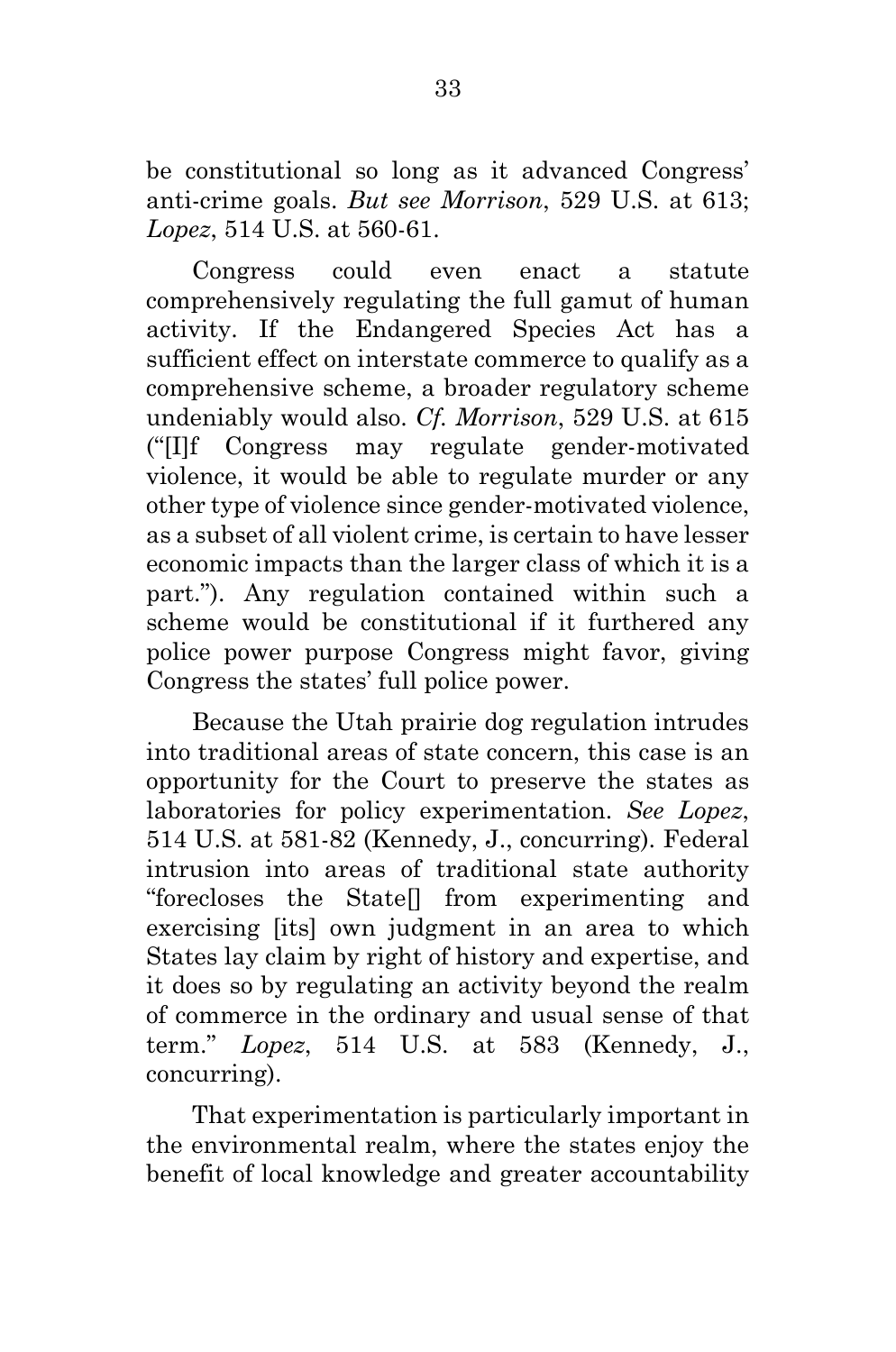to those affected by regulatory decisions.[17](#page-45-0) The Utah prairie dog regulation, and similar federal regulations "beyond the realm of commerce in the ordinary and usual sense[,]" foreclose this much-needed experimentation. *See id.*

#### **CONCLUSION**

This case in an opportunity for the Court to resolve a split among the circuits interpreting *Raich* and answer lingering questions about Congress' ability to use the Commerce Clause and Necessary and Proper Clause to regulate activity which is not interstate commerce, does not substantially affect interstate commerce, and does not frustrate Congress' ability to regulate interstate commerce. The limitless theory of federal power endorsed by the Tenth Circuit, and the stark facts of the case, makes this an ideal vehicle to resolve the issue. The significant federalism concerns presented in the case make this Court's review even more urgent. The petition for a writ of

<span id="page-45-0"></span><sup>17</sup> *See* Jonathan H. Adler, *The Green Aspects of* Printz*: The Revival of Federalism and Its Implications for Environmental Law*, 6 Geo. Mason L. Rev. 573, 627 (1998) ("There is little reason to believe that genuine environmental protection will suffer from judicially enforced limits on federal power."); Richard B. Stewart, *Pyramids of Sacrifice? Problems of Federalism in Mandating State Implementation of National Environmental Policy*, 86 Yale L.J. 1196, 1266 (1977) (The "sobering fact is that environmental quality involves too many intricate, geographically variegated physical and institutional interrelations to be dictated from Washington."); *cf.* Deborah Jones Merritt, *Three Faces of Federalism: Finding a Formula for the Future*, 47 Vand. L. Rev. 1563, 1581 (1994) ("To put it bluntly, we need long-term sources of regulatory creativity more than we need short-term efficiency.").